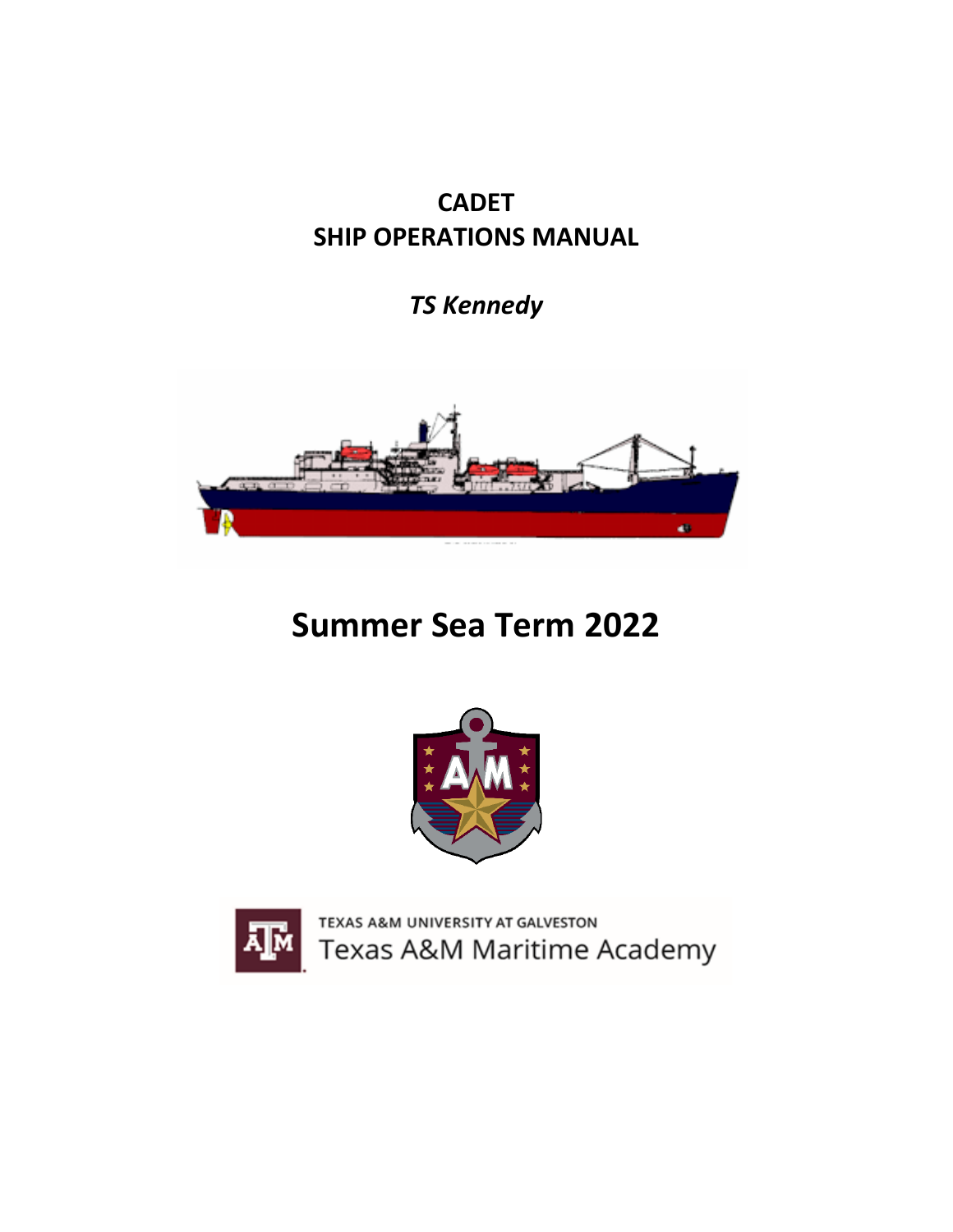**This page intentionally left blank**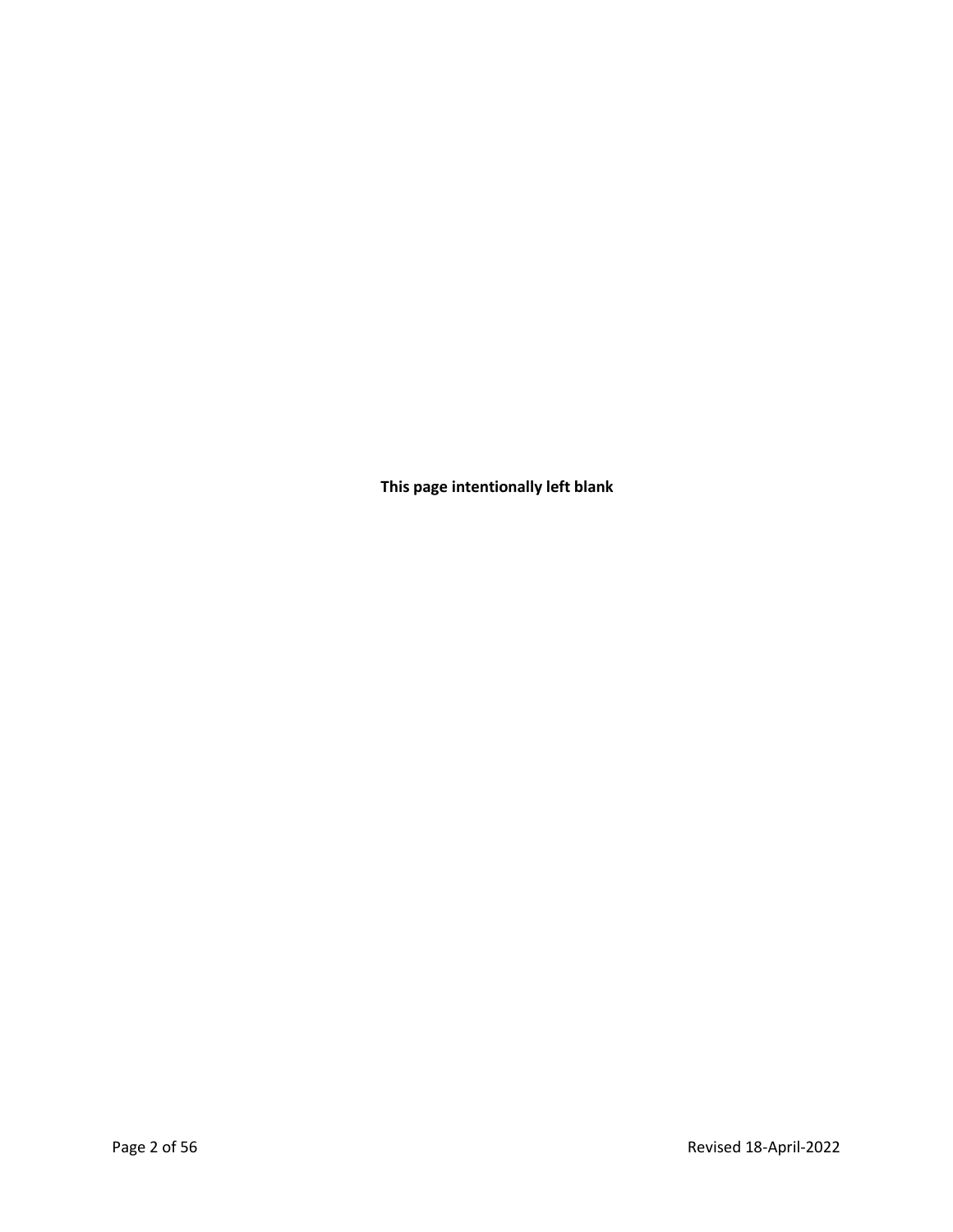#### **SHIP OPERATIONS MANUAL**

### **CONTENTS**

| <b>MISSION</b> |                                                   | 6                     |
|----------------|---------------------------------------------------|-----------------------|
| 1.             | <b>MISSION</b>                                    | 6                     |
| 2.             | <b>TRAINING</b>                                   | 6                     |
|                | ARTICLE I MASTER'S AUTHORITY & SHIPWIDE PROTOCOLS | 7                     |
| 3.             | <b>MASTER'S AUTHORITY</b>                         | 7                     |
| 4.             | <b>ALCOHOL/DRUGS</b>                              | 7                     |
| 5.             | <b>TOBACCO USE (SMOKING)</b>                      | 8                     |
| 6.             | OFFICER/CREW/CADET RELATIONSHIPS                  | 8                     |
| 7.             | <b>HAZING</b>                                     | 9                     |
| 8.             | <b>HARASSMENT</b>                                 | 9                     |
| 9.             | <b>SUITABILITY HEARING</b>                        | 10                    |
| 10.            | <b>COVID PROTOCOLS</b>                            | 11                    |
|                | <b>ARTICLE II - GENERAL PROCEDURES</b>            | 14                    |
| 11.            | <b>TS KENNEDY EMERGENCY PROCEDURES</b>            | 14                    |
| 12.            | <b>PORT SECURITY</b>                              | 15                    |
| 13.            | <b>RESTRICTED SPACES</b>                          | 16                    |
| 14.            | <b>BRIDGE AREA</b>                                | 16                    |
| 15.            | PIPES - SHIP'S PUBLIC ADDRESS SYSTEM              | 16                    |
| 16.            | <b>CADET FORMATIONS</b>                           | 17                    |
| 17.            | <b>UNIFORMS AND GROOMING</b>                      | 17                    |
| 18.            | <b>CADET PACKING LIST</b>                         | 19                    |
| 19.            | <b>SHIP SANITATION</b>                            | 22                    |
| 20.            | <b>SANITATION INSPECTIONS</b>                     | 22                    |
| 21.            | <b>CADET BERTHING</b>                             | 22                    |
| 22.            | <b>ARRIVAL/DEPARTURE</b>                          | 23                    |
| 23.            | <b>LIBERTY</b>                                    | 23                    |
|                | Page 3 of 56                                      | Revised 18-April-2022 |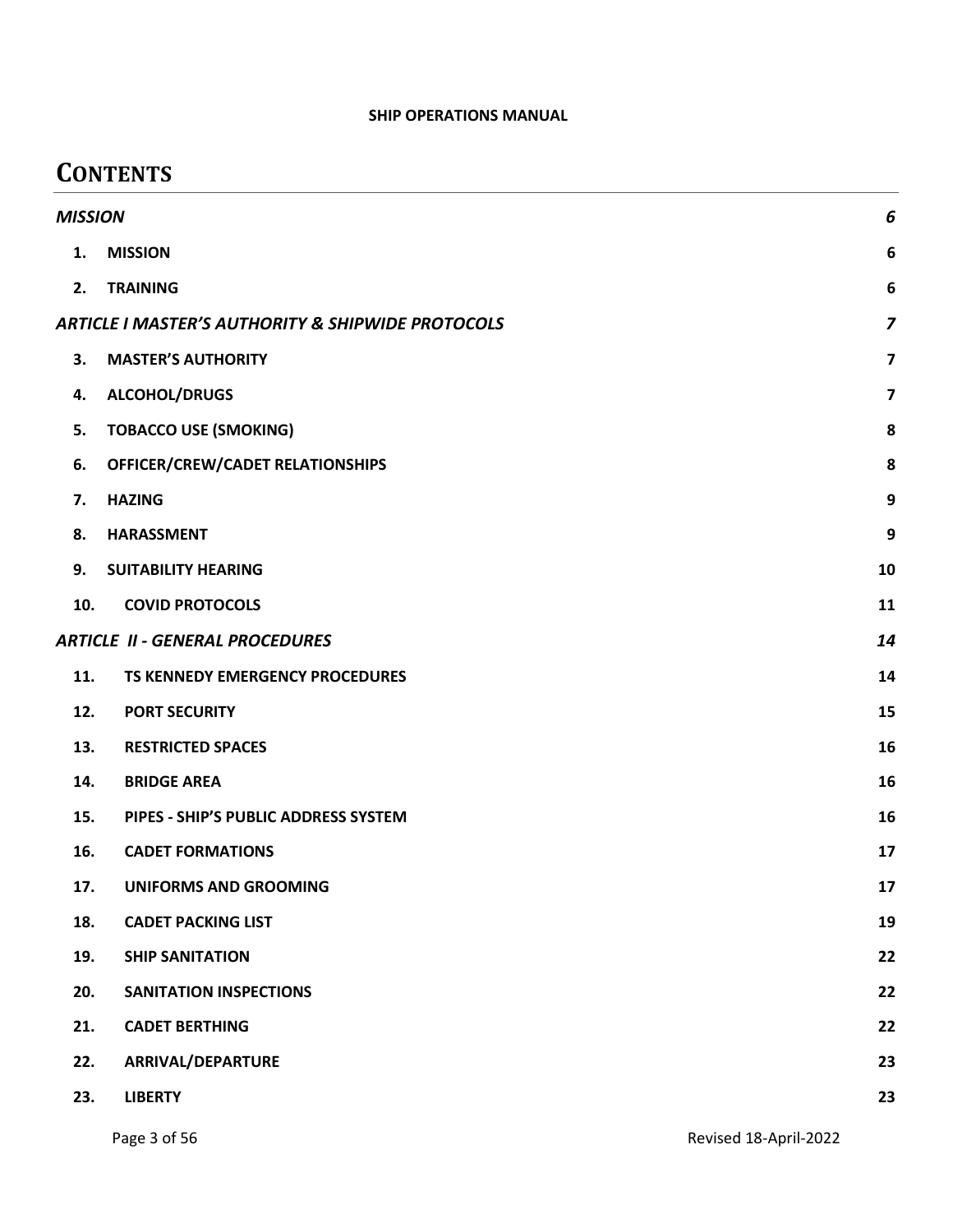| 24. | <b>REPATRIATION FROM SUMMER SEA TERM</b>                                          | 23 |
|-----|-----------------------------------------------------------------------------------|----|
| 25. | MEDICAL DEPARTMENT/SICKCALL                                                       | 24 |
| 26. | <b>ACCIDENTS AND INJURIES</b>                                                     | 24 |
| 27. | <b>SHIPBOARD LAUNDRY</b>                                                          | 26 |
| 28. | <b>POSTAL REGULATIONS</b>                                                         | 26 |
|     | ARTICLE III GENERAL INFORMATION FOR ALL CADETS                                    | 27 |
| 29. | <b>DECK NUMBERS</b>                                                               | 27 |
| 30. | IN PORT RECEPTIONS ONBOARD TSK                                                    | 27 |
| 31. | <b>LOUNGES</b>                                                                    | 27 |
| 32. | <b>CADET MESS DECK</b>                                                            | 27 |
| 33. | <b>ELECTRICAL APPLIANCES</b>                                                      | 27 |
| 34. | <b>COMMANDANT'S OFFICE</b>                                                        | 28 |
| 35. | Error! Bookmark not defined.<br><b>SUN BATHING</b>                                |    |
| 37. | <b>TIME CHANGES</b>                                                               | 28 |
| 38. | <b>CONDUCT IN FOREIGN PORTS</b>                                                   | 29 |
| 39. | <b>EMERGENCY EQUIPMENT</b>                                                        | 29 |
| 40. | <b>FRESH WATER</b>                                                                | 29 |
| 41. | <b>ID CARDS/PASSPORTS</b>                                                         | 29 |
|     | <b>ARTICLE IV CADET CONDUCT</b>                                                   | 30 |
|     | APPENDIX A – SEA TERM ALCOHOL & DRUG ABUSE & TESTING PROCEDURES                   | 34 |
| 4.  | ALCOHOL AND DRUG ABUSE PROCEDURES (FROM THE CORPS OPERATIONS MANUAL JANUARY 2022) | 37 |
|     | <b>ARTICLE 1101 - GENERAL INFORMATION</b>                                         | 37 |
|     | <b>ARTICLE 1102 - ALCOHOL USE</b>                                                 | 37 |
|     | <b>ARTICLE 1103 - ILLEGAL DRUG USE &amp; ABUSE OF LEGAL SUBSTANCES</b>            | 38 |
|     | <b>ARTICLE 1104 - DISCIPLINE AND DISMISSAL FOR POSITIVE DRUG TEST</b>             | 45 |
|     | APPENDIX B – INTERPERSONAL RELATIONSHIPS                                          | 46 |
| 1.  | <b>GENERAL</b>                                                                    | 46 |
| 2.  | <b>SEXUAL HARRASSMENT</b>                                                         | 46 |
| 3.  | <b>HAZING</b>                                                                     | 48 |
| 5.  | PERSONAL SERVITUDE                                                                | 49 |
|     | Page 4 of 56<br>Revised 18-April-2022                                             |    |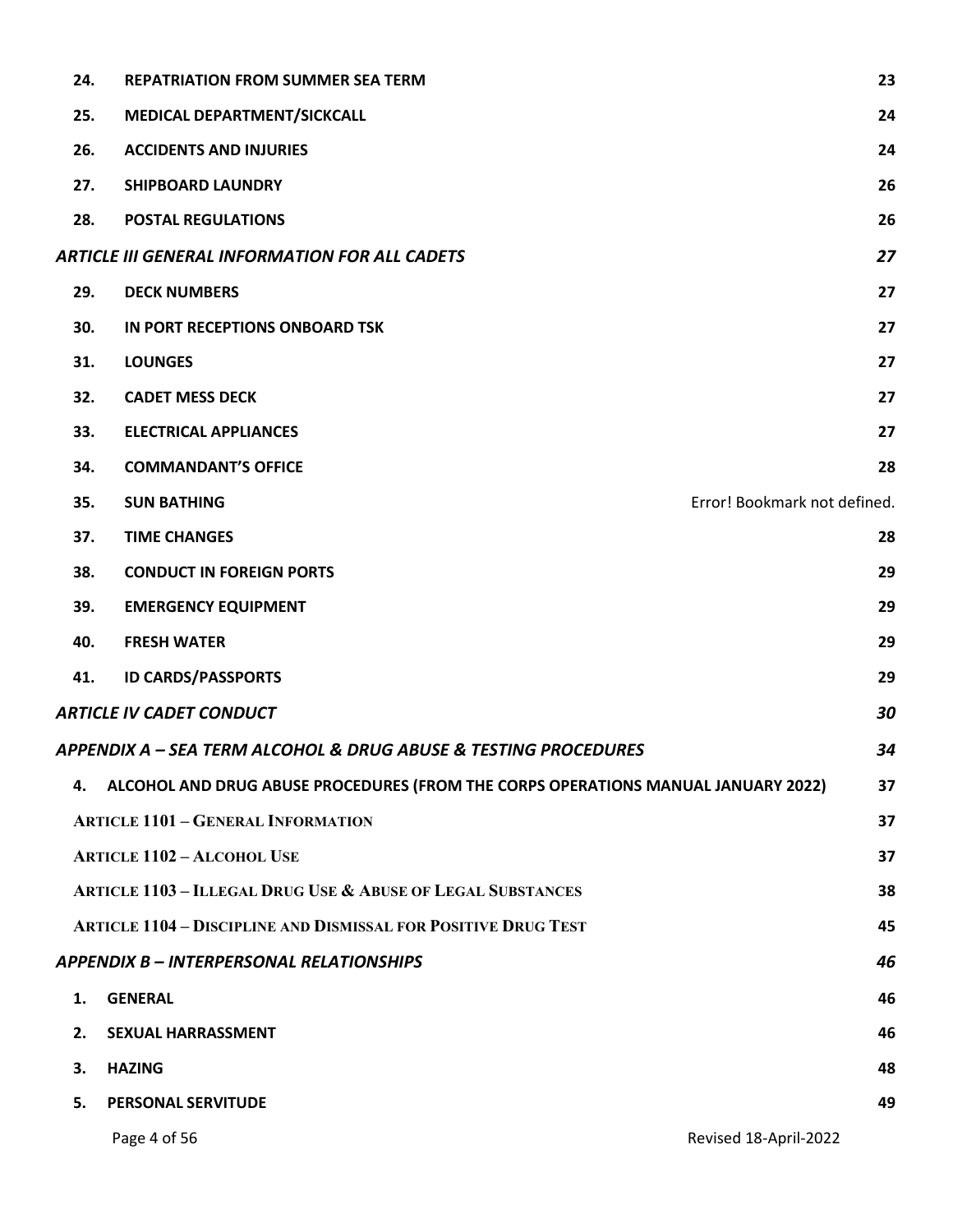| 6. | <b>DISCRIMINATION</b>                              | 49 |
|----|----------------------------------------------------|----|
|    | APPENDIX C – UNIFORM & GROOMING STANDARDS          | 51 |
| 1. | <b>REQUIRED UNIFORMS FOR SEA TERM</b>              | 51 |
| 2. | <b>GUIDANCE FOR LEISURE GEAR / CIVILIAN ATTIRE</b> | 53 |
| 3. | <b>MANNER OF WEAR FOR UNIFORMS</b>                 | 54 |
| 4. | <b>GROOMING STANDARDS</b>                          | 54 |
| 5. | <b>GENERAL</b>                                     | 55 |
|    | SUMMER SEA TERM ACKNOWLEDGEMENT 2022               | 56 |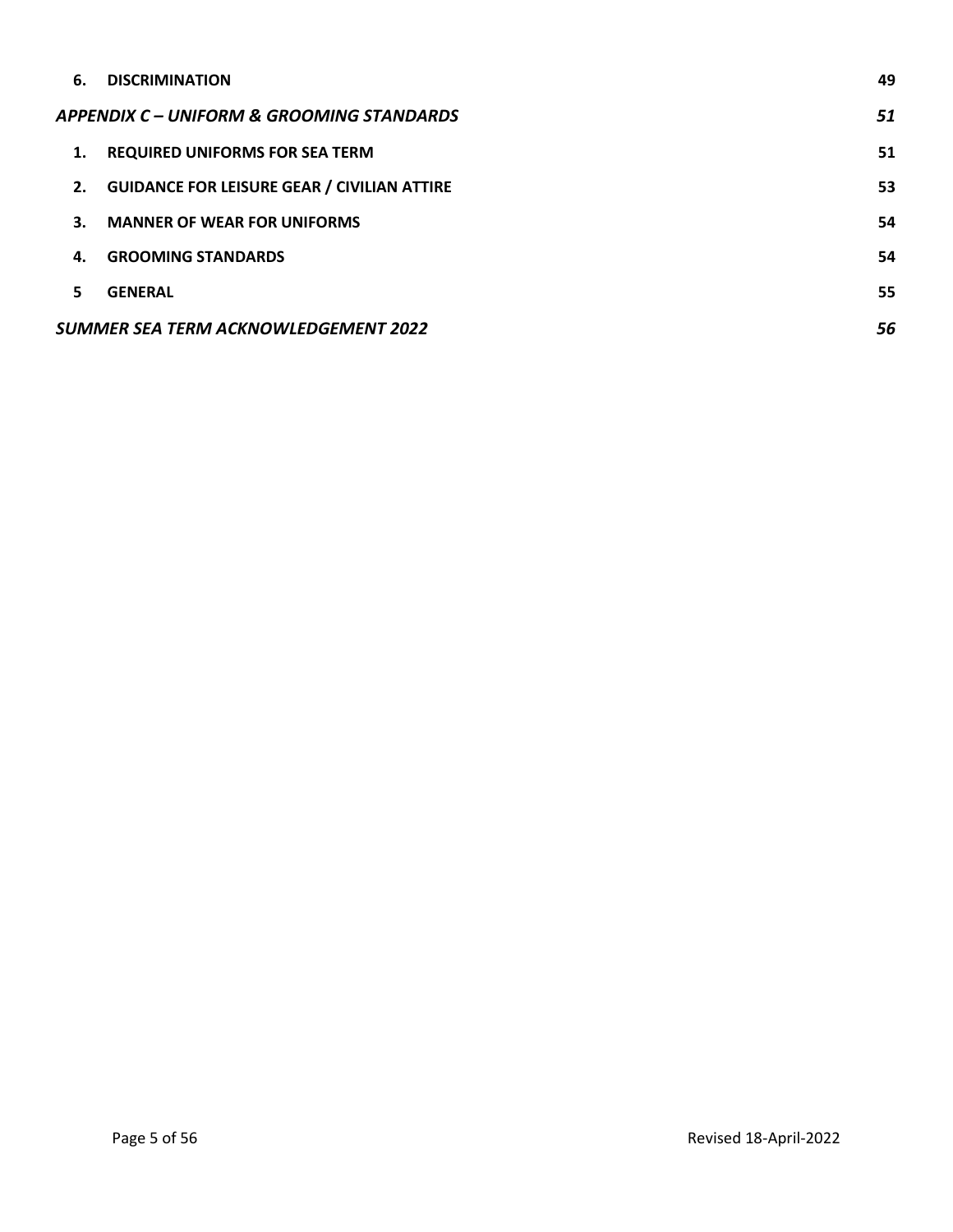

#### <span id="page-5-0"></span>**MISSION**

#### <span id="page-5-1"></span>1. **MISSION**

- 1.1. The MISSION of the Summer Sea Term on board the *TS KENNEDY (TSK)* is to:
	- 1.1.1. Train, mentor and educate qualified Cadets to become licensed officers in the US Merchant Marine.
	- 1.1.2. Provide practical nautical education to prepare Cadets for successful careers in the maritime industry, afloat and ashore.
	- 1.1.3. Develop Cadets in the basic principles of leadership and instill in them an abiding sense of honor, responsibility, and mature citizenship.
	- 1.1.4. Develop professional pride and a determination to uphold the finest traditions of the maritime industry and to be outstanding representatives of the Academy and the Merchant Marine.
	- 1.1.5. Provide Cadets with a practical working knowledge of the *TS KENNEDY* and an understanding of the US Merchant Marine.

#### <span id="page-5-2"></span>2. **TRAINING**

2.1. Training will be conducted in accordance with the provisions of the Summer Sea Training Programs and Syllabi promulgated by the Maritime Transportation Department and the Marine Engineering Technology Department in the Deck and Engine training plans respectively.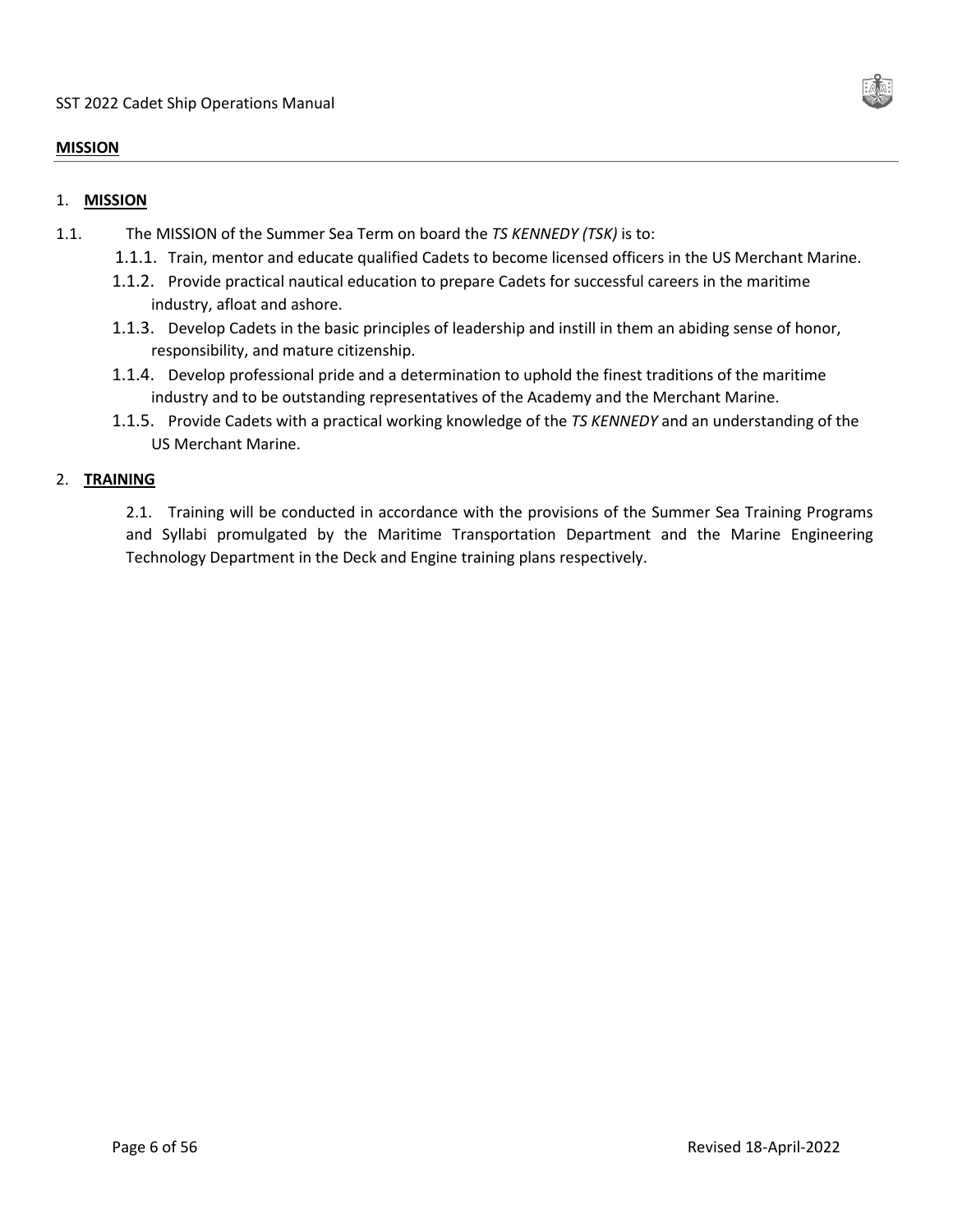#### <span id="page-6-0"></span>**ARTICLE I MASTER'S AUTHORITY & SHIPWIDE PROTOCOLS**

#### <span id="page-6-1"></span>3. **MASTER'S AUTHORITY**

3.1. The master has command of the vessel and authority over all aspects of the vessel's operation at all times, in port and underway. This authority extends to all matters of ship handling, navigation and operations, including interpretation of laws, rules and regulations, risk and safety management, cost control personnel administration and labor related matters.

3.2. The Master of the *TSK* is the final authority on all matters pertaining to the conduct of the Cadets onboard. The Master may remove any person from the ship at any time.

#### <span id="page-6-2"></span>4. **ALCOHOL/DRUGS**

- 4.1. While the professionalism and commitment to a drug and alcohol abuse-free marine environment in the vast majority of Cadets is not disputed, the United States Coast Guard has determined that drug and alcohol use is a significant problem in the maritime industry. Personnel who use, transfer, and possess drugs and/or alcohol not only pose a danger to themselves and shipmates, they are in a position to cause, or contribute to, vessel causalities that may take human life, destroy property, and/or seriously harm the environment.
- 4.2. The problem in the marine industry is increased by the fact that personnel often live on board their vessel for long periods of time. What in another context might be considered "recreational" or off-duty drug or alcohol use could have a detrimental effect upon safety, because the vessel is also where the individual lives. Intoxicated personnel cannot serve their vessel in an emergency and pose a hazard both to themselves and their shipmates**,** if they attempt to perform any necessary safety related functions.
- 4.3. Therefore, while on SST, the Master of the *TS KENNEDY* will engage in a drug and alcohol testing program mandated by both the United States Coast Guard and the Maritime Administration (MARAD), the owner of the vessel. **All Cadets will be subject to drug and/or alcohol testing in the following circumstances: (1) upon reasonable suspicion, (2) if the Cadet is directly involved in a serious marine incident and (3) randomly (unannounced and without cause).** Testing will be accomplished by breathalyzer administered (for alcohol) or by the use of a urinalysis test for drugs. **See Appendix A for the policy.**
- 4.4. Cadets who test positive (conducted drug or alcohol use), will be removed from duties which directly affect the safety of the vessel's navigation or operations immediately and may be subject to suspension and revocation proceedings (conducted by United States Coast Guard), against his or her license, certificate of registry or merchant mariner's document.
- 4.5. The Maritime Administration and Texas A&M Maritime Academy prohibits consuming alcoholic beverages on board. The only exceptions are official functions in port or as specifically directed by the Master. Additionally, Cadets CANNOT store alcoholic beverages aboard the *TS KENNEDY*.
- 4.6. Violation of the above drug and alcohol policies may result in dismissal and repatriation to the United States at the Cadets' expense.

See **APPENDIX A** – ALCOHOL/DRUG TEST POLICY

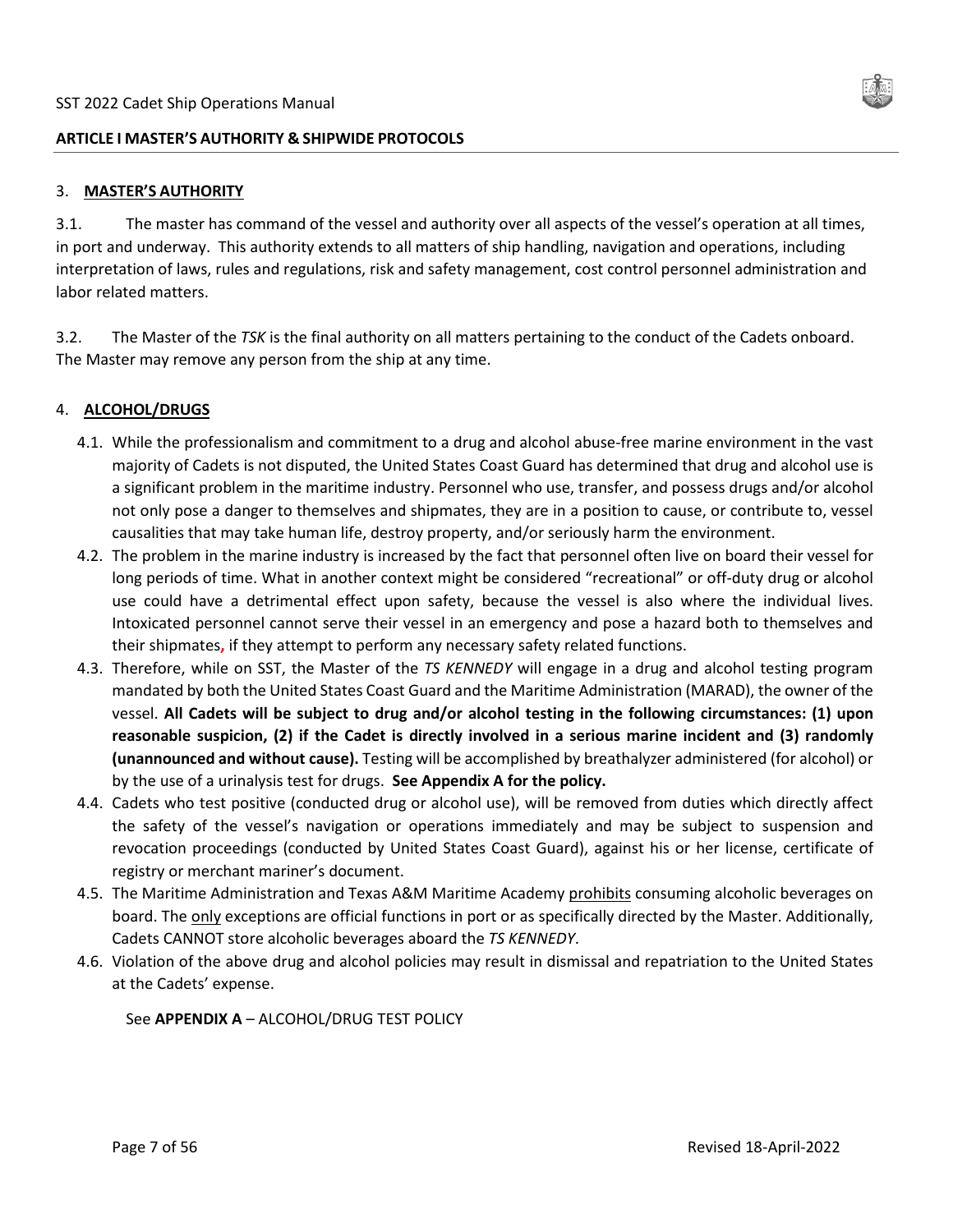

#### <span id="page-7-0"></span>5. **TOBACCO USE (SMOKING)**

5.1. Tobacco means all forms of tobacco products including but not limited to cigarettes, cigars, pipes, water pipes (hookah), bidis, kreteks, smokeless tobacco, snuff and chewing tobacco and nicotine pouches.

5.2. Tobacco use is only authorized in designated areas of the vessel or designated areas of the pier when in-port and during pre and post-Sea Term. A Cadet is only permitted use tobacco at the location designated in the plan of the day. Butts and other debris should be disposed of properly or the smoking lamp will be secured. 5.3. Electronic Vaping or possession of Vaping Devices are not allowed on the ship at any time.

5.4. Smoking is secured during fueling operations, field day and by order of the Master of the vessel. Tobacco use is NOT permitted **ANYWHERE** in the interior of the vessel.

5.5. When smoking on deck, DO NOT THROW CIGARETTE BUTTS OVER THE SIDE! As every professional mariner knows, the ship's motion may blow the butt back onto the deck and could start a fire. **This is also a pollution violation.** Extinguish your cigarette thoroughly and dispose of it properly. Any person found improperly disposing of butts on the vessel will be charged with a violation of Standing Orders.

5.6. Failure to adhere to this policy can result in disciplinary measures.

#### <span id="page-7-1"></span>6. **OFFICER/CREW/CADET RELATIONSHIPS**

6.1. While it is recognized that some may in fact be involved in romantic relationships with others, sexual activity on the ship is prohibited.

6.2. The following requirements concerning relationships between officers, crew and Cadets are established for the Sea Term.

6.2.1. Cadets are not allowed in Officer/crew rooms, living areas or lounges except on official business.

6.2.2. Cadets are not authorized in the rooms and berthing areas of Cadets of another gender unless on official business.

6.3. Cadets of one gender will not normally do watch relief wake-ups in the Cadet berthing areas of another gender. In those cases when a Cadet is making a wake-up call of a member of a different gender who is in a stateroom, they will do so by knocking on the door of the room, until acknowledged. The Cadet doing the wake-up call will not enter the room.

6.4. During formal personnel and berthing/room inspections, all Cadets (unless physically on watch), are to be out of their racks, and standing by for the inspection.

6.5. For daily room/berthing and sanitation inspections, members of the off-watch (00-04/12-16 & 04- 08/16-20), who are asleep will note this on their door. In these cases, the room will be inspected by an officer of the same gender as that of the room occupants. Watch does not excuse cadets from room/berthing and sanitation inspection.

See **Appendix B** for further policy guidance on Interpersonal Relationships and Fraternization.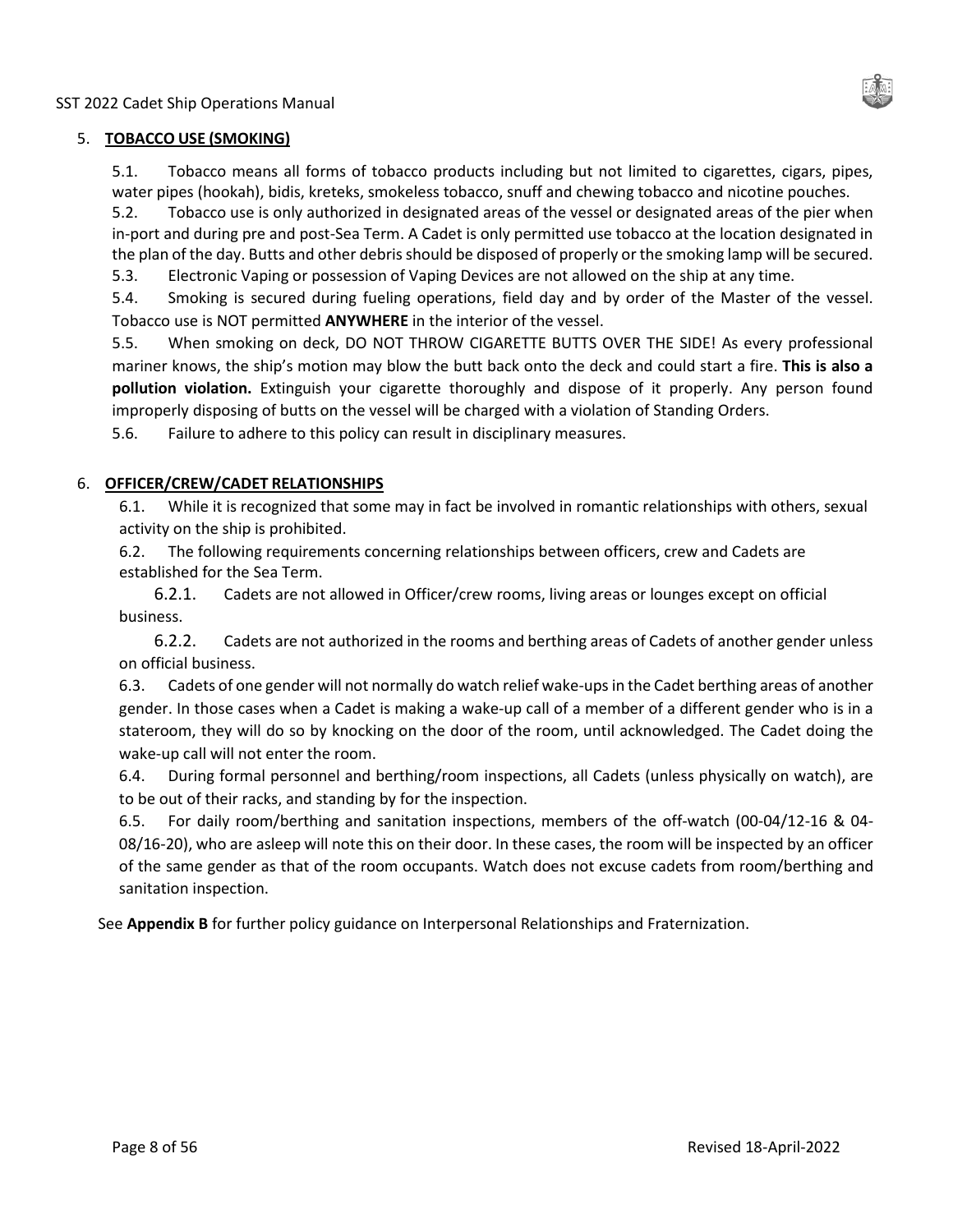

#### <span id="page-8-0"></span>7. **HAZING**

In accordance with Texas law and TAMU policy, hazing of any student is prohibited. Injurious hazing is defined as any action or situation, which recklessly or intentionally endangers the mental or physical health of a student, enrolled in a public institution. Accordingly, no person or organization shall take action or create a situation that recklessly or intentionally endangers the mental or physical health of a student. Any person associated with the *TS KENNEDY* who violates this policy shall be subject to disciplinary action that may include expulsion or other sanctions. Any organization that violates this policy shall lose all right to conduct activities on *TS KENNEDY* or to receive any benefits/support from the college, including any right to claim an affiliation with it. Any person who violates this policy will be removed from and thereafter banned from the *TS KENNEDY*. Disciplinary action enacted under these regulations will be in addition to any other civil or criminal legal process and penalties.

7.1. Hazing will not be tolerated onboard the *TS KENNEDY*.

7.2. Texas A&M Maritime Academy establishes that any action which endangers the mental, emotional, or physical health or safety of a student, or which destroys or removes public or private property, for the purpose of initiation, admission into, affiliation with, or as a condition for continued membership in an organization or team whose members are or include students at the Texas A&M Maritime Academy, is strictly prohibited. (NOTE: A person commits a hazing offense if the person engages in hazing; solicits, encourages, directs, aids or attempts to aid another engaging in hazing; or intentionally, knowingly, or recklessly permits hazing to occur).

7.3. Anyone who engages in hazing subjects themselves to disciplinary action up to and including termination/dismissal from the training Sea Term and/or the Academy.

7.4. All complaints of hazing shall be brought to the attention of the Master *TS KENNEDY/*Commandant of Cadets, or the senior administrator afloat or the designated person ashore.

See **Appendix B** for further policy guidance on Hazing.

#### <span id="page-8-1"></span>8. **HARASSMENT**

8.1. Texas A&M University prohibits students, employees, and third parties from engaging in discrimination and/or harassment on the basis of race, color, sex, gender identity, age, religion, disability, national origin, sexual orientation, genetic information, veteran status, or any other characteristic protected by federal, state, or local law. In addition, acting in complicity with another who engages in any of these forms of prohibited conduct, or retaliating against a person who participates in protected activity, is also prohibited. For additional information visit TAMU Rule 08.01.01.M1.

8.2. Harassment. Behavior that is severe, pervasive, or persistent to a degree that a reasonable person similarly situated would be prevented from accessing an educational opportunity or benefit. This behavior includes, but is not limited to, verbal abuse, threats, intimidation, and coercion. In addition, harassment may be conducted by a variety of mediums, including but not limited to, physical, verbal, graphic, written, or electronic. Any repetitive action or act of intimidation, confrontation, physical force or the threat of physical force against any other person(s) that are made with the intention of causing fear, intimidation or damage to property and that do result in fear, intimidation or damage to property constitute harassment. This may be an overt action or covert act such as obscene or offensive, coarse graffiti written where the victim(s) will view it. This also includes cyber bullying.

8.3. Harassment by cell phone/computer: Using a cell phone/computer or allowing a cell phone/computer to be used to make offensive, coarse, obscene or otherwise harassing statements to a person(s) (see Harassment above; or repeatedly calling and hanging up or messaging, texting, or emailing with intent to harass).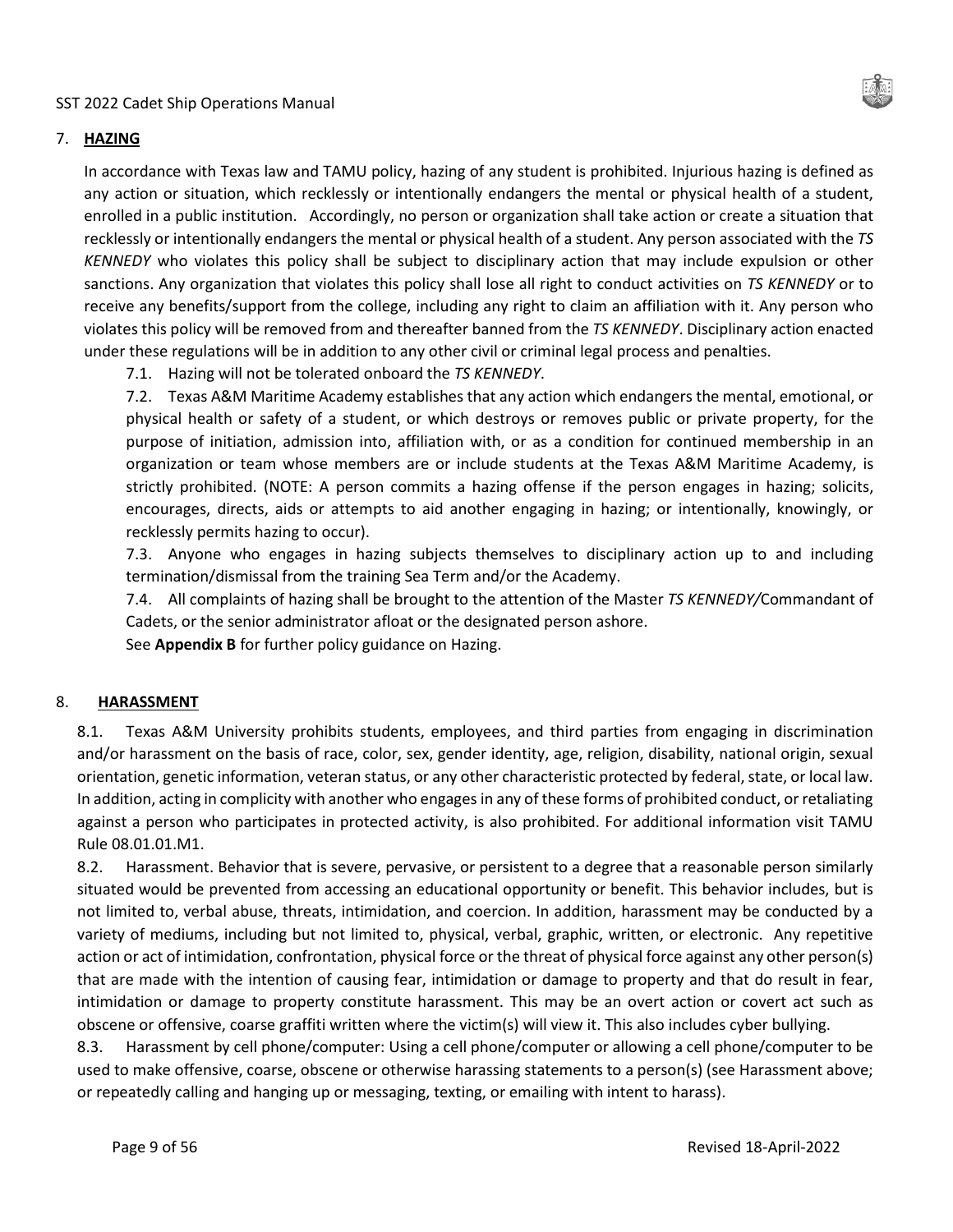

8.4. Discriminatory Harassment: Defined as any behavior/action or written/verbal statements(s) that meets three criteria:

- 8.4.1. That it targets a protected class (gender, race, religion, sexual orientation, etc.)
- 8.4.2. That it is unwelcome and repetitive (persistent)

8.4.3. That it results in the deprivation of a person's access, opportunities, right or peaceful enjoyment. 8.5. Sexual harassment is a form of sexual discrimination in violations of Title IX of the Civil Rights Act. Such conduct is inappropriate and **will not** be condoned at Texas A&M Maritime Academy or aboard the ship. Anyone who engages in sexual harassment subjects themselves to disciplinary action up to and including termination/dismissal from the training Sea Term and/or the College.

8.6. All complaints of harassment shall be brought to the attention of the Master *TS KENNEDY/* the Commandant of Cadets, the senior administrator afloat, or the designated person ashore or anyone whom you trust.

8.7. Incidences of Harassment will be investigated and adjudicated in accordance with the TAMU SAP 08.01.01.M1.01 Investigation and Resolution of Allegations of Discrimination, Harassment, Retaliation, and/or Complicity Against Students, Employees, and Third Parties

See **Appendix B** for further guidance.

#### <span id="page-9-0"></span>9. **SUITABILITY HEARING**

9.1. Suitability Hearings are convened by written order of the Master of the Training Ship to consider/adjudicate cases of a cadet who may, because of deficiencies in conduct or other performance aspects, be:

9.2. Unsuitable for continuation on Summer Sea Term,

9.3. Charged with an offense or offenses warranting formal procedures for which removal from SST could result.

9.4. Suitability Panel may include, Master, Academic Rep., Officer, Cadet Leadership. The panels are facilitated by the Commandant staff.

9.5. **Any Cadet dismissed from Summer Sea Term due to conduct or disciplinary issues may result in the failure of Summer Sea Term. All monies and fees associated with Summer Sea Term will be forfeited. Any Cadet repatriated from Summer Sea Term may be charged the administrative cost and related expenses regardless of where the repatriation occurs.**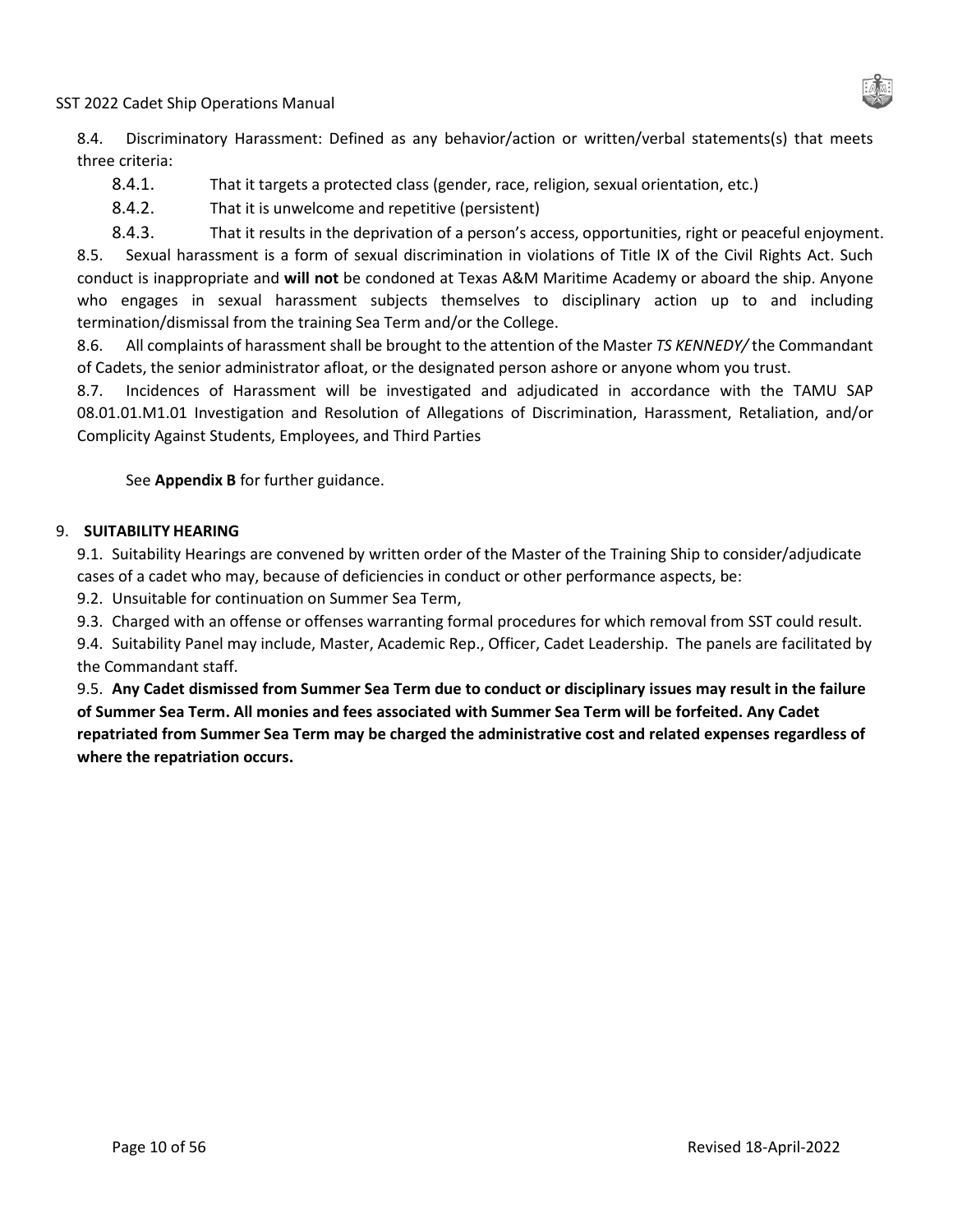

#### <span id="page-10-0"></span>10. **COVID PROTOCOLS**

#### 10.1. Bermuda Vaccination Protocol

The British Overseas Territory of Bermuda requires that travelers entering the country be vaccinated and tested with a minimum of a supervised rapid antigen test. Unvaccinated persons aboard the TS Kennedy will not be allowed off in Bermuda. Travel authorizations and per-arrival testing for Bermuda will be handled by TAMMA Administration.

#### **What is fully vaccinated?**

Proof of full vaccination is required for visitors 12 and up to enter Bermuda.

A fully vaccinated traveller is someone who has received the full course of a COVID-19 vaccine manufactured by:

- Pfizer BioNTech (2 doses)
- AstraZeneca (2 doses)
- Serum Institute of India (2 doses)
- Jansen/Johnson & Johnson (1 dose)
- Moderna (2 doses)
- Sinopharm/BIBP (2 doses)
- Sinovac (2 doses)

Full course of a vaccine means a COVID-19 vaccine administered according to the manufacturer's recommendation or the recommendation of a stringent regulatory body recognized by the Ministry of Health, with at least 14 days from the date of the final dose of vaccination.

Travelers who have received booster doses of a vaccine listed above are also deemed fully vaccinated. However, a booster dose is not required.

#### **For those wishing to depart the ship in Bermuda Proof of vaccination will be required to be sent via secure webform. The cutoff date for vaccinations is May 20, 2022.**

10.2. COVID Vaccines General Information

COVID-19 Vaccinations are widely available to the general public. Vaccination will significantly help protect all participating in SST from the risk of infection. In the unlikely chance someone becomes infected after immunization (no vaccine is 100% effective), vaccines significantly minimize the severity of illness the spread of COVID.

All Embarked persons are strongly urged to obtain a COVID vaccination prior to embarking.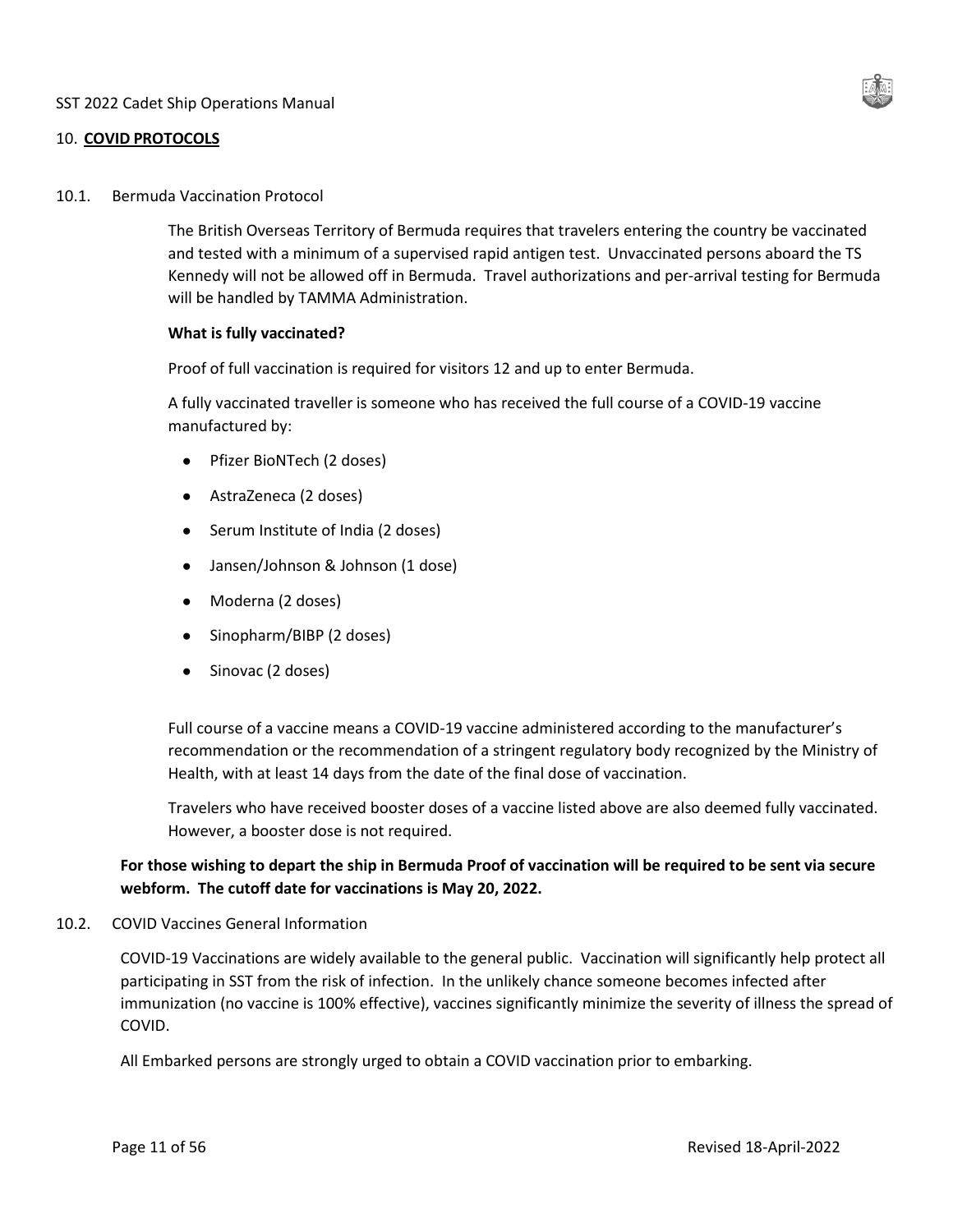

#### 10.3. COVID-19 Testing and Medical Checks

A medical check will be conducted as needed by the medical staff aboard.

- Fever or chills
- Cough
- Shortness of breath or difficulty breathing
- **Fatigue**
- Muscle or body aches
- Headache
- New loss of taste or smell
- Sore throat
- Congestion or runny nose
- Nausea or vomiting
- Diarrhea

#### 10.4. Containment Underway

**Containment.** According to CDC guidelines, vaccinated people do not have to quarantine if they come into contact with a person who is infected with COVID-19 or demonstrating symptoms of COVID-19. In the unlikely chance an immunized person becomes infected or is demonstrating symptoms of COVID-19, that individual will be quarantined/isolated in one of the designated spaces to be determined by the Master and the Shipboard Medical team.

Should any non-vaccinated person become infected, they will be isolated in one of the designated quarantine/isolation spaces. If a person is demonstrating symptoms of COVID-19, they will be immediately tested. We will have onboard the ABBOTT BINAX Rapid Antigen Test. Based on the Medical Officer's determination, that person can be placed in a precautionary quarantine even if the initial test was negative. Contact tracing will immediately take place to determine unimmunized persons with whom the infected person may have come into contact for a prolonged period. Contact cases will be quarantined separately from persons in isolation.

Cadet Quarantine Berthing Spaces will be set aside.

Cadets assigned to single rooms with a dedicated head, will quarantine in their own room.

Food delivery will be made a minimum of three times per day to persons in quarantine. Additionally, mental health checks will be conducted at least three times per day.

Instructors and watch bill coordinators will be advised of Cadets that are in quarantine so that accommodations can be made for classwork, assessments, and missed watch standing opportunities.

#### 10.5. COVID Recommended Ship Sanitization

- o Sanitizing supplies should be available for cleaning in common work areas.
- $\circ$  All door handles, navigation equipment, engine control room equipment and other high- touch areas are to be wiped down with disinfectant cleaner on a regular basis.
- $\circ$  All Persons are to wash their hands with soap and water for 20 seconds minimum prior to entering the Galley and are responsible for wiping down the table with disinfectant after a meal.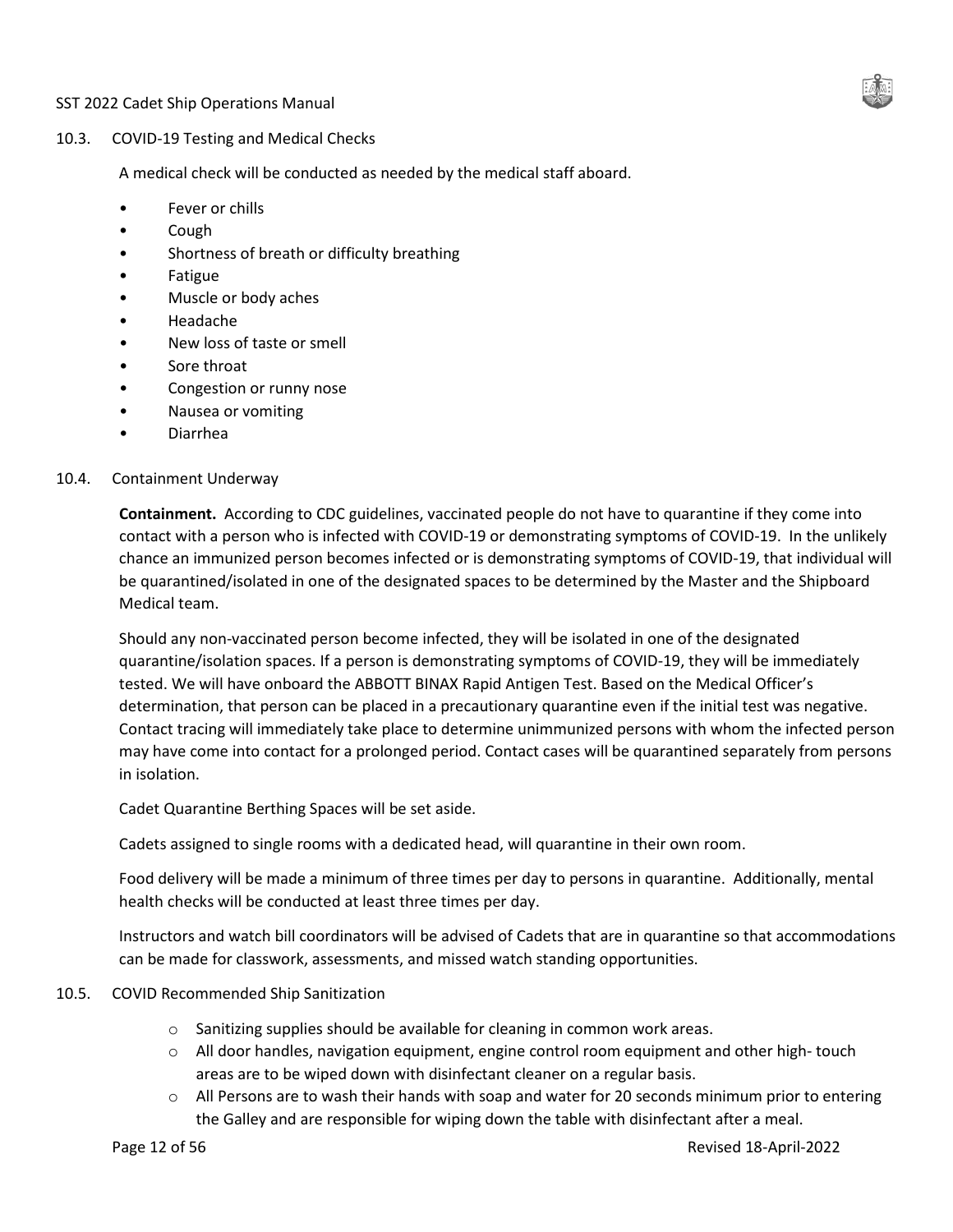

- $\circ$  Each room is to be cleaned thoroughly from top to bottom when a person departs, this includes:
	- **Bulkheads**
	- Furniture and bunks
	- Electronic equipment
	- **·** Sink, shower, and toilet
	- Door handles
- $\circ$  If the person departing was in isolation, the cabin should remain isolated until a third-party cleaning service is arranged.

#### Navigational Watches on the Bridge

- o All Navigation equipment is to be wiped down on a frequent basis.
- o No one is to use the same pen or pencil; each person should have their own.
- o Coffee cups are not to be shared.
- o All railing, door handles should be wiped on frequent basis.
- o Wheelhouse computer keyboard is to be wiped down on a frequent basis.
- $\circ$  If handheld radios are used, all mics are to be wiped down prior to handover to another.

#### Engine-room Watches

- o Control room is to be wiped down on a frequent basis
- o No one is to use the same pen or pencil; everyone should have their own.
- $\circ$  Computer touch screen or keyboard to be wiped down on a frequent basis
- o No coffee cups are to be shared.
- $\circ$  Railings should be wiped down or gloves worn when walking around doing rounds.
- o Radios and mics to be wiped down prior to handover.

#### Galley Protocols

- $\circ$  Chief Cooks and galley personnel will continue to keep the galley clean as required by regulation, with additional procedures that all handles are wiped down every day.
- o When handling food and dishes, cooks are to wear protective disposable gloves and hair nets or hats.
- $\circ$  Prior to handling any open fridges, getting coffee, food, dishes or sitting down, hands must be washed.
- $\circ$  At the end of each meal or coffee break, all tables, serving tables, food handling areas and chairs are to be wiped down.
- o Fridge handles are to be wiped down regularly.
- o Coffee pot handles are to be wiped regularly.
- o No food is to be left out i.e. snacks and late lunches.

#### Cleaning of areas where COVID-19 is suspect

- $\circ$  Areas that have been in contact with a possible or confirmed COVID-19 exposure will be isolated from use. A contracted environmental cleaning company will be brought in to clean and disinfect.
- $\circ$  If this area is critical to the operations of the ship then enhanced PPE will be used.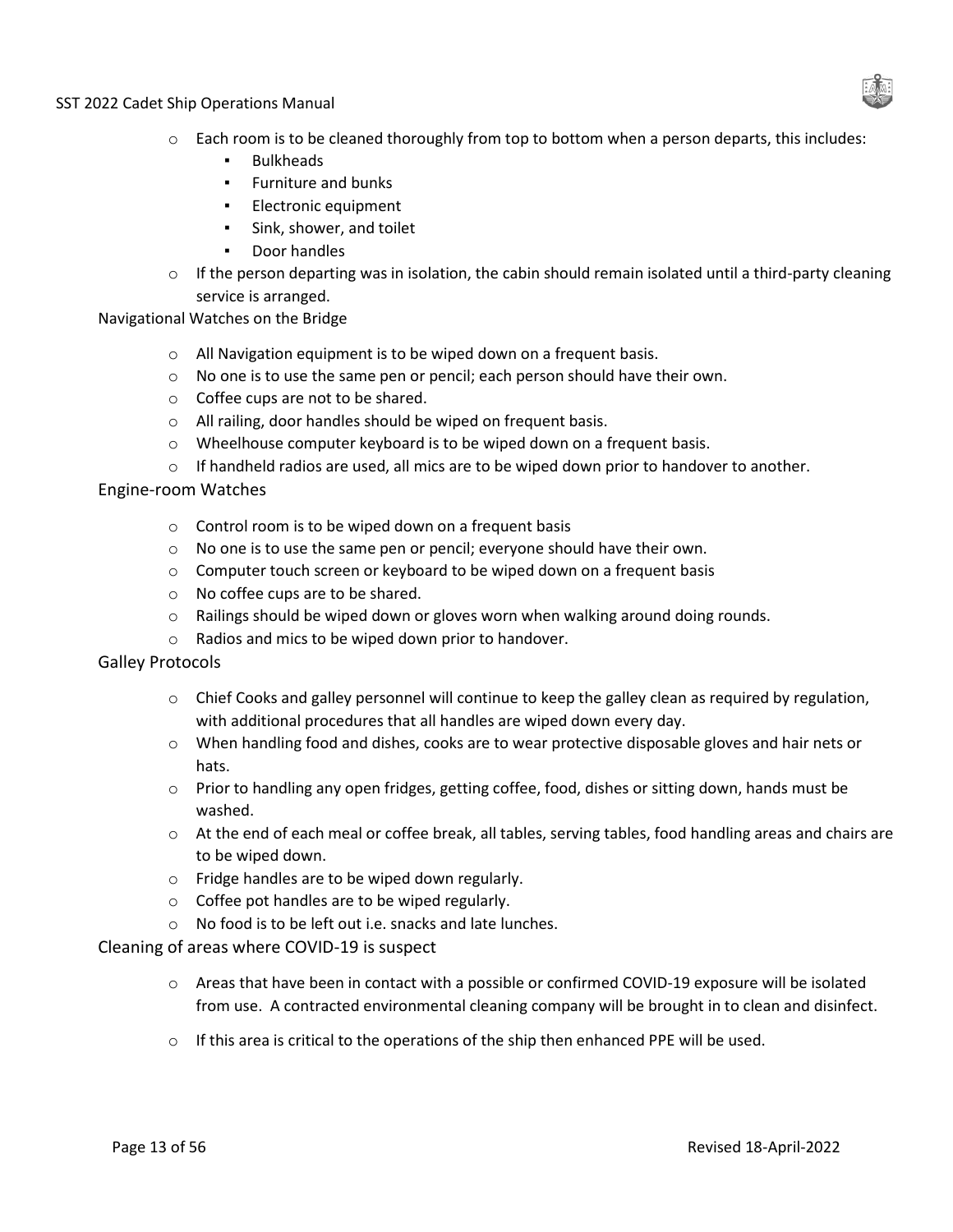

#### <span id="page-13-0"></span>**ARTICLE II - GENERAL PROCEDURES**

#### <span id="page-13-1"></span>11. **TS KENNEDY EMERGENCY PROCEDURES**

#### 11.1. STATION BILL

The Station Bill for all Cadets is in the quarterdeck athwart ships passage, Main Deck, Starboard side as well as classroom passageway. Watch assignments will be posted on the respective deck and engineering bulletin boards.

#### 11.2 FIRE OR EMERGENCY

The signal for a fire and emergency, other than a man overboard, intruder or abandon ship, is a continuous blast of the ship's whistle for a period of not less than ten seconds supplemented by the continuous ringing of the general alarm for not less than ten seconds. When the signal is sounded, all Cadets will carry out assigned duties as per the station bill or as directed by the Master.

#### 11.3 ABANDON SHIP

The signal for abandon ship is a succession of more than six (6) short blasts on the ship's whistle followed by one (1) long blast on the ship's whistle, supplemented with a comparable signal on the ship's general alarm. When this signal is sounded, all Cadets will proceed to their assigned disembarking stations and carry out their duties as assigned on the station bill. All Cadets must wear their life jacket, appropriate clothing, and proper cover.

#### 11.4 MAN OVERBOARD

The signal for a man overboard is three (3) long blasts of the ship's whistle, followed by passing the word "Man Overboard, (Port/Starboard) Side" on the ship's public address system. When this signal is sounded, emergency boat crews will man their boats and all Cadets not on watch will carry out assigned duties as per the station bill or as directed by the Master.

#### 11.5 SECURITY

The signal for intruder and/or unauthorized access to the ship will be a PA announcement directing a (security phrase) to the bridge.

#### 11.6 MOVEMENT ABOUT THE SHIP

The ship's compliment will participate in fire, boat, security, and other emergency drills. Consult the station bill for your assigned stations. For all drills, traffic will move on the double, quietly, forward and up on the starboard side, and down and aft on the port side.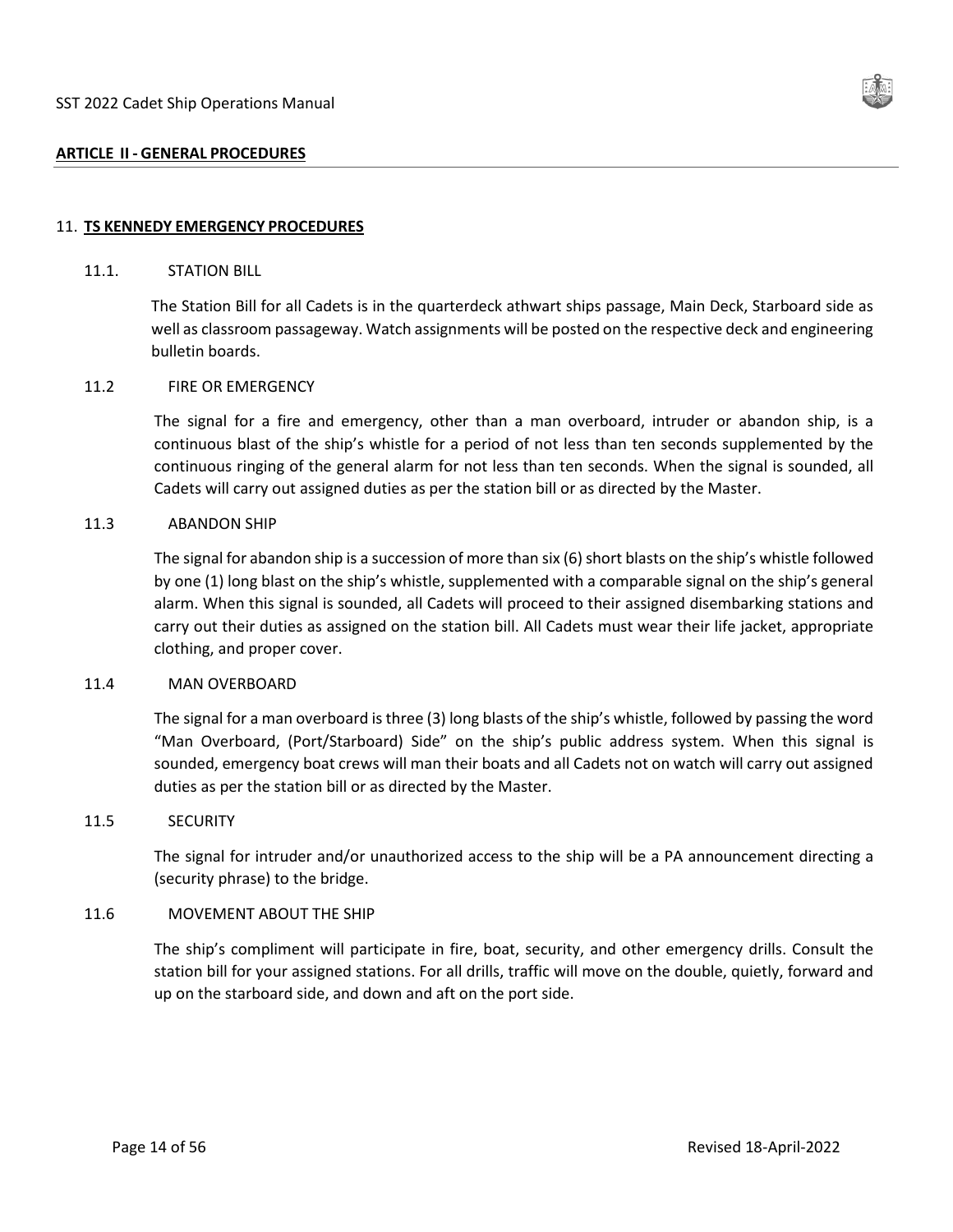

#### <span id="page-14-0"></span>12. **PORT SECURITY**

Background: This security plan is promulgated to increase the in port and at sea security of the vessel. Responsibility: The Chief Mate is responsible for all implementation and execution of the security plan. All departments shall cooperate with him fully to ensure that this occurs.

- 12.1. Precautions:
	- While in port all deck lights, lifeboat lights, and cargo flood lights will be turned on from sunset to sunrise.
	- All interior overhead lights will be on at all times and be in good working order.
	- While in port gangway lights will be rigged and turned on from sunset to sunrise.
	- While in port no side ports are to be opened and left unattended without notification and permission of the Chief Mate.
	- While in port there will be no visitors allowed without the expressed approval of the Master of the training ship. This authority is not delegated to any other officer.
	- Approved visitors must have an escort at all times, including vendors and workmen. They will be logged in and out in the visitor log maintained on the quarterdeck. Visitor badges will be utilized as required by the security plan.
	- All packages, parcels and containers boarding the ship via the quarterdeck will be inspected by the quarterdeck watch before being brought aboard the vessel. Stores replenishment and other items received through side ports, etc., will be inspected by the responsible officer.
	- Buckler plates shall be secured in place.
	- No Jacob's ladders, storage lines, etc., will be left hanging over the side.
	- While in port a Cadet security watch will be posted at the foot of the gangway at all times as well as the entrance to the ship's assigned berth as required.
	- The Deck Watch Officer and quarterdeck watch shall maintain radio communications with each other at all times.
	- Police, Fire and Security Force telephone numbers shall be available at the quarterdeck, in the ship's office, and on the bridge.
	- All persons on watch will be required to wear high visibility vest to identify them as watch standers.
	- All watch personnel shall be schooled and drilled on ship security procedures at the 2000 in- port fire party muster and drill.
	- Watch personnel will make continuous rounds of all interior passages and weather decks and shall be highly visible in doing so, these rounds will also include the waters around the ship.
		- All Masters Instructions regarding Port Officials and Police shall be strictly adhered to.
- 12.2. Actions to be taken in the event of an emergency.
	- In the event Police, Port or other Officials attempt to board the vessel and/or remove ships personnel.
		- o Inform the Master or his/her representative immediately.
		- o Refuse admission to the ship.
		- o Do not allow removal of any ship's personnel.
	- Unauthorized visitors will be politely refused access to the vessel. Should they become insistent, notify local police, port police or dock security personnel and the Master of the ship.
	- In the event unauthorized personnel should attempt to gain access to the vessel seeking asylum or refuge, contact the Master or his/her representative immediately and follow published ship's instructions.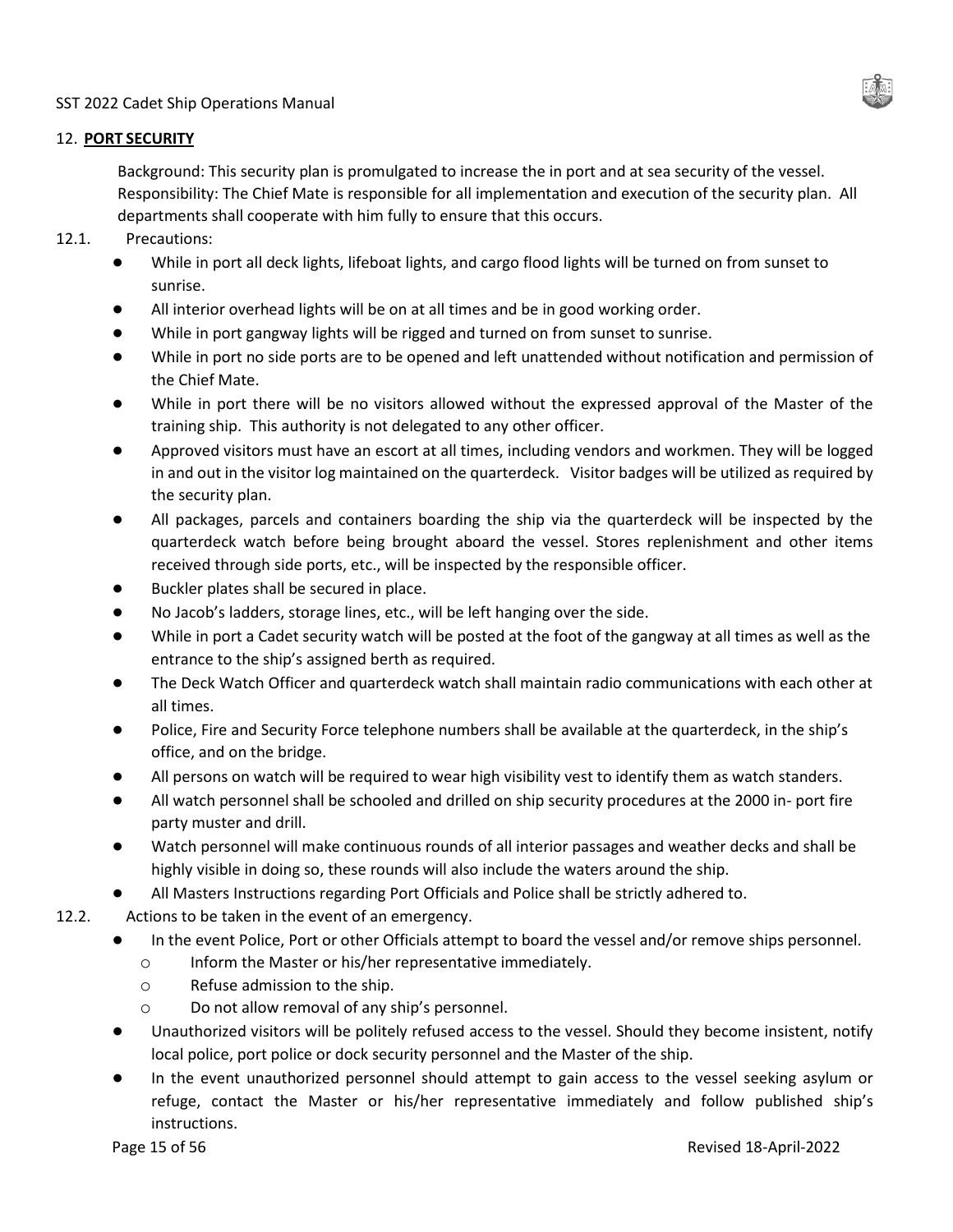- In the event unauthorized personnel are found aboard the vessel:
- Notify the Master of the TSK and port authorities immediately.
- Attempt to detain them if possible (if unarmed).
- In the event a crowd or mob approaches the vessel:
- All ship's personnel are to board the vessel immediately.
- Call Port Security and notify the ship's Master immediately.
- The gangway will be raised as soon as possible.
- Secure and bolt all external doors.
	- o Note: Waterside approach/entry could be simultaneous with creating a 'diversion' tact for distraction.
- Muster at station determined by the Station Bill.

#### <span id="page-15-0"></span>13. **RESTRICTED SPACES**

13.1. Onboard this ship, only personnel with specific business may enter and only after complying with specified criteria as indicated below.

- Master's Cabin: (Limited Area) with the permission of the Master.
- Chief Engineers Cabin: (Limited Area) with the permission of the CHENG.
- **Bridge: (Limited Area) with the permission of the Master, Chief Officer or Watch Officer.**
- Chart Area: (Controlled Area) with the permission of the Master, Chief Officer, or Watch Officer.
- All Engineering Spaces: (Controlled Area) with the permission of the Master or Chief Engineer.
- Chief Officer's Office: (Limited Area) with the permission of the Master, Chief Officer, or Watch Officer.
- Officer Country: (Limited Area) Officer berthing areas located on the Upper, Boat and Cabin Decks and only for maintenance or watch-related duties.

#### <span id="page-15-1"></span>14. **BRIDGE AREA**

Only watch standers, and those persons engaged in the ship's business, are permitted on the navigation bridge. All other personnel must have prior approval from the Deck Watch Officer to enter the bridge, to include the chart room and bridge wings.

#### <span id="page-15-2"></span>15. **PIPES - SHIP'S PUBLIC ADDRESS SYSTEM**

Word to be passed over the public address system must be approved by the Deck Watch Officer prior to its passing.

Except for emergencies, the public address system will not be used during church services, meal hours or after 2000 hours and before 0700 hours.

**Piping is to be kept to a minimum.** *Only information necessary for the functioning of the ship, the safety of ship's personnel and special action items approved by the Master/ Commandant of Cadets, Assistant Commandants, or Deck Watch Officer are authorized for piping.* In the event of an emergency, these procedures are waived. NO Pipes are to be made after 2000 unless an emergency situation exists. Plan of the Day (POD) items and non-vital messages are not to be piped. Messengers on watch are to be utilized for these purposes. Piping is not authorized to announce routine evolutions and/or locating personnel (unless all means to locate the person have been exhausted).

15.1. Accepted procedures for piping:

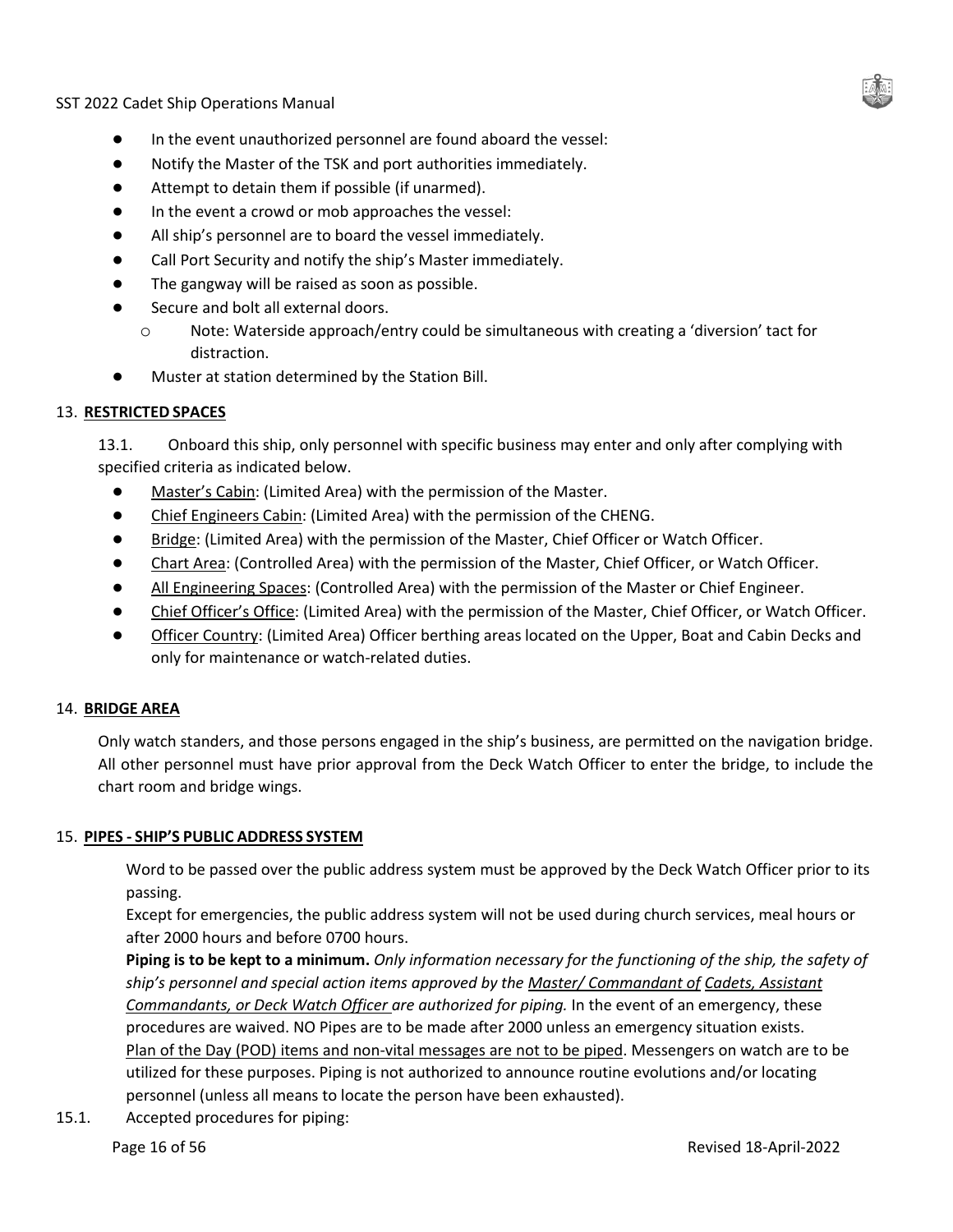

- At sea the CWO (Cadet Watch Officer) and in-port the JCWO will proofread all messages to ensure completeness and accuracy.
- "Now hear this, now hear this" shall PRECEDE ALL PIPES.
- Read the message to be piped clearly and distinctly into the P.A. system (two times).
- The Master shall be piped upon his departure from the Ship. At that time, pipe, "KENNDEY, DEPARTING." Upon returning to the Ship, the Master shall be piped aboard as, "KENNEDY, ARRIVING." The same procedures shall be complied with when the SUPERINTENDENT is on board, using "TEXAS A&M MARITIME ACADEMY". There will be no piping after 2000 unless an emergency.
- When summoning an officer or member of the crew, use title, name, where to report, and the repetition of the name. Example: "Chief Mate Smith, your presence is requested on the bridge, Chief Mate Smith." It is proper protocol that any officer or member of the crew that is summoned to a location that "their presence is requested" should be used. If a Cadet is summoned to a location, then "they are to report to" should be used.
- Follow posted procedures for P.A. system.
- 15.2. The Training Ship's public address system is part of ship's emergency system. The use of the ship's public address system is outlined in the Ship's Standing Orders- tampering or misuse is a Class I offense as described in Article IV Cadet Conduct and may result in removal from the Summer Sea Term.

#### <span id="page-16-0"></span>16. **CADET FORMATIONS**

- 16.1. All Cadets will muster by companies on the helo deck. During inclement weather, musters will be held in the mess deck as decided and communicated by the Commandant's office.
- 16.2. Daily Muster, inspection and instruction will be accomplished by Cadet Officers with oversight by the Commandant. All absentees will be located and reported to the Commandant's Staff by cadet leadership at the muster.
- 16.3. Formation is not to be dismissed until all hands have been accounted for.
- 16.4. All Cadets are required to be at every formation unless they are physically on watch. **There will be no sleep-in for formations without the express permission of the Master.**
- 16.5. Every evening while in port a "Fire Party Muster" will be held at 2000 on the bow by #2 hatch. Every Cadet in the watch section not physically on watch must attend. Required uniform is the boiler suit or the uniform of the day.
- 16.6. All musters, regardless of the reason for the muster, will be made by an actual sighting of each individual with reports being promptly made via the administrative chain of command. For scheduled musters Cadets will be in place and ready PRIOR to the listed time. For all other circumstances, such as "Man Overboard", Cadets will promptly report to their assigned muster locations.

#### <span id="page-16-1"></span>17. **UNIFORMS AND GROOMING**

- 17.1. Cadets will have in their possession, upon reporting on board, the uniforms required for Sea Term. Required uniforms are outlined in **Appendix C**. The daily prescribed uniform will be directed in the Plan of the Day and shall be worn at all times when onboard the ship in a presentable manner. Uniforms should be clean and shall be worn according to the following guidelines:
- 17.2. Uniform of the day is required for the following:
	- 17.2.1. During formation
	- 17.2.2. During the academic day from 0630 to 1830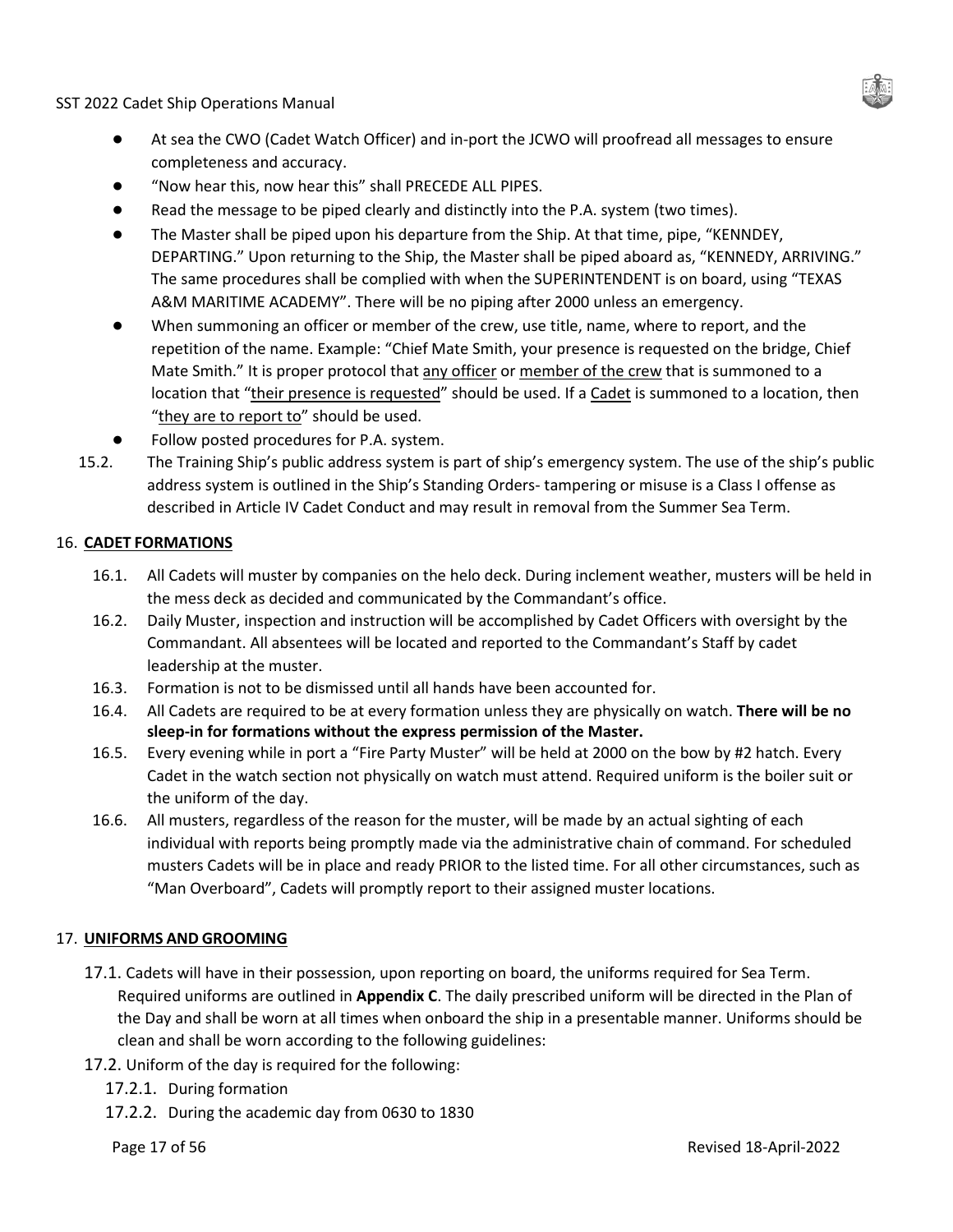

#### 17.2.3. When on the Mess deck

- 17.3. Salt & Peppers will be worn for all formal events, entering and leaving port, and as directed in the Plan of the Day.
- 17.4. Appropriate civilian gear is authorized after the evening meal and before breakfast, traveling to/from exercise areas or during Sunday at sea (when announced).
- 17.5. Appropriate civilian clothes are authorized while in port or when departing from/returning to the ship. Cadets are encouraged to present a professional appearance and to consider local customs/culture. Do not draw attention to yourself. Travel in groups is recommended.
- 17.6. Uniforms may be required ashore.
- 17.7. Grooming standards shall be maintained at all times. Cadets will always present a neat and smart appearance.
- 17.8. Grooming and or uniform standards can be relaxed as an incentive while out at sea with approval of the Master of the ship and the Commandant.
- 17.9. Refer to Appendix C for further guidance on specific uniform requirements and details of proper grooming standards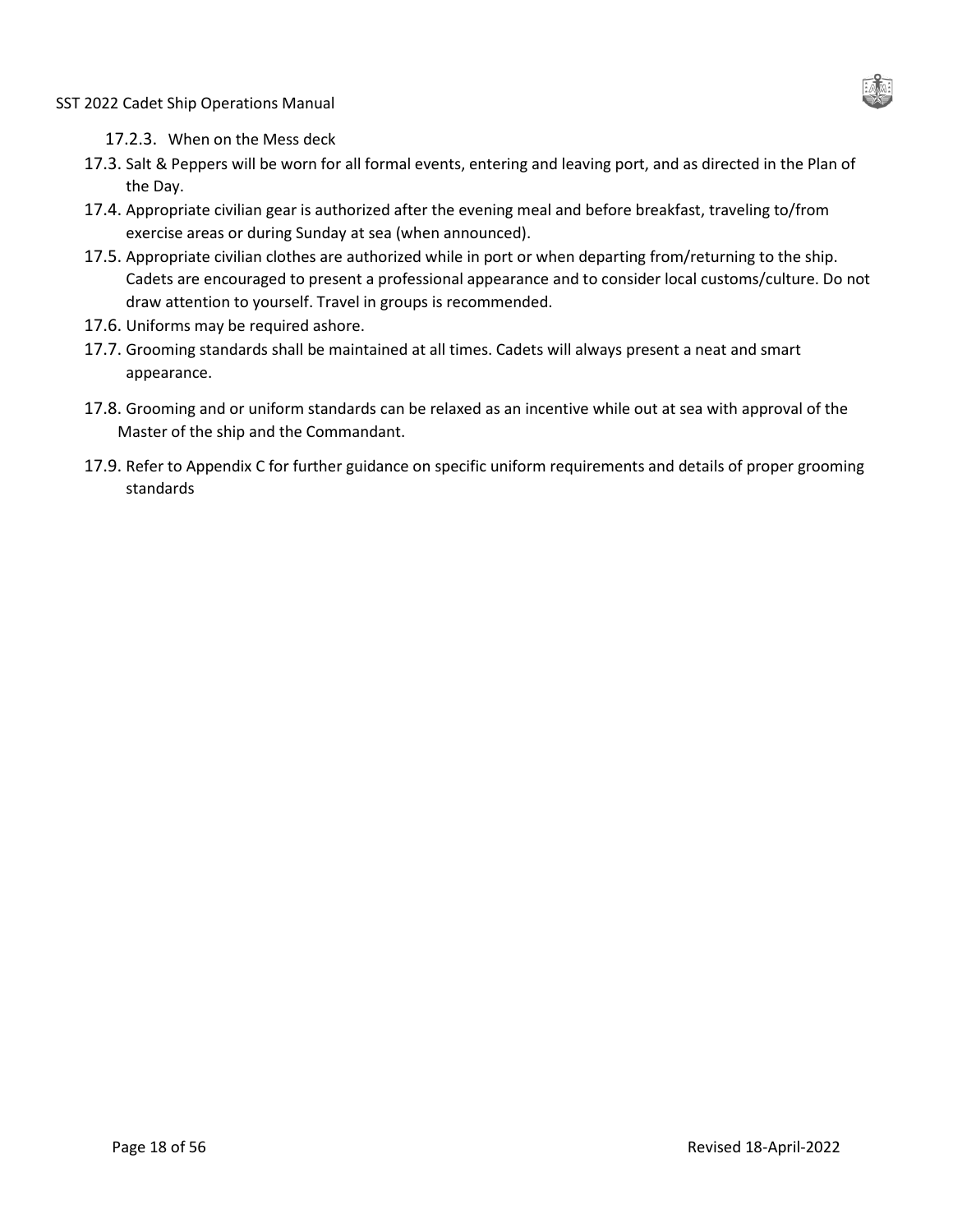

#### <span id="page-18-0"></span>18. **CADET PACKING LIST**

This is a recommended list and is not all inclusive. Please also check your course syllabus for academic items you will need.

#### 18.1. **Shipping Documents**

#### **\*\* BRING COLOR COPIES ONBOARD IN ADDITION TO PHYSICAL DOCUMENTS\*\***

- Passport
- TWIC
- MMC
- TAMUG ID
- Medical Insurance Card
- Shot Records (especially COVID Vaccine)
- SASH Certificate

#### 18.2. **Uniforms –** additional information regarding uniforms can be found in Appendix C

#### At Sea (Bridge/ Classroom)

- Dickies Pants
- Dickies Shorts
- A&M Cruise Polo
- Belt (Black or Brown)
- Ball Cap
- A&M Sweatshirt/Hoodie/Jacket
- Sneakers (Solid color white, grey or black)

#### Salt and Peppers (In-Port/Departures/Arrivals)

- White Uniform Shirt
- White Undershirt
- Nametag
- Shoulder Boards
- Appropriate Insignia
- Black Uniform Pants
- Black Bates
- Black Cotton Belt and belt buckle (as required by uniform pants)
- Combo Cover
- Shirt Stays
- Black Socks

#### 18.3. **PPE**

- Coveralls (2)
- White Undershirt (7 recommended)
- Safety Glasses (strap recommended)
- Gloves
- Safety Toe Boots (ASTM F2413-18 rated)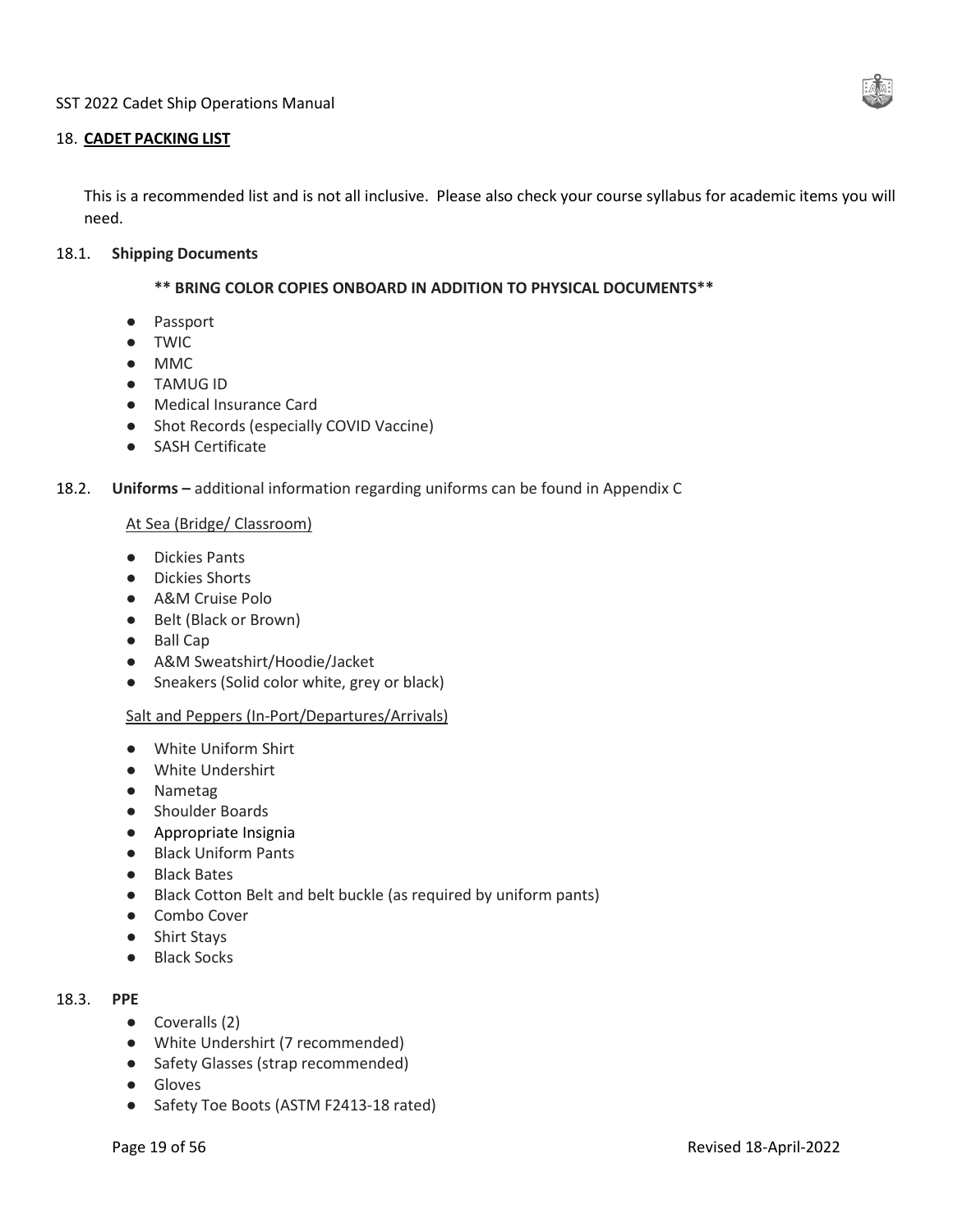- $\bullet$  Knife (<4in)
- Flashlight (red and white)
- Headlamp (optional)
- Water Bottle
- Notepad (1-2)
- Watch
- Ear Protection
- Maroon Hardhat
- Face mask
- Sweatband (optional)

#### 18.4. **Bedding**

- Fitted Sheet (Twin XL)
- Sleeping Bag and/or Blanket
- Pillow

#### 18.5. **Hygiene Products**

- Shampoo
- Conditioner
- Toothbrush
- Toothpaste
- Mouthwash
- Floss
- Face Wash
- Deodorant
- Hairbrush/Comb
- Shower Caddy
- Shower Shoes (Crocs or flip flops) not allowed outside of berthing area
- Fingernail Clippers/Nail File
- Razors
- Washcloths/Loofah
- Towels (Beach and Shower)
- Sunscreen (IMPORTANT)
- Straightener, curling iron, blow dryer (optional)

#### Females Only

- Hair Ties
- Bobby Pins
- Nail Polish (in accordance with uniform regulations) (optional)
- Feminine Products

#### 18.6. **Clothes**

- Sweatpants (2 recommended)
- Hoodie/Sweatshirt (1 recommended)
- Foul Weather Gear (1 recommended)
- Cold Weather Gear
	- o (Cold Weather Jacket, Gloves, Watch cap)

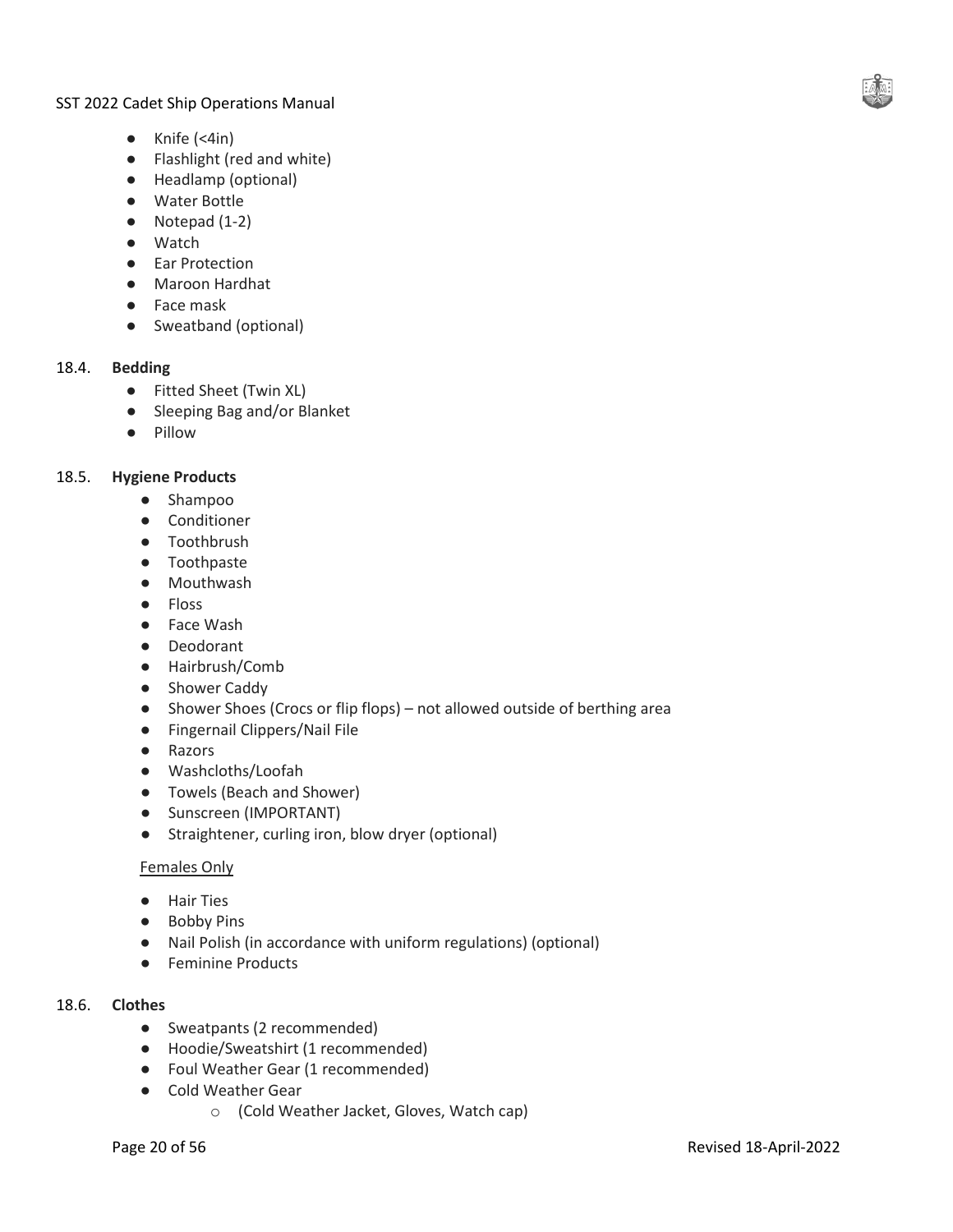

- Underwear (8 recommended)
- Closed Toe Shoes (1 recommended)
- Socks (8-10 recommended)
- Shorts (5-6 recommended)
- Shirts (7-8 recommended)
- Pajamas (2 recommended)
- Gym Clothes
- Swimsuit (in good taste) (2 recommended)

#### 18.7. **First Aid/Personal Medication**

- Motion Sickness Medication (recommended for all)
- Band Aids
- Ibuprofen
- Chapstick

\*\*\* DO NOT FORGET ANY ESSENTIAL MEDICATION & BRING MORE THAN THE REQUIRED AMOUNT \*\*\*

#### 18.8. **Electronics**

- Laptop/Tablet
- Hard Drive (optional)
- Headphones (optional)
- Camera/GoPro (optional)
- Chargers

#### 18.9. **Other**

- Extra Batteries (for flashlights, calculators, etc.)
- Sunglasses (2 recommended)
- Small Backpack (good for in port)
- Laundry Bag
- Over Door Pocket (optional for lockers)
- Command Hooks (optional)
- $\bullet$  Lock (2)
- Hangers (7-8)
- Lawn Chair (optional)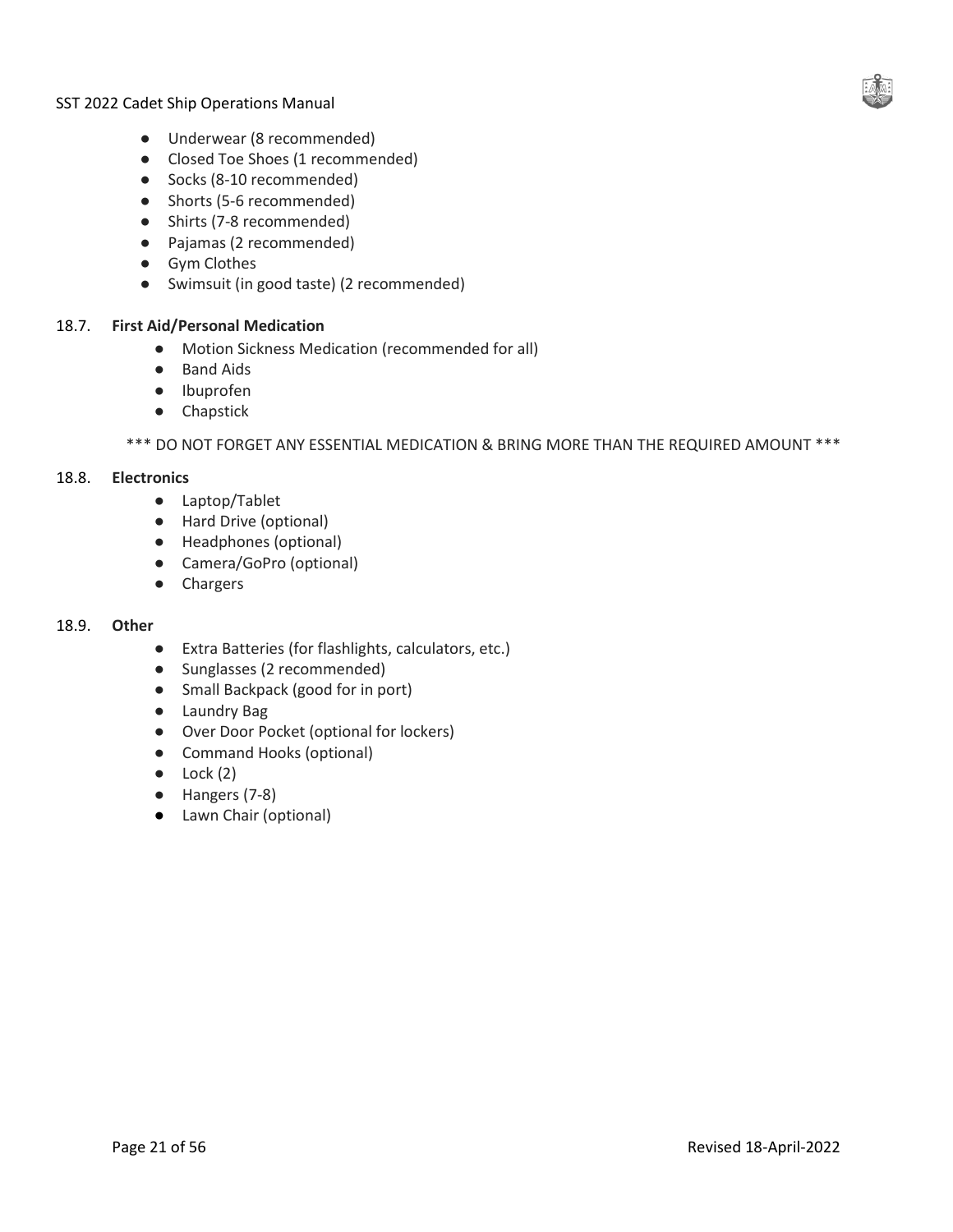

#### <span id="page-21-0"></span>19. **SHIP SANITATION**

Ship Sanitization is governed by CDC Shipboard Sanitation Certificate program requirements, and 46 CFR Subchapter R 166.15.

1) **Cleaning Stations** are performed daily while at sea and in-port. Cadets will not be dismissed until inspected by a Commandant or their appointee.

2) The Commandants with consultation of the Chief Mate will schedule and inspect Cleaning Stations. All Cadets will be assigned to their respective areas off the vessels and will be responsible for cleanliness. The responsibility includes not only cleanliness, but maintenance and preservation as well. IF a discrepancy or maintenance concern is found you will be required to report by filling out repair forms.

Example of maintenance needs, (IE toilet issues in public head, leaking pipes, or drains not working should be reported for your area.)

3) At Sea: Cleaning Stations will be scheduled at 0600 each morning and inspection will be conducted at 0645. Failure to pass inspection will result in a reinspection of your assigned area at 1600 that day. Failures will be posted outside the Commandant's office. Any delinquency should be corrected prior to reinspection.

4.) In Port: Cleaning Stations will be scheduled at 0600 each morning and inspection will be conducted by the Ships Master prior to liberty being granted. All groups must be signed off before liberty is granted for the ship.

4.) At Sea: Cadets on the 12-4 will not be required to be at 0600 Cleaning Stations but will be required to have their designated area cleaned by 1600 reinspect time that day.

5.) Cleaning lockers must always be properly stocked, cleaned and ready for use.

6.) All berthing and public areas of the ship will be inspected by the master each Sunday.

#### <span id="page-21-1"></span>20. **SANITATION INSPECTIONS**

Every day at approximately 1100, while underway, all Cadet berthing will be inspected by the Commandant's Office, accompanied by the assigned Utility watch stander, and a member of the engine department. This inspection will focus on general cleanliness, safety, and sanitary condition of the spaces. At all times Cadet berthing spaces must be in a neat and orderly condition with racks made. This inspection team will also be checking for serviceability and sanitary conditions of all sinks, heads and showers. Any standing water will be addressed; all maintenance issues will be reported appropriately for repair. Lastly, there will be no gear adrift and will be subject to removal if found during the inspection. Gear adrift in adverse weather/sea conditions could be tossed around and cause injury. All Cadets will have name, company, and watch section posted in the name card holders on their respective bunk and locker. Lower deck inspection, to include all spaces other than the Mess and berthing spaces, will be conducted on Sundays or as scheduled in the Plan of the Day.

#### <span id="page-21-2"></span>21. **CADET BERTHING**

Cadet berthing areas must be maintained in a clean and sanitary condition at all times. Occupants are responsible for the cleanliness of their spaces, which will be the subject of daily inspections at a time set forth in the Plan of the Day. Spaces are to be kept secure for sea at all times.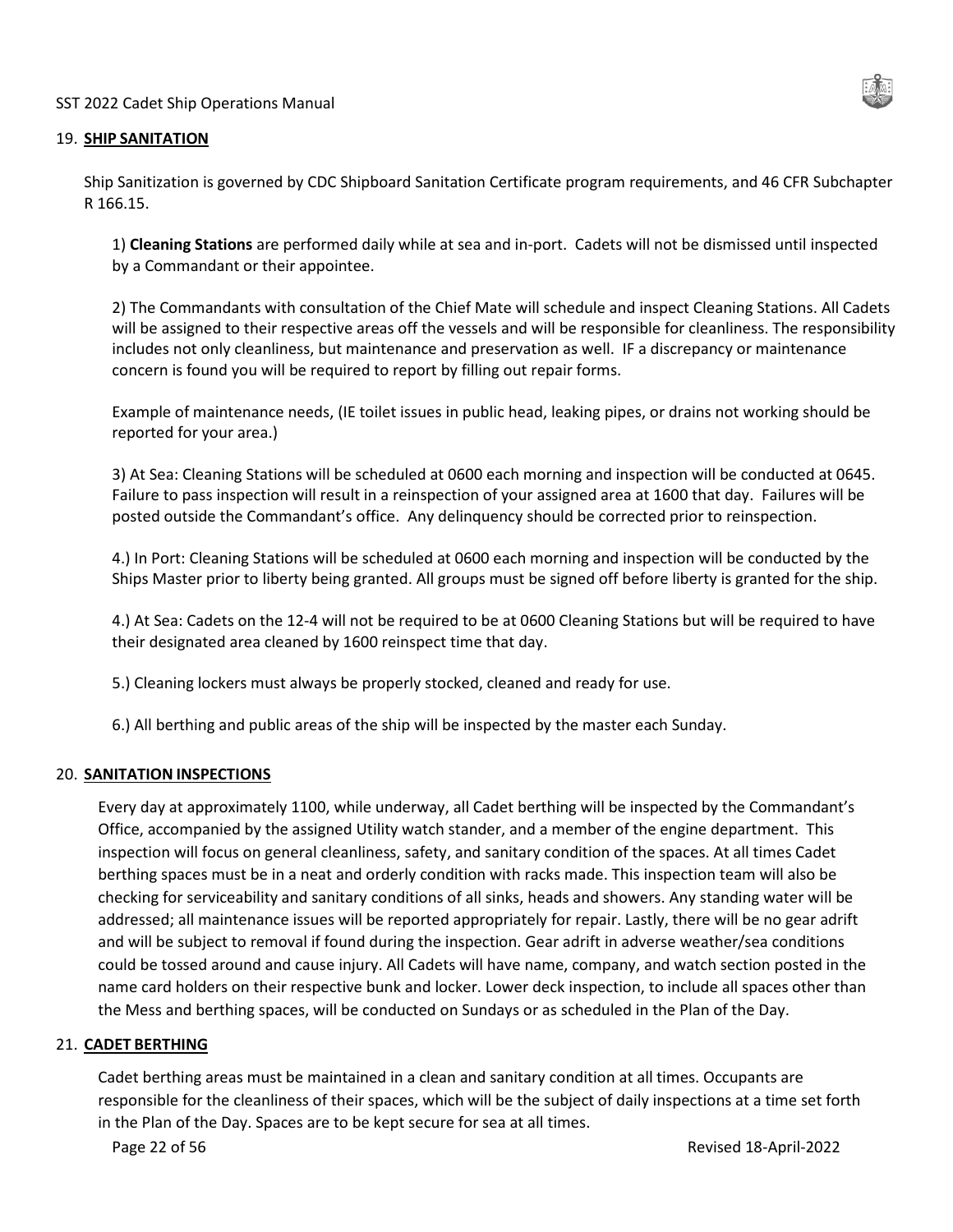<span id="page-22-0"></span>

22.1. The uniform for entering or leaving port will be as prescribed in the Plan of the Day. Cadets, whose duties preclude getting into the prescribed uniform, will remain below decks, unless assigned to a work detail. 22.2. Additionally, Cadets who are not involved in ship's operations shall not congregate where critical shipboard operations are taking place. Likewise, the use of cell phones cannot occur in the vicinity of operations, as use of these items takes away from situational awareness.

#### <span id="page-22-1"></span>23. **LIBERTY**

23.1. **For every demerit earned on the Sea Term one hour of liberty will be restricted** and the restricted will form a Maintenance/Utility party assigned to either the Chief Mate, 1<sup>st</sup> Assistant Engineer, or the Commandant's office to perform duty as designated.

23.2. **Special liberty** will be handled on a case-by-case basis. Special Overnight Liberty will not be granted unless there are extenuating circumstances (i.e. death or serious illness of an immediate family member). Special Overnight Liberty applications may be obtained from the Commandant's office. Special Liberty must have the Approval of the Commandant, the Master of the Training Vessel and the respective Academic Department.

23.3. Liberty commences when all berthing areas pass daily inspection, and the liberty sections are released as approved and determined and communicated by the Commandant's Office. The maintenance section will turn to the day's work following morning formation and their liberty commences at the discretion of the Chief Engineer or Chief Mate and the Commandant's Office.

23.4. Liberty muster will occur prior to inspection of the vessel and following clearance from the local Port Authority.

23.5. No Cadet may disembark the ship if assigned to that day's watch section - regardless if assigned a watch.

23.6. Liberty for 3/C expires at 2300. Liberty for 2/C expires at 2330. Liberty for 1/C expires at 2400. Liberty expiration times may change at the Master's discretion.

#### <span id="page-22-2"></span>24. **REPATRIATION FROM SUMMER SEA TERM**

A Cadet may be removed from the Summer Sea Term for reasons beyond the control of the Cadet such as medical or family emergencies. However, in certain cases the adverse behavior of the Cadet may be such to warrant his/her removal and suspension from the Summer Sea Term. Suspension and removal of a Cadet from the Summer Sea Term may result from a serious Class I offense, positive drug test (including the adulteration of a drug sample), violation of local laws and/or 46 CFR, Section 7 and other Federal Laws. The authority to suspend a Cadet from the Summer Sea Term and return him/her to the college resides with the Master of the *TS KENNEDY*  in consultation with the Commandant of Cadets, and the Academic Lead aboard. The following provisions apply to those Cadets leaving the Ship prior to completion of the Summer Sea Training Period:

24.1. For departure due to family emergency:

Ship's personnel will assist in arranging for repatriation of the Cadet in accordance with Texas A&M Maritime Academy policies (to be paid by the Cadet) regardless of where repatriation occurs.

24.2. For departure for medical reasons (beyond the control of the individual):

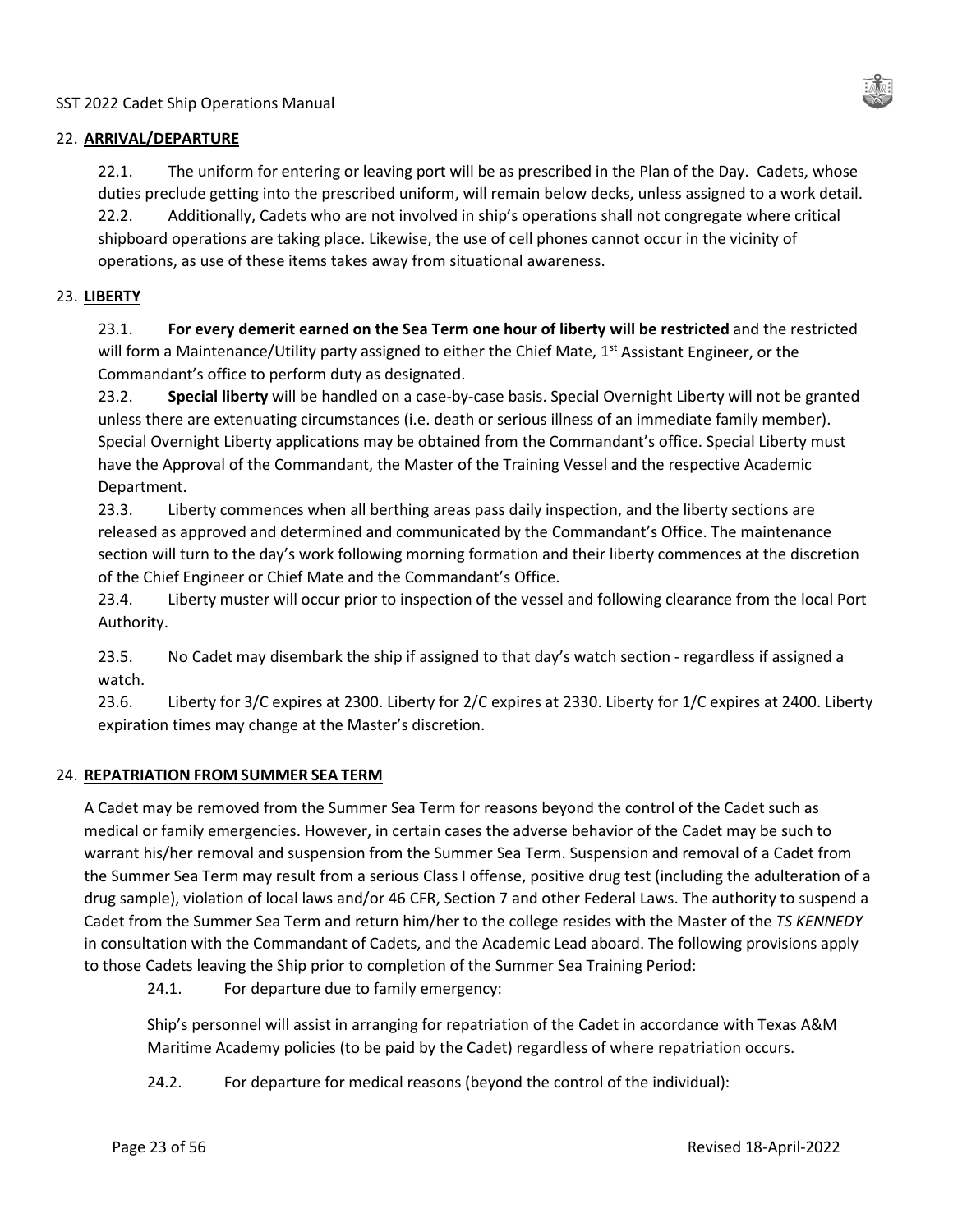

Texas A&M Maritime Academy will provide transportation to a medical facility or appropriate destination.

If determined that the Cadet must be repatriated, the Ship's personnel will assist in arranging for repatriation of the Cadet in accordance with Texas A&M Maritime Academy College policies at cost to the Cadet.

24.3. For departure for disciplinary/ reasons:

Ship's personnel will assist in arranging repatriation of the Cadet to the point of origin and Cadets may be responsible for the cost of repatriation regardless of where repatriation occurs.

24.5 Referral of cases which violate federal and/or state statutes may be made to the cognizant authority. Forfeit the cost of the Sea Term.

#### <span id="page-23-0"></span>25. **MEDICAL DEPARTMENT/SICKCALL**

- 25.1. Sick call is an assembly of sick and injured, held each day at a designated time and place. The purpose of the Medical Department is to provide treatment for the sick and injured as well as responding to emergency situations.
- 25.2. The Medical team is comprised of a Doctor or Physician's Assistant and a Nurse/Medic/EMT
- 25.3. Hours of Operation are as follows:
	- a. Sick call: 0700 -0800 / 1700 1800
	- b. Emergencies are treated at any time.
- 25.4. Sick Call procedures are as follows:
	- a. If necessary, the Cadet will be placed in the treatment room for diagnosis and treatment.
	- b. If the Cadet is sent back to his/her rack, the Cadet will be given a SIQ (sick in quarters) chit by the Doctor/PA/Navy Corpsman to report to his/her rack. This means you go to bed and get rest, NOT to the gym or to congregate on the mess deck. It is the Cadet's responsibility to present the chit to the Commandant's Office.
	- c. In the event that a Cadet should be admitted to sickbay, the Commandant's office will be notified as well as the Master of the ship and the Academic Department Head.

#### <span id="page-23-1"></span>26. **ACCIDENTS AND INJURIES**

- 26.1. In the event any person aboard the Ship becomes ill or is injured and requires a stay in Sickbay, the Deck Watch Officer and the Commandant's Office shall be notified immediately. The Deck Watch Officer will notify the Master as soon as is practical. If the injury/illness is of a nature requiring the removal of the person from the Ship, the Master (or, in his absence, the Chief Mate), on the advice of the Ship's Medical Officer, will proceed to make all necessary transportation arrangements. If the illness or injury was caused by a dangerous condition on board, the condition must be corrected immediately. Finally, a complete and accurate incident report will be prepared. A copy of the incident report will be given to the Commandant's Office for filing.
- 26.2. In case of an injury, statements from the person, if possible, and any witnesses, shall be taken. These statements will be signed by the person making the statement, by the person taking the statement, and by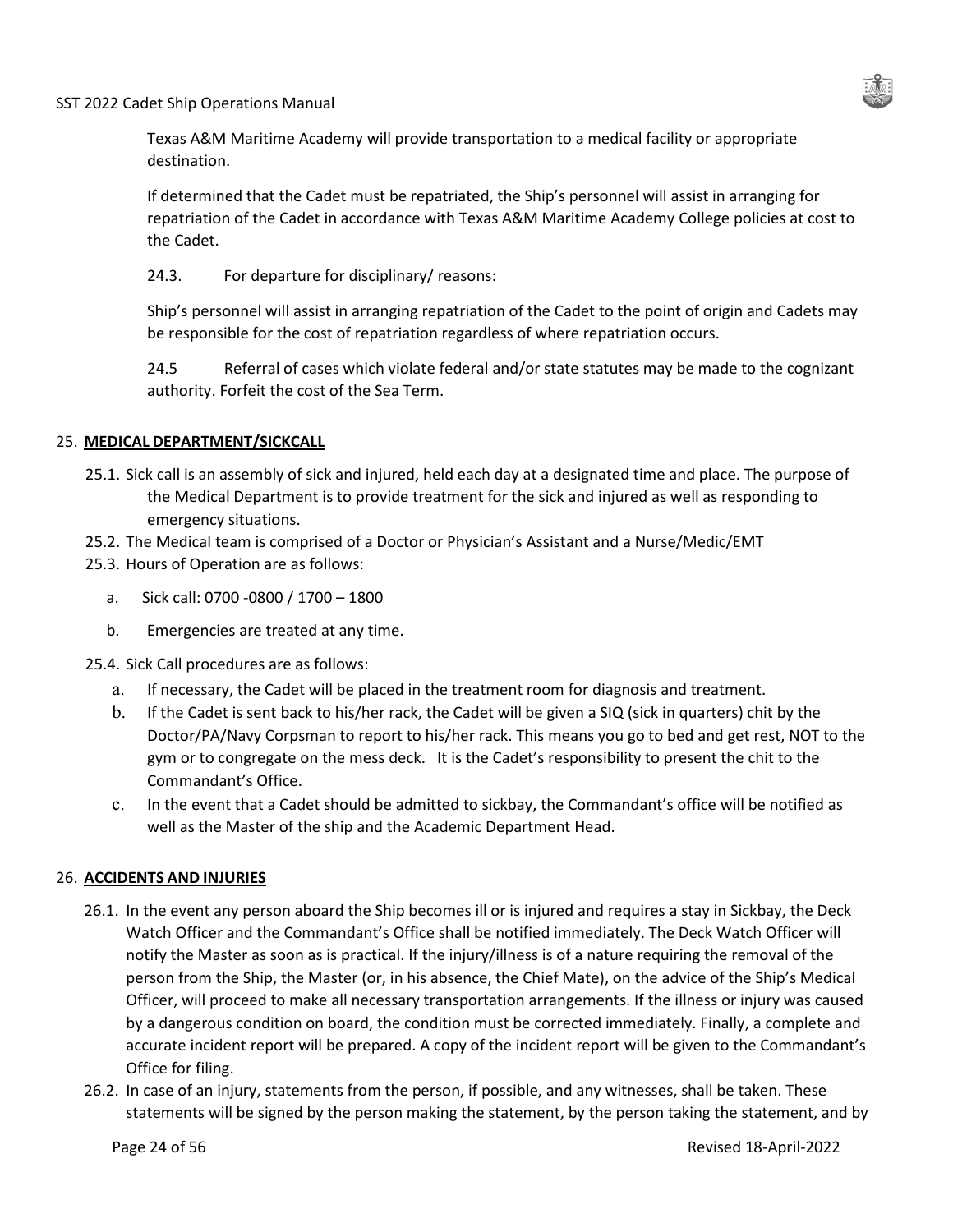

- 26.3. If the casualty occurs within the Engineering spaces, the Watch Engineer or Duty Engineer Officer shall immediately notify the Chief Engineer and cause appropriate entries to be made in the Engine Room Log Book. The Chief Mate shall also be informed.
- 26.4. A daily Sickbay report will be provided by the Ship's Medical Officer to the Master and the Commandant's Office. Copies of the daily sickbay report are sent to the Commandant and Ship's Master. Daily updates will be promulgated at the daily operational meetings.
- 26.5. The original copy of all medical reports will be retained on file in the Medical Department until completion of the Sea Term. At that time, they will be forwarded to the Ship's Master for inclusion in the Voyage Report.
- 26.6. If the injured party and/or the parties contributing to the injury are suspected of being under the influence of alcohol and/or drugs, they will be subject to both a urinalysis and breathalyzer test. The results of these tests will be included in the report.
	- a. Blank accident and injury report forms may be obtained from Sickbay.
	- b. Injury or illness forms will be completed by the Medical Staff for all occurrences.
	- c. Persons transported ashore will have insurance information sent along.
	- d. All persons will be required to have with them when going ashore for medical attention their medical insurance card/information, government issued ID and Texas A&M University at Galveston ID card.
	- e. Individual insurance coverage will be used as the first payment for an injury unless said injury was incurred while in a work capacity.
	- f. The cost of any work-related injuries will be covered by the Ship.
	- g. All persons should check with their private health insurance provider prior to Sea Term to ensure they will be covered in foreign ports during this training period at sea.
	- h. All students participating in the 2021 Summer Sea Term are required to have health insurance that includes overseas/international travel benefits. Please have your health insurance information with you for the Summer Sea term. It is also advised that you check your policy to know your international benefits.

<span id="page-24-0"></span>

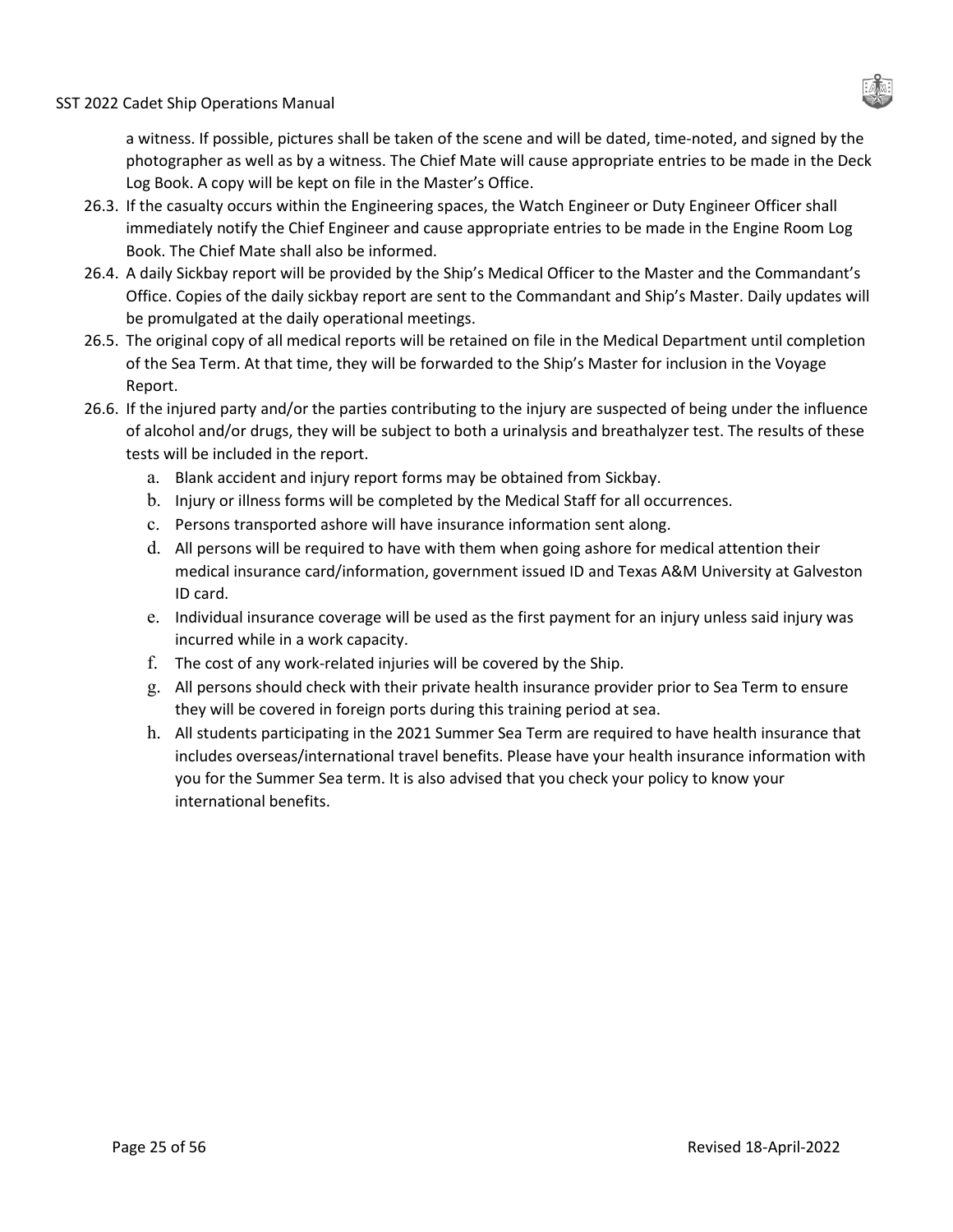#### 27. **SHIPBOARD LAUNDRY**

27.1. Laundry hours**: 1/C**: All Day, **2/C**: 1700 – 2400, **3/C**: 2000 - 0600

27.2. All laundry facilities are secured while in port an at anchor and there are NO exceptions. Please plan accordingly and have all laundry done prior to each port visit. Laundry may also be secured at anchor. 27.3. The Main Deck Laundry Facility may be used by designated cadets at times indicated see the Commandant's office for usage.

27.4. Bleach is NEVER to be used in the ship's laundry.

27.5. To all Cadets using laundry machines:

- For best results when doing laundry independently sort whites, khakis and colors.
- Bring your own laundry bags, pins and hangars if needed.
- Do not overload machines!
- The ship or the University will not be responsible for damaged or lost laundry items.
- All clothes are recommended to be marked with the Cadet's name using either a laundry pen or stenciling kit.
- Report any out of order machines via work order.

#### <span id="page-25-0"></span>28. **POSTAL REGULATIONS**

- 28.1. Incoming mail will be picked up from the Purser's Office during mail call hours. Mail call hours will normally be held in port and will be announced in the Plan of the Day.
- 28.2. Lists will be posted outside the Commandant's Office of Cadets who have mail to be picked up. Announcements will also be made at morning formation.
- 28.3. Outgoing mail should be sent while ashore. No US or foreign stamps will be available for purchase on the Training Ship. US postage stamps cannot be used when mailing letters in foreign ports.
- 28.4. **NOTE**: Do not have packages sent to you while on Summer Sea Term, agents in ports will not accept them for security reasons

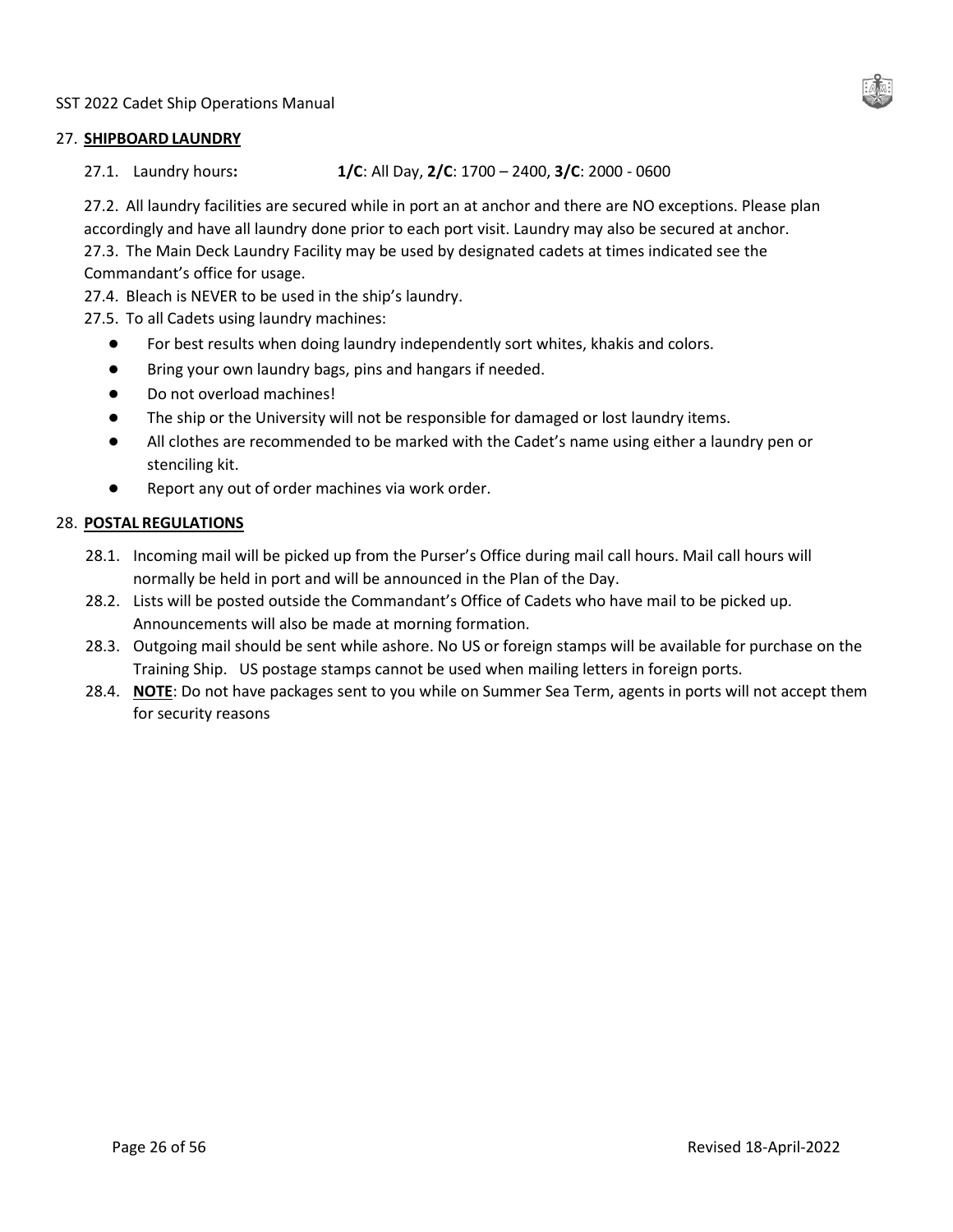#### <span id="page-26-0"></span>**ARTICLE III GENERAL INFORMATION FOR ALL CADETS**

#### <span id="page-26-1"></span>29. **DECK NUMBERS**

The uppermost continuous deck from stem to stern is the main deck.

- Bridge Deck
- Cabin Deck Officers' Quarters and Cadet Navigation Labs
- Boat Deck Officer's Quarters
- Upper Deck Cadet Crew Officer's Quarters
- Main Deck Offices Galley Messdeck
- Upper Tween Deck Cadet berthing Stores Classrooms
- Lower Tween Deck Cadet berthing Engine room Classrooms and Labs
- Tanktop Gym Laundry Engine room

#### <span id="page-26-2"></span>30. **IN PORT RECEPTIONS ONBOARD TSK**

All Cadets assigned to special details will report to the Commandant's Office at the time specified for inspection and briefing. At any event onboard ship NO Cadets are allowed to consume, or be in possession of, any alcoholic beverage (unless prior approval is granted by the Master of the Ship). All Cadets are reminded to be respectful, courteous, and on their best behavior at all events as they are representing the Ship, The Academy, and The United States of America.

#### <span id="page-26-3"></span>31. **LOUNGES**

Lounges are available to all Cadets based on their designated class aboard.

#### <span id="page-26-4"></span>32. **CADET MESS DECK**

- 1.1. The Cadet Mess is the main dining facility for all Cadets on SST. It is imperative that this area been kept clean and orderly.
- 1.2. Meal hours will be posted in the plan of the day.
- 1.3. The Mess must be cleared of all non-essential personnel at the end of every meal period to permit the required cleaning and set –up for the next meal period.
- 1.4. No 2/C or 3/C are permitted to travel across the Mess Deck to get into line for meal hours. They must travel through the classroom area to get in line. Only 1/C may travel across the Mess Deck to get into line.
- 1.5. No food, silverware or cups are permitted off the Mess Deck.

#### <span id="page-26-5"></span>33. **ELECTRICAL APPLIANCES**

No unauthorized electrical equipment shall be brought on board the vessel. Unauthorized equipment includes, but is not limited to, hot plates, refrigerators, televisions, stereos.

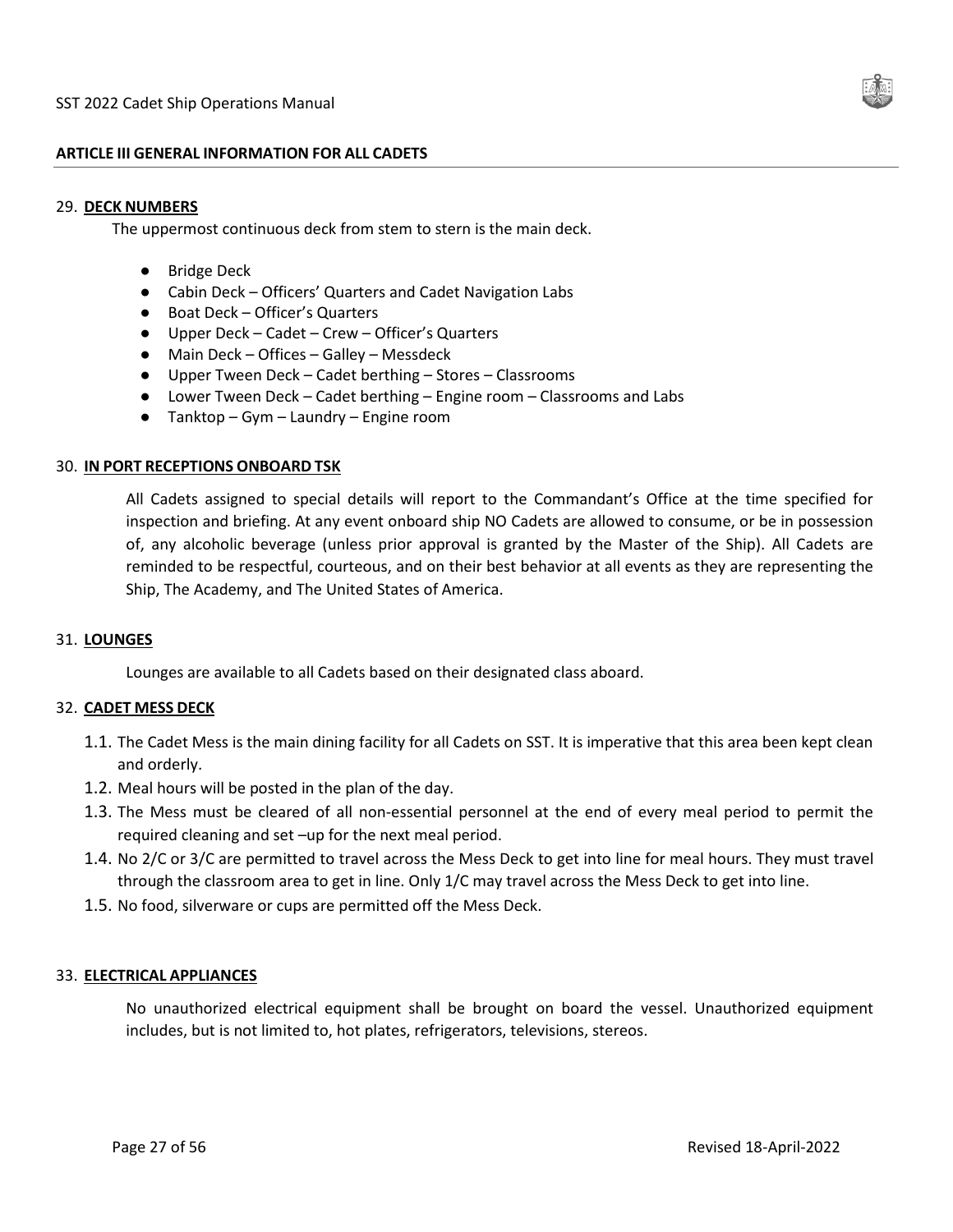#### <span id="page-27-0"></span>34. **COMMANDANT'S OFFICE**

The Commandant's Office is located on the Main Deck directly forward of the Quarter Deck on the Starboard Side. This office is responsible for the daily routine, operations of the Corps of Cadets aboard the ship. Any questions pertaining to these areas should be brought to the office. Issues regarding academic areas should be brought to the appropriate academic training department office. Issues of safety should be brought to the attention of an officer or if immediate concern to the bridge.

#### 35. **SUNBATHING**

- 35.1. Sun-bathing is at the Master of the vessel's discretion. Over exposure to sun and related effects that remove individuals from duty capabilities will result in punitive action.
- 35.2. Sun-bathing times and locations will be published in the plan of the day. While in port (Inside the sea buoy), Sunbathing aboard will not be allowed.
- 35.3. Open-toed shoes and sandals are NEVER allowed outside of berthing areas.

#### 36. **PUBLICLY AUDIBLE MUSIC**

- 36.1.1. Times and locations when publicly audible music is allowed will be published in the plan of the day (except gym).
- 36.1.2. Music must not include language of a racially or sexually explicit manor.
- 36.1.3. Music must not be loud enough to wake off duty shipmates.
- 36.1.4. No publicly audible music after 2100 (except the gym)

#### <span id="page-27-1"></span>37. **TIME CHANGES**

- 37.1. Ships time changes will be outlined per the ship's Plan of the Day. All Cadets are responsible for adjusting their own clock.
- <span id="page-27-2"></span>37.2. When clocks are advanced one hour (+1) or retarded one hour (-1), the time changes will commence on the 2000 – 2400 watch at 2200 being shared equally (twenty minutes per watch) by the two succeeding. The 0001 – 0400 Watch will be advanced at 0200 hours or retarded at 0220 one full hour the ship's clocks and the chartroom clock. ALL Navigation will be conducted using the time on the chartroom clock, with a notation being made in the logbook at 0200 hours, or 0220 hours indicating that the time change has been completed. 0400 – 0800 Watch will advance or retard the clocks for Watch at 0500. (The Ship's clocks and chartroom clock already moved by the 00-04 Watch)
	- 20-24 Watch should be relieved by the 00-04 Watch no later than 2325 (Ship's clock time) when advancing clocks. (2325 Old ship's time)
	- 00-04 Watch should be relieved by the 04-08 Watch no later than 0325 (Ship's clock time) when advancing clocks. (0305 Old ship's time)

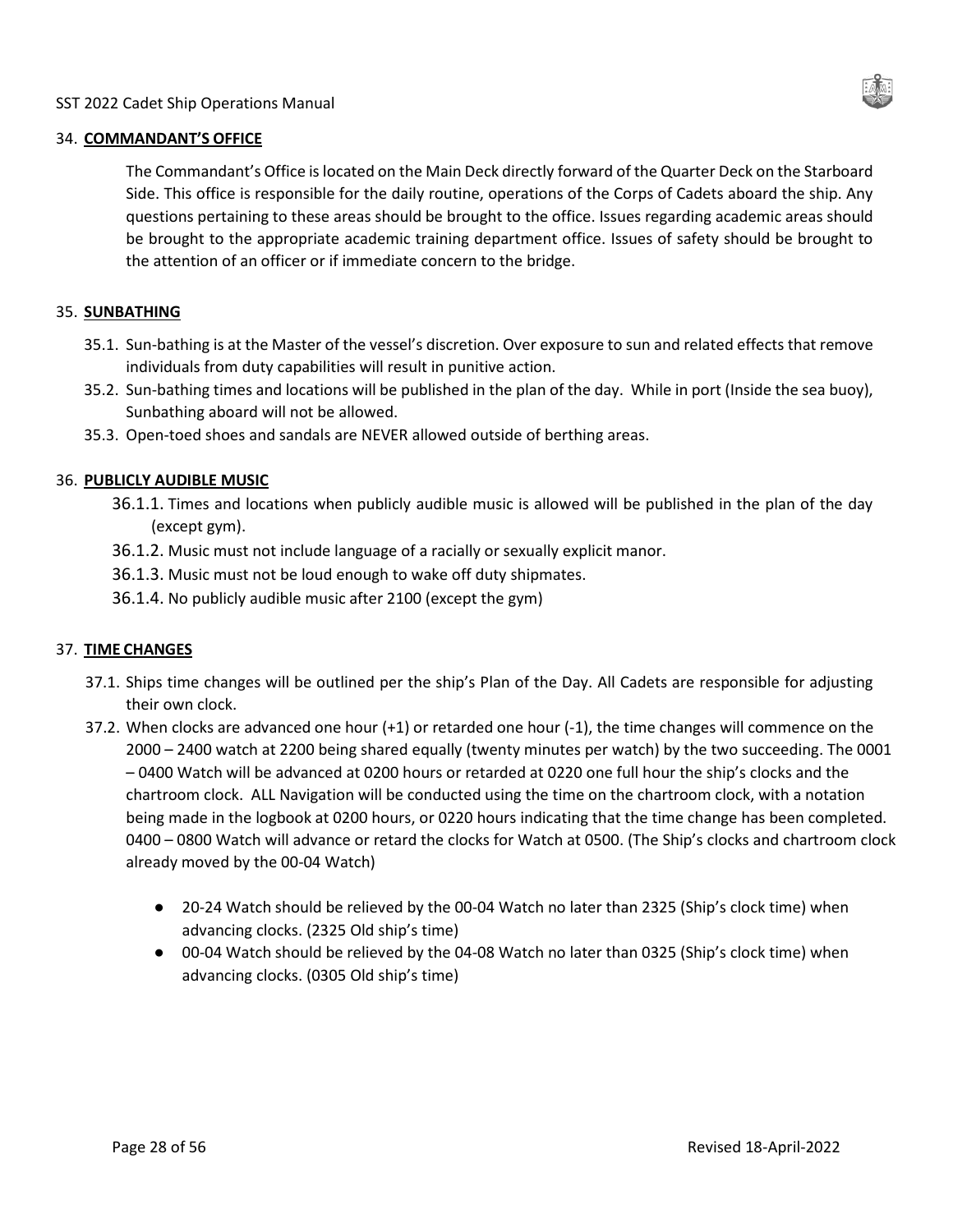

Cadets visiting any foreign country are in the position of invited guest. As such, and as representatives of the United States, they are expected to conduct themselves as exemplary US citizens. No detail of manner, dress, conduct or observance of the customs of the host country will escape notice. Standards, social customs, and ways of doing things will usually differ from country to country and quite frequently are of reverent significance. Controversial religious and/or political discussions MUST be avoided at all costs. There is no substitute for courtesy and good manners.

Conduct that brings discredit on the individual, the University and/or the United States may face Conduct Charges. Cases judged as severe may result in suspension from the Summer Sea Term and repatriation to the United States.

#### <span id="page-28-0"></span>39. **EMERGENCY EQUIPMENT**

The use of or tampering with emergency equipment, except for drill or an actual emergency, is a violation of US Coast Guard Regulation and is prohibited. Any such action will also be treated as a violation of Ship's Standing Orders, which may result in Conduct Charges. Emergency equipment includes, but is not limited to fire hoses, lifeboats and watertight hatches.

#### <span id="page-28-1"></span>40. **FRESH WATER**

40.1. The ship's ability to make fresh water has limits and has costs in terms of fuel. Everyone aboard needs to practice water conservation to avoid water rationing later. DO NOT WASTE WATER. Please wash only full loads of laundry. Shave out of a partially filled sink rather than running faucets. Sea-showers also reduce consumption.

40.2. When taking a shower it is recommended to:

- a. Wet Down turn off water
- b. Soap Up turn on water
- c. Rinse Off turn off water

40.3. Report all leaking faucets by work orders obtained from the quarterdeck office. Report larger leaks, immediately, to the Cadet Watch on the quarterdeck for notification of the engine department.

40.4. Failure to conserve water, in addition to action resulting in water hours, may be treated as Refusal to Obey Orders. Wasting of water that leads to the need to make unusually large amounts, may result in periods when water use is secured.

#### <span id="page-28-2"></span>41. **ID CARDS/PASSPORTS**

Each Cadet participating in Summer Sea Term is required to have a U.S. Merchant Mariner Credential, Texas A&M University at Galveston ID Card or equivalent institution ID card., TWIC Card, and passport prior to their departure.

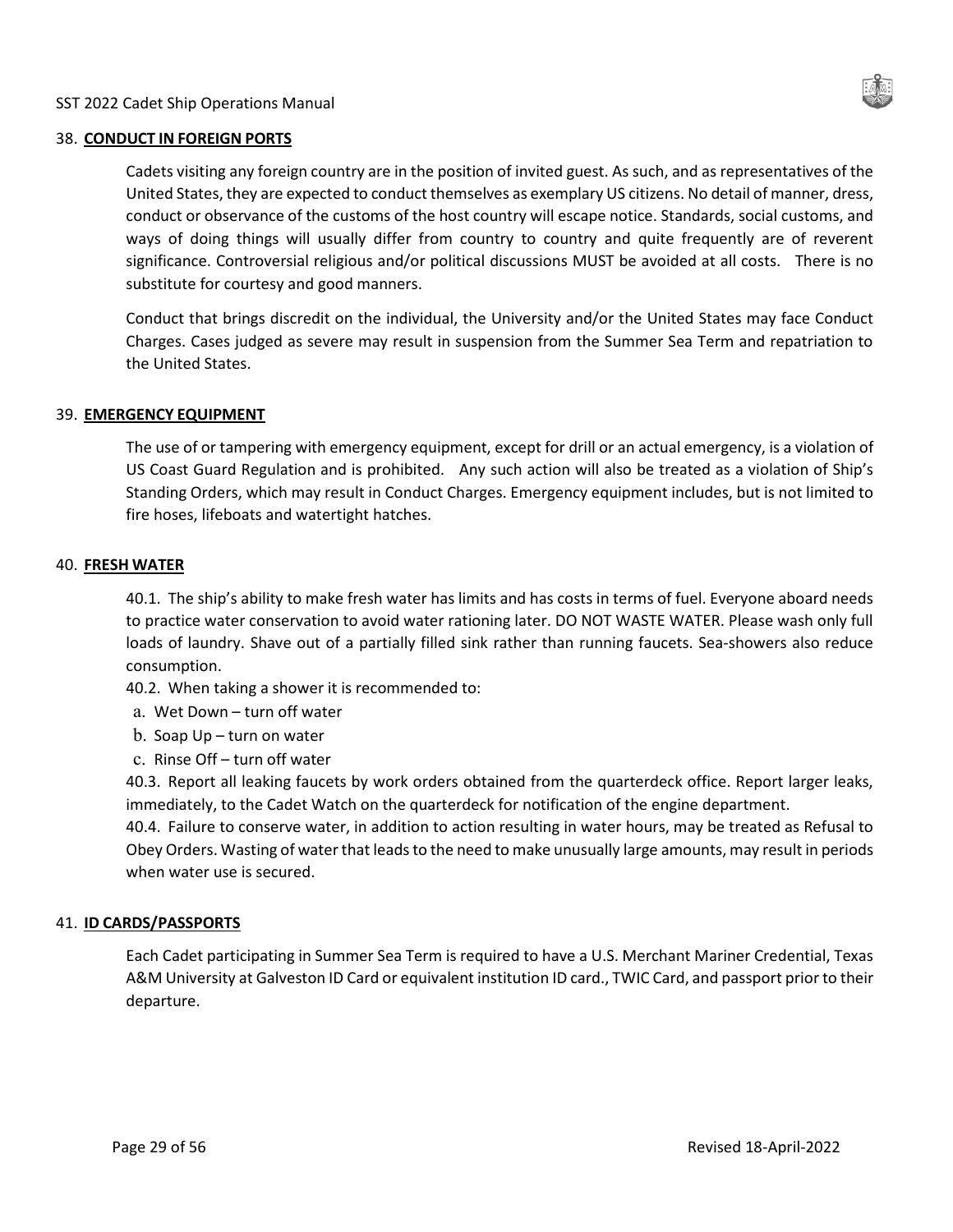

#### <span id="page-29-0"></span>**ARTICLE IV CADET CONDUCT**

#### **41. MAST**

- 41.1. A conduct panel will be convened by the Commandant's office and hold mast on all Category I offenses.
- 41.2. Demerits awarded will become effective at 0600 the following day unless otherwise specified.

#### **42. DEMERIT SLIPS**

- 42.1. Demerit slips are obtained from the Commandant's Office. Such reports must be complete, listing the date, charge and circumstances.
- 42.2. Any cadet, with the exception of Sea Term Cadet Leadership, to include Company Commanders/Executive Officers and hold captains, may originate a demerit slip however it must be countersigned by an officer (Faculty or Staff). Sea Term Cadet Leadership may issue demerits for any Category II offense without the countersigning of an officer. All demerit slips for Category I offenses must originate from or be countersigned by an officer.
- 42.3. All completed demerit slips must be turned in to the Commandant's Office. Completed demerit slips have been signed and acknowledged by the alleged offender.
- 42.4. Any demerit slip for a Category II offense that originates from or is countersigned by an officer may not be appealed. All other appeals must be done in person to the Commandant's Office. The Commandant, or their designee, will hear the facts of the case from the Cadet being reported and the Cadet issuing the demerits and determine the validity of the charge. Appeals must occur within 48 hours of the initial offense or liberty call, whichever is sooner.
- 42.5. Demerits will be entered by the Commandant's Office into the CorpsApps Management system once internet connectivity is obtained.

#### **43. OFFENSES, CLASSIFIED**

- 43.1. CATEGORY I: Offenses which, by their nature and without regard to other circumstances, can subject the offender to strict disciplinary measure, removal from the sea term, and/or a recommendation for the disenrollment from the Maritime Academy; offenses which egregiously violate University policies and/or endanger the safety of the vessel and/or others.
- 43.2. CATEGORY II: Offenses which involve comparatively minor infractions of discipline. However, repeated violations of this nature indicate culpable lack of sense of responsibility and/or contempt for authority.

#### **44. SANCTIONS**

- 44.1. For Category I offenses, the sanction awarded will be based on the facts and circumstances revealed during the investigation of the charges. This may include being dismissed from SST and/or the Maritime Academy and/or University.
- 44.2. For Category II offenses, demerits will be awarded for the specific charge. If the cadet has more than three Category II offenses for the same infraction, then the offense will move to a Category I.
- 44.3. Whenever a Cadet is notified of an awarded demerit that Cadet will consider themselves restricted to the ship pending release by the Commandant's office. Restriction will only be applied and only count toward days the ship is in port. Restriction is continued until enough time in port has been served to meet the terms of the restriction.
- 44.4. Demerits awarded for Category I and Category II offenses are worked off by restriction in port of 1 hour per demerit. Cadets restricted to the vessel will form a Maintenance/Utility party assigned to either the Chief Mate, 1<sup>st</sup> Assistant Engineer, or the Commandant's office to perform duty as designated.
- 44.5. All demerits awarded during Sea Term must be rectified during Sea Term.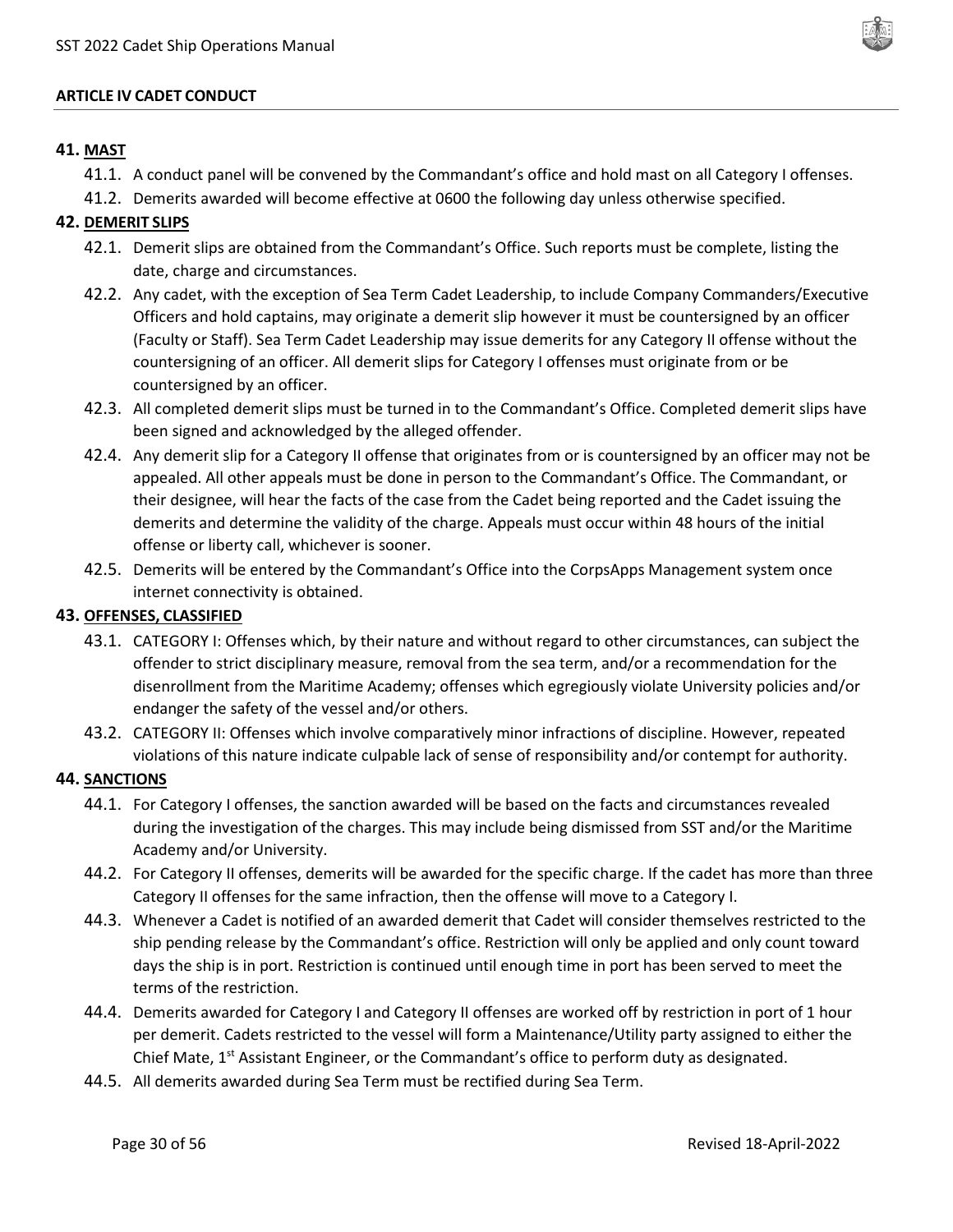

#### **45. CATEGORY I OFFENSES**

Offenses may include but not limited to:

#### 45.1. **Watch & Duty**

 (**NOTE:** Duty is defined as, anytime a Cadet is on watch, in class, at formation, at a mandatory meeting or conducting business anywhere on campus.)

- Improper use of logbooks or other official documents of the ship or campus, forging such documents or signing a document as another person
- Late to watch *(up to 30 minutes)*
- Absent from Watch: *More than thirty minutes late to a four-hour watch constitutes an absence from watch.*
- Failure to appear for duty or other work assignments other than watches.
- Irresponsibility while on watch, negligence, or sleeping on watch
- Unauthorized absence from the Training Ship when assigned to a Duty Section, but not actually on watch
- Absent Without Leave (AWOL) (Absence from the training ship in excess of 4 hours past the expiration of liberty
- Absent Over Liberty (AOL) (Absence from the training ship in excess of 30-minutes but less than 4 hours
- Failure to perform watch duties

#### 45.2. **Conduct**

- Conduct unbecoming of a Cadet, failure to conduct oneself as a responsible Cadet, on or off campus *(NOTE: A Cadet is responsible for "conduct unbecoming" when his/her actions or conduct could be interpreted to be detrimental to the best interests of the individual Cadet, other persons, the Cadet's unit, the Corps, or Texas A&M University at Galveston.)*
- Violating sanctions or probation previously established by a Hearing Board or Conduct Administrator
- Personal servitude, forcing others to perform unauthorized menial tasks or issuing unofficial punishments
- Disrespect towards an officer, faculty/staff member, administrator, or Cadet involving a display of discourtesy, rudeness, or contempt of authority either in language or deportment
- Participating in an activity that substantially and materially disrupts the normal operations of the University, or infringes on the rights of members of the University community
- Disorderly, lewd, indecent, or obscene behavior at a University related activity, or directed toward a member of the University community
- Theft of property or services from the University community, or misappropriation of University resources
- Destruction or damage to University property or other property in the University community
- Failure to comply with directions, or interference with, any University official or any public safety officer while acting in the performance of his/her duties
- Insubordination or failure to carry out orders issued by a member of the Commandant's staff, Vessel crew, Corps Housing staff, Cadet officer, Community Leader or Cadet acting in a supervisory capacity,
- Violation of Federal or State Law, or violation of law in a Foreign Port
- Negligence of leadership, or dereliction of duty
	- *(NOTE: Anyone in the Cadet Chain of Command is responsible for ensuring Cadets under their authority follow and obey the policies, procedures, and rules of the Corps. A Cadet in the Chain of Command must be wise with his/her use of authority. His/her actions and directives must be reasonable and prudent. Negligence of leadership is also applicable at the peer level including but not limited to a Cadet that contributes to negligent actions of his/her peers or fails to report negligent actions of his/her peers.)*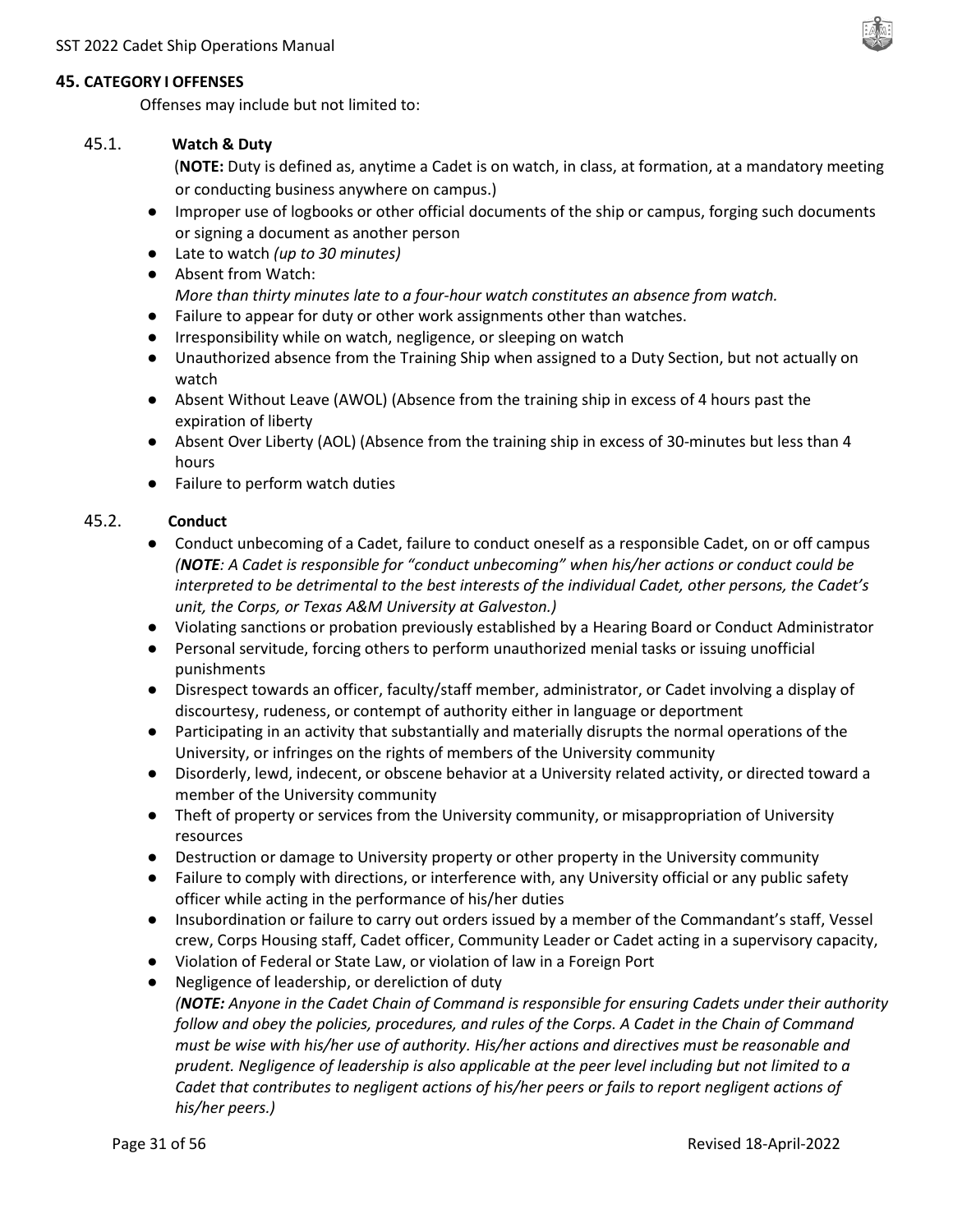

- Abuse of class relationships
- Hazing

#### 45.3. **Health and Safety**

- Operating any motor vehicle, forklift, or waterfront equipment/vessel on University property in an unsafe manner
- Violation of safe practices and shipboard policies involving highly probable personal injury, loss, or damage to property
- Improper use of safety gear, improper wearing of lifejackets or failure to use such equipment (Harnesses, hearing protection, eye protection, etc.)
- Conduct that threatens or endangers the health or safety of any person within or related to the University community, including physical abuse, threats, intimidation, harassment, or sexual misconduct
- Participation in pranks or practical jokes that may involve risks of injury to persons or damage to property
- Violation of the training vessel's policy on visitation in rooms and berthing areas
- Failure to report to sick bay
- Tampering with vessel smoke or fire detectors, misuse of fire extinguishers or any other fire safety equipment is prohibited
- Presence in areas marked as unauthorized or restricted outside of official business
- Failure to comply with emergency signals

#### **46. CATEGORY II OFFENSES**

Offenses may include but are not limited to;

#### 46.1. **Uniforms and Classes**

| Uniform or grooming violations during the Sea Term           | 1 demerit |
|--------------------------------------------------------------|-----------|
| Unauthorized use of civilian clothing                        | 1 demerit |
| Wearing of tennis shoes or shorts before being<br>authorized | 1 demerit |
| Absent from class                                            | 1 demerit |
| Late to class                                                | 1 demerit |

#### 46.2. **Berthing**

| Failure to maintain room or berthing area to         | 1 demerit |
|------------------------------------------------------|-----------|
| standards or failure to comply with berthing area    |           |
| policy                                               |           |
| Removing food, dishes, utensils, cups, etc. from the | 1 demerit |
| mess deck                                            |           |

#### 46.3. **Formations and Meetings**

| Absent from Formation or required activity                                | 1 demerit                                 |
|---------------------------------------------------------------------------|-------------------------------------------|
| Absent from mandatory meetings                                            | 1 demerit                                 |
| Late to formation or mandatory meetings                                   | 1 demerit                                 |
| Late from liberty (up to 30 minutes late beyond<br>expiration of liberty) | 1 demerit                                 |
|                                                                           | Cadet will be<br>subject to<br>reasonable |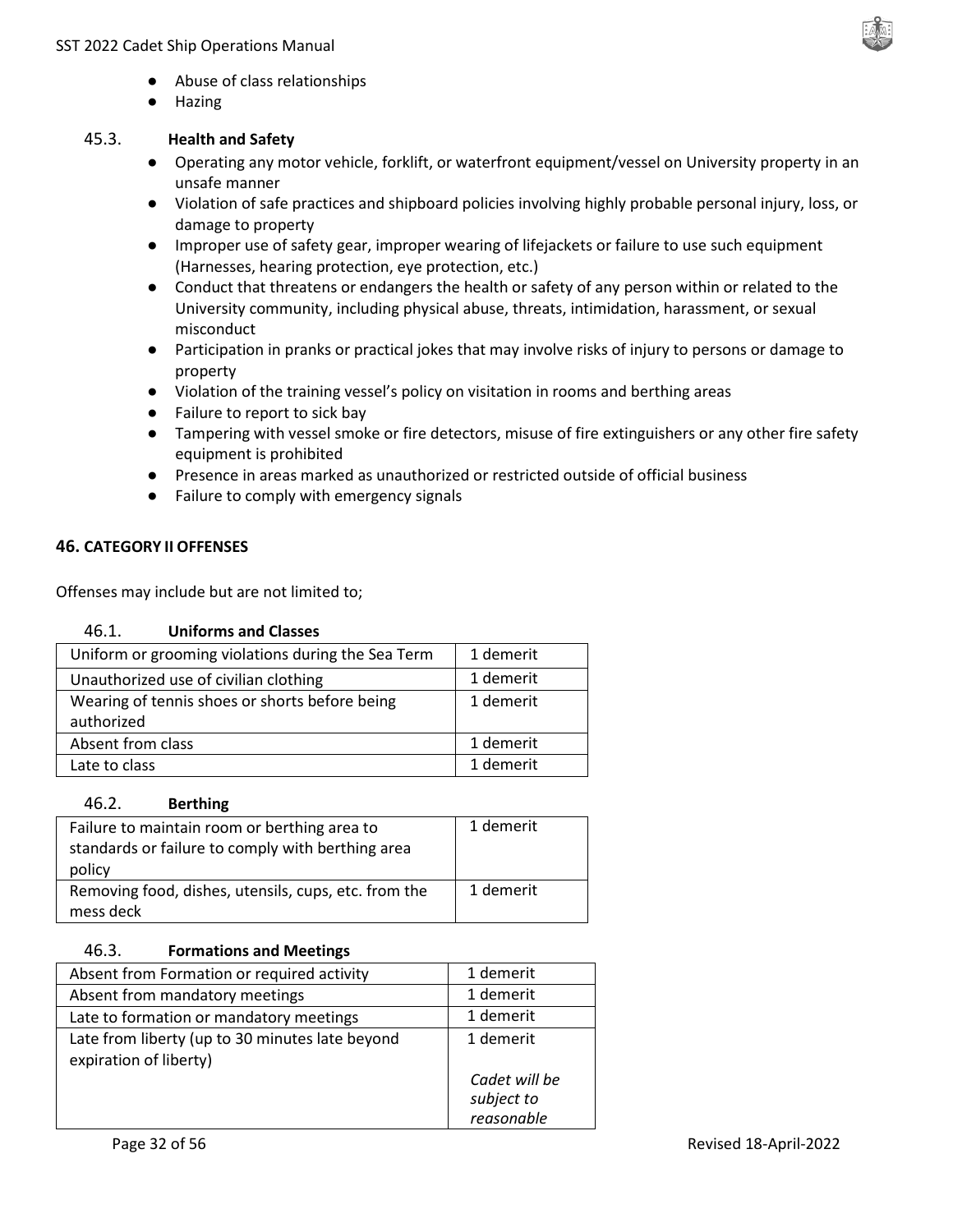|                                                        | cause alcohol |
|--------------------------------------------------------|---------------|
|                                                        | testing upon  |
|                                                        | return to the |
|                                                        | vessel        |
| Sitting on railing                                     | 1 demerit     |
| Bringing food to or eating while in formation          | 1 demerit     |
| Failure to stand at attention or at ease in the proper | 1 demerit     |
| manner                                                 |               |

#### 46.4. **Administrative Violations**

| Late to assigned duties or day work                                                                      | 1 demerit |
|----------------------------------------------------------------------------------------------------------|-----------|
| Failure to sign the watch log                                                                            | 1 demerit |
| Failure to get the word, including failure to read and<br>understand official Corps email announcements, | 1 demerit |
| written announcements, to read watch bills, standing                                                     |           |
| orders, or other official campus notices and                                                             |           |
| publications                                                                                             |           |
| Late in submitting forms, muster sheets, watch bills,                                                    | 1 demerit |
| unit reports, or other documents                                                                         |           |
| Failure to complete unit training assignments                                                            | 1 demerit |
| Failure to appear as ordered                                                                             | 1 demerit |
| Disrespectful behavior towards another cadet                                                             | 1 demerit |
| Violation of the training ship's trash disposal plan                                                     | 1 demerit |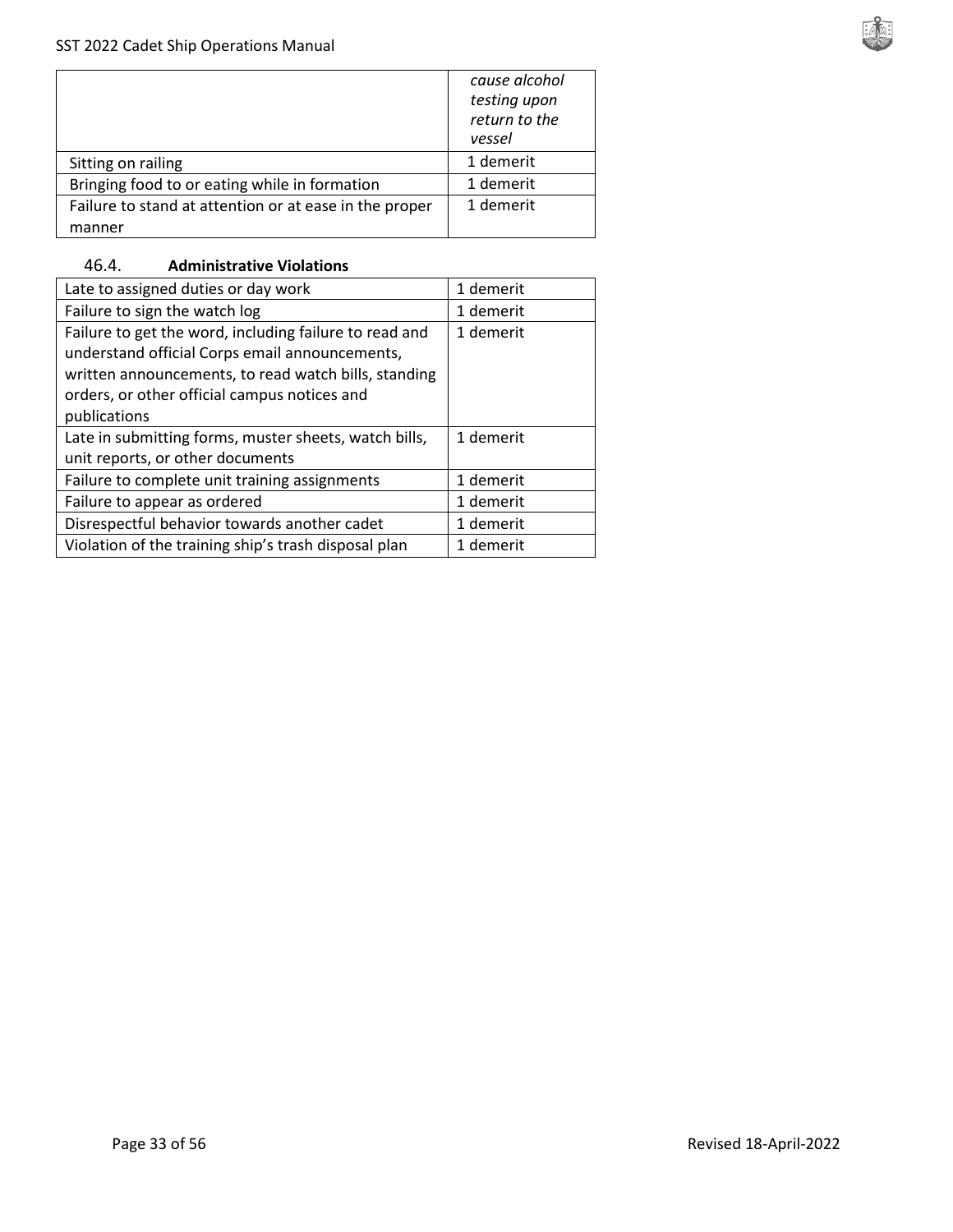#### <span id="page-33-0"></span>**APPENDIX A – SEA TERM ALCOHOL & DRUG ABUSE & TESTING PROCEDURES**

#### **1. ALCOHOL**

- 1.1. The Training Ship is part of a federally mandated drug and alcohol policy as put forth by 33 CFR Part 95. The Alcohol and Drug Abuse Procedures as found in Chapter 11 (Rev 1-2022) of the Corps Operations Manual will apply to cadets aboard the training ship in addition to the below procedure.
- 1.2. Therefore Cadets;

While on board a vessel inspected, or subject to inspection, under Chapter 33 of Title 46 United States Code, a crewmember (including an officer), pilot, or watchstander not a regular member of the crew:

(a) Shall not perform or attempt to perform any scheduled duties within eight hours of consuming any alcohol;

- (b) Shall not be intoxicated at any time;
- (c) Shall not consume any intoxicant while on watch or duty; and
- (d) May consume a legal non-prescription or prescription drug provided the drug does not cause the individual to be intoxicated.
- 1.3 Alcoholic beverages are strictly prohibited on board the Training Ship except when associated with special ship and Academy functions as approved by the Ship's Master and Superintendent. This prohibition includes the private consumption, storage, transportation or other involvement with liquor, beer or wine. This prohibition includes bringing alcohol containers onboard as souvenirs (i.e., bottles or cans that contained an alcoholic substance).
- 1.4 The companies of cadets that are assigned to a watchbill are restricted to the ship and prohibited from consuming any alcohol or intoxicating substances while aboard. This is usually a 24hr period beginning at 0800.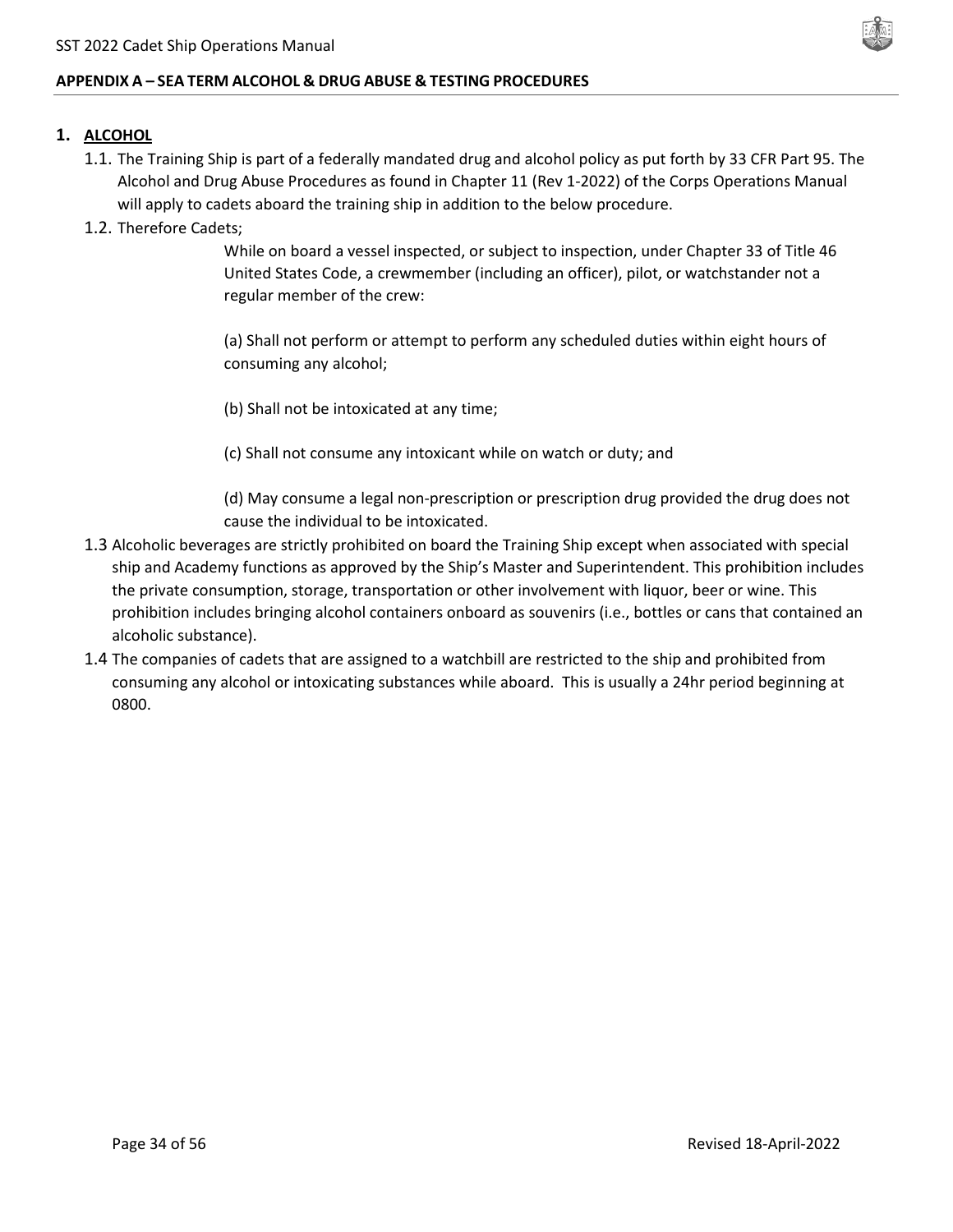

#### **2.0 Reasonable Suspicion Alcohol Testing upon return from Liberty**

- 2.1. Cadets who are reasonably suspected of being intoxicated upon return from liberty may be tested for alcohol on the basis of that suspicion.
- 2.2. Though other conditions may produce similar signs and/or symptoms, any assigned person who displays one or more of the following indications may be considered through **reasonable suspicion** by the crew, staff member, or watch officer present to be under the influence of an intoxicating or mind-altering substance:

| <b>Impaired Motor Function</b>       | Slurred or Incoherent Speech     |
|--------------------------------------|----------------------------------|
| <b>Unsteady Gait</b>                 | Decreased Level of Consciousness |
| Abnormal Behavior (Belligerent o     | Nausea/Vomiting, etc.            |
| Pinpointed or Dilated Pupils         | Excessive Nervousness/ Paranoia  |
| <b>Excessive Sweating or Shaking</b> | Lethargy                         |
|                                      | Glassy or Bloodshot<br>eyes      |

This list is not to be considered as an all-inclusive reference. It is provided for the assistance and guidance of the staff and watch officers aboard the *training ship* in promoting seaworthiness, safe navigation and operation as well as compliance with the applicable laws and regulations of the United States. Where practicable, this belief should be based on the observation of the individual by two persons in supervising positions.

- 2.3. Cadets who are tested in this category will be adjudicated in accordance with section 1.4 of this manual.
- 2.4. Cadets who are in the duty company (watch section) and are tested under this section will deemed to have failed the test if their BAC is >0.04 and the test failure will be reported to the USCG Office of Marine Inspection Texas City (OCMI) regardless of the sanction imposed by the Academy or University.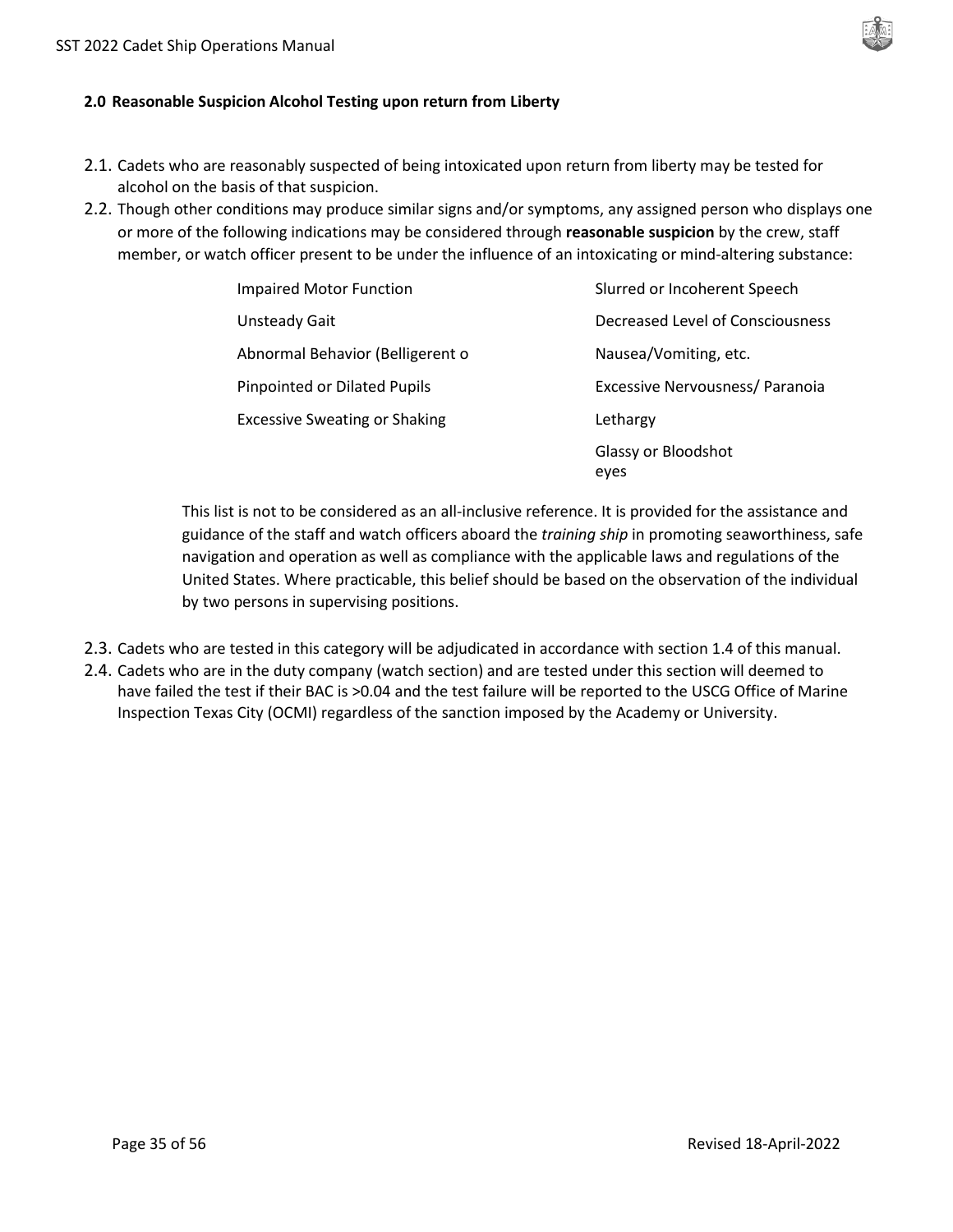#### **3.0 IMMEDIATE CADET ALCOHOL SANCTIONS**

- o Failure of the alcohol test if you are returning from liberty is defined as having a BAC of **>0.08**. (except if you are a member of the duty section then the limit is a BAC of >.04)
- $\circ$  Face disciplinary action as determined appropriate. This may result in Suitability Hearing and the possible award of demerits, restriction, and/or removal from the Summer Sea Term leading to the individual being repatriated at the earliest convenience to the vessel and the Academy.
- $\circ$  At a minimum, any cadet found in violation of this policy will be restricted to the ship for a certain period of time.
- $\circ$  Additionally, any violation federally recorded may preclude the individual ever traveling to Canada as per the new Canadian Regulations.
- 3.1. In the case of a Cadet who fails their alcohol test:
	- 3.1.1.The Commandant will notify the Master and in his/her absence, or if unavailable, notification will be given to the Chief Mate, or Mate on Watch.
	- 3.1.2.The Commandant will also charge the Cadet with a conduct code violation and will ensure that safeguards have been put in place necessary to ensure that the Cadet will not participate in those activities or perform any duties that will affect the safety of personnel or safe operation of the ship or its machinery. Further, the Cadet is restricted to the ship until their conduct hearing has been adjudicated.
	- 3.1.3.If a suitability hearing is convened and the sanction imposed is removal from the Sea Term, then the USCG Office of Marine Inspection Texas City (OCMI) will be notified of the failure and removal from the ship.
	- 3.1.4.In the territory of a foreign country:

Each foreign country has sovereignty over all persons with certain exceptions for U.S. diplomatic personnel who are on the soil of that country. This means that foreign nationals (any person from the *training ship* who goes ashore is in this category) are subject to the laws of the foreign country and to the penalties for violation of those laws. The penalties in some instances are much harsher than in the United States.

For example, an American citizen found trading in marijuana in certain countries may be punished by several months or years of imprisonment in that country with no recourse to pardon or appeal.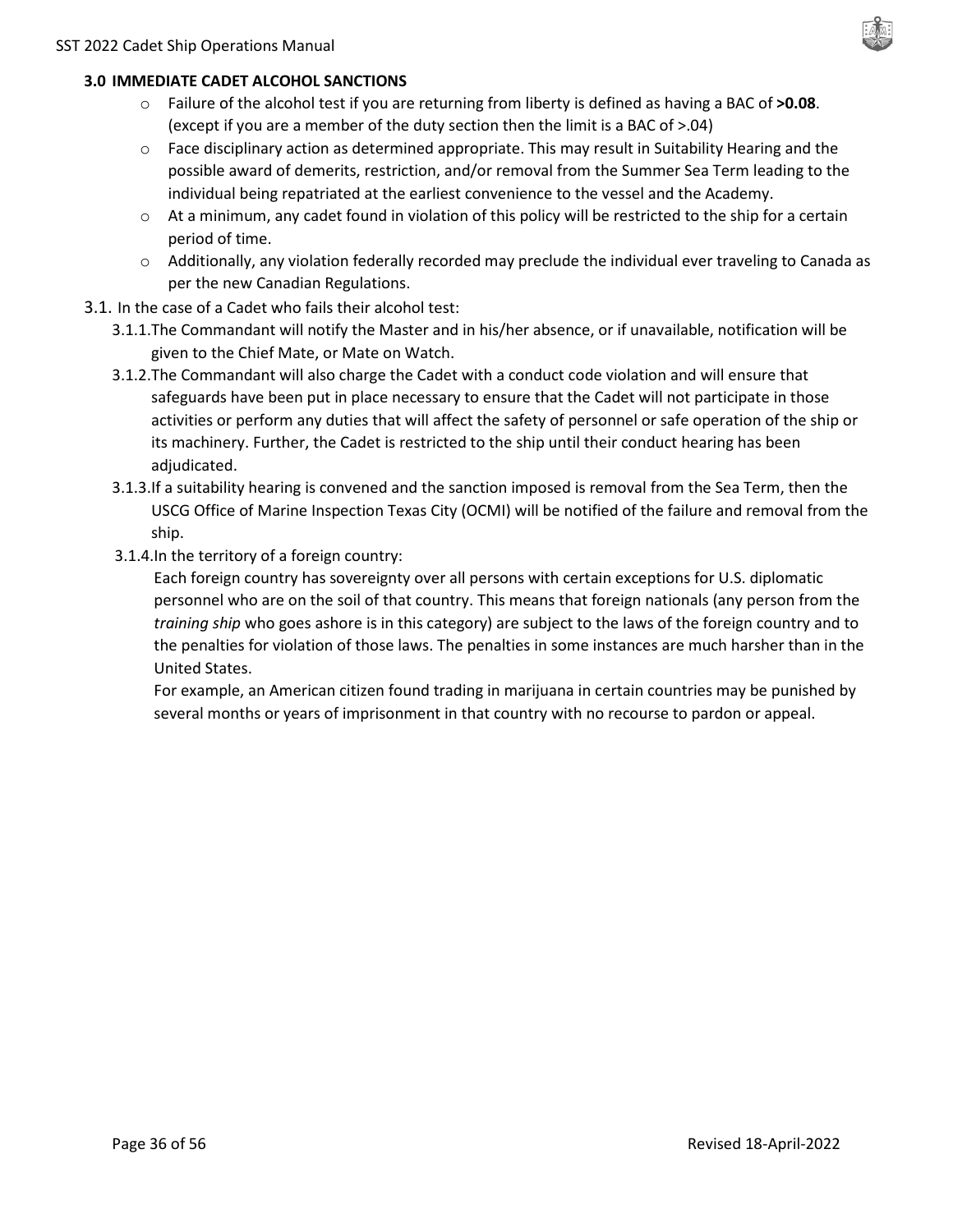

#### <span id="page-36-1"></span><span id="page-36-0"></span>**4. ALCOHOL AND DRUG ABUSE PROCEDURES (FROM THE CORPS OPERATIONS MANUAL JANUARY 2022)**

ARTICLE 1101 – GENERAL INFORMATION

1) Pursuant to 33 CFR 95.020 (Standard for Under the Influence of Alcohol or a Dangerous Drug):

*An individual is under the influence of alcohol or a dangerous drug when:* 

- *(a) The individual is operating a recreational vessel and has a Blood Alcohol Concentration (BAC) level of .08 percent or more, by weight, in their blood;*
- *(b) The individual is operating a vessel other than a recreational vessel and has an alcohol concentration of .04 percent by weight or more in their blood; or,*
- *(c) The individual is operating any vessel and the effect of the intoxicant(s) consumed by the individual on the person's manner, disposition, speech, muscular movement, general appearance, or behavior is apparent by observation.*

ARTICLE 1102 – ALCOHOL USE

- <span id="page-36-2"></span>1) Alcohol is prohibited on the campus property of Texas A&M University at Galveston. Regardless of location (i.e., on-campus, off-campus, on training-at-sea), all Cadets are required to comply with the University's rule regarding alcohol as referenced in 24.4.13 of Texas A&M University at Galveston Student Rule 24 – Student Conduct Code [\(https://www.tamug.edu/studentrules/Student\\_Life\\_Rules/24\\_Student\\_Conduct\\_Code.html\)](https://www.tamug.edu/studentrules/Student_Life_Rules/24_Student_Conduct_Code.html).
	- a) Cadets violating 24.4.13 Alcohol will be charged with violating Corps and University Student Rules and with Conduct Unbecoming of a Cadet. Intoxicated Cadets will be sanctioned under the rules of the training ship as well as the Corps Operations Manual and University rules.
	- b) Cadets will not consume alcohol while in uniform on and/or off-campus unless specifically approved by the Commandant or designated representative. Cadets performing a duty representing the University or the Corps of Cadets will not consume alcohol during the period starting twelve (12) hours prior to the duty and ending after the completion of the duty.
		- i) For off-campus events, the duty begins at the planned/actual departure from the campus for the event and the completion of duty is upon return to the campus. Exceptions to this policy can only be granted by the Commandant.
	- c) Cadets who are 21 years old or older and publicly intoxicated, on and/or off-campus, will be charged with violating University Student Rules. This rule also applies to Cadets, who allow, provide, or do not attempt to stop a Cadet under the age of 21 from drinking, on and/or off campus. Sanctions for most alcohol-related infractions include University/Corps Conduct Probation and alcohol abuse education. Cadets who provide alcohol to minors may be suspended from the Corps for at least one semester.
	- d) Cadets who are under the age of 21, and in possession of, or drinking alcohol, or publicly intoxicated, on and/or off-campus, will be charged with violating University Student Rules. Sanctions for most under 21 alcohol-related infractions include University/Corps Conduct Probation, alcohol education, and a letter to the Cadet's parents/guardian.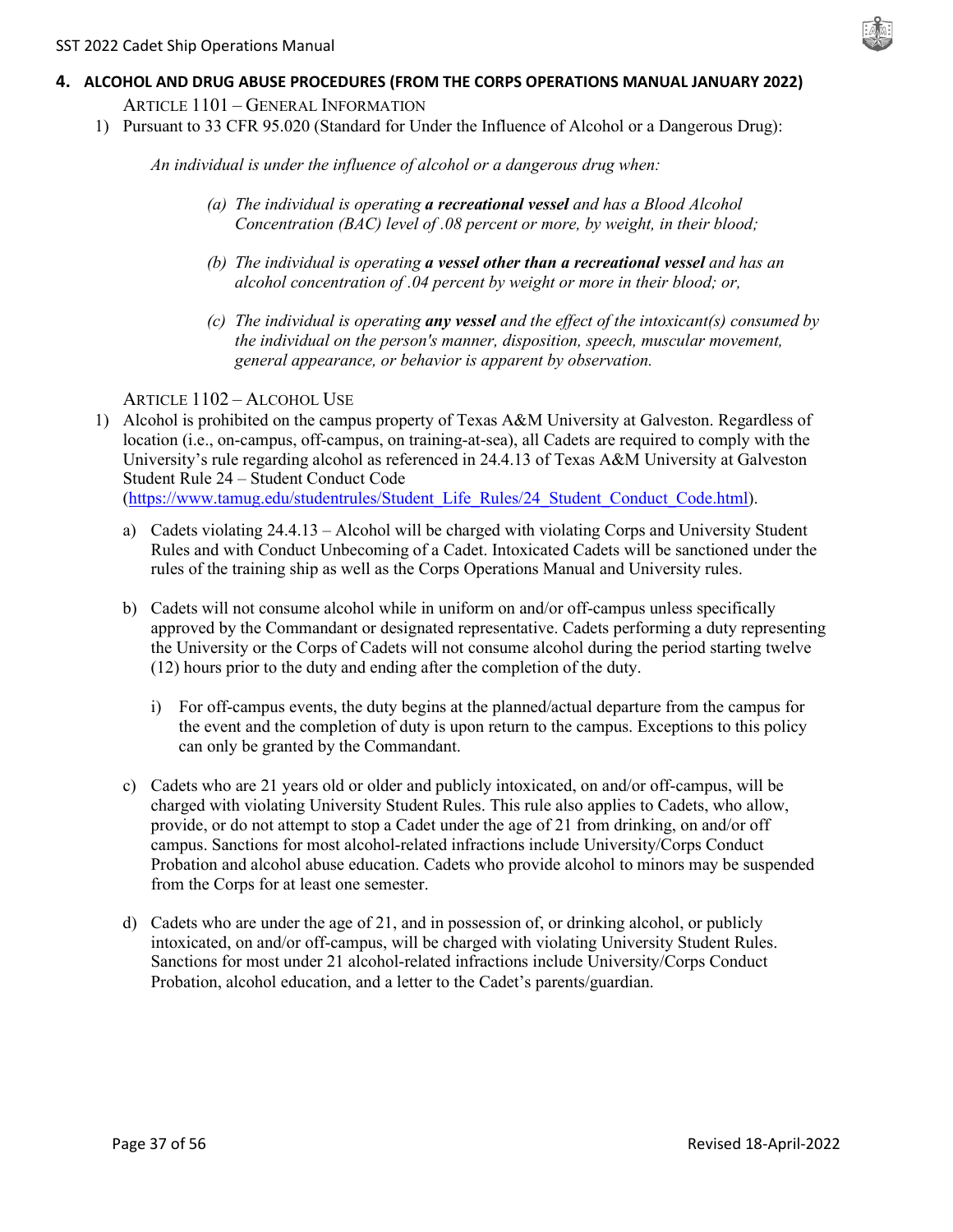- e) During training-at-sea, Cadets in possession of alcohol, consuming alcohol, or are intoxicated are subjected to the rules of the training ship, the rules established in the Sea Term Manual, and the Texas A&M University at Galveston Student Rules.
	- i) Cadets found responsible and sanctioned for violating the alcohol policy while on training-atsea, shall be adjudicated further by the Corps of Cadets and the Texas A&M Maritime Academy upon returning from cruise, if not sooner.
- f) In addition, while on any training sea term, all Cadets are subject to U. S. Coast Guard Drug and Alcohol Testing, in accordance with 46 CFR Parts 4 and 16.
	- i) Suspension from the Corps of Cadets and the Texas A&M Maritime Academy for at least one year is possible if the Cadet's alcohol concentration in their blood exceeds what is stated in 33 CFR 95.020(c).
- 2) If you know of a Cadet who appears to have a serious drinking problem (e.g., constantly drinking, getting drunk several nights a week, etc.) express your concerns to an Assistant Commandant. If the Cadet of concern is having drinking problems, they also may be having other problems (e.g., social, academic, mental, physical, etc.). Referral of the Cadet to Counseling & Career Services [\(https://www.tamug.edu/counsel/\)](https://www.tamug.edu/counsel/) may also help.

ARTICLE 1103 – ILLEGAL DRUG USE & ABUSE OF LEGAL SUBSTANCES

- <span id="page-37-0"></span>1) The use of illegal/inappropriate drugs in the Corps of Cadets is a violation of U. S, Coast Guard regulations and Texas A&M University rules and runs counter to the values we hold, and our vision for character and leadership development. Illegal drug use in the Corps of Cadets at any time will result in a mandatory one year suspension from the Corps of Cadets and completion of a U.S. Coast Guard substance abuse treatment program. Being under the influence and/or misuse of a controlled substance, or abuse of prescription drugs will also not be tolerated. This also includes substances similar to that of a controlled substance (e.g., CBD products, "synthetic drugs", etc.). Cadets should reference 24.4.12 of Texas A&M University at Galveston Student Rule 24 – Student Conduct Code [\(https://www.tamug.edu/studentrules/Student\\_Life\\_Rules/24\\_Student\\_Conduct\\_Code.html\)](https://www.tamug.edu/studentrules/Student_Life_Rules/24_Student_Conduct_Code.html).
	- a) Inappropriate drugs are defined as non-prescription substances that produce effects that impair the judgment of the cadet and interfere with "good order and discipline" (e.g., salvia, "herbal tobacco", etc.). Use of prescription drugs without a valid prescription is illegal. Cadets found misusing prescription medications will be treated though they were using illegal drugs.
	- b) Cadets should submit any information regarding illegal drugs in the residence hall to the appropriate authority (i.e., Deputy Superintendent, Director of Student Life or their community leaders, etc.), who will notify Campus Police and take appropriate student conduct action.
		- i) In the event of an overdose or other drug related problems needing medical attention, call the emergency number 911.
	- c) As a deterrent against the illegal use of drugs, all Cadets are subject to selection for a random drug test. At random times during the school year, Cadets will be notified via school email or in person at ZOPT 100/300 that they have been selected for a drug test and must comply. A Cadet may be removed from a training cruise and/or the Corps for non-compliance.

Cadets who violate 24.4.12 – Drugs will be co-adjudicated by the Corps of Cadets and the University. Cadets found responsible for violating 24.4.12 – Drugs are normally suspended from for one year. If the Cadet is allowed to remain in the University (due to extraordinary circumstances, or is readmitted, they may be required to submit to drug testing (at their own expense) and test negative on all required drug tests as outlined in the sanction letter from the



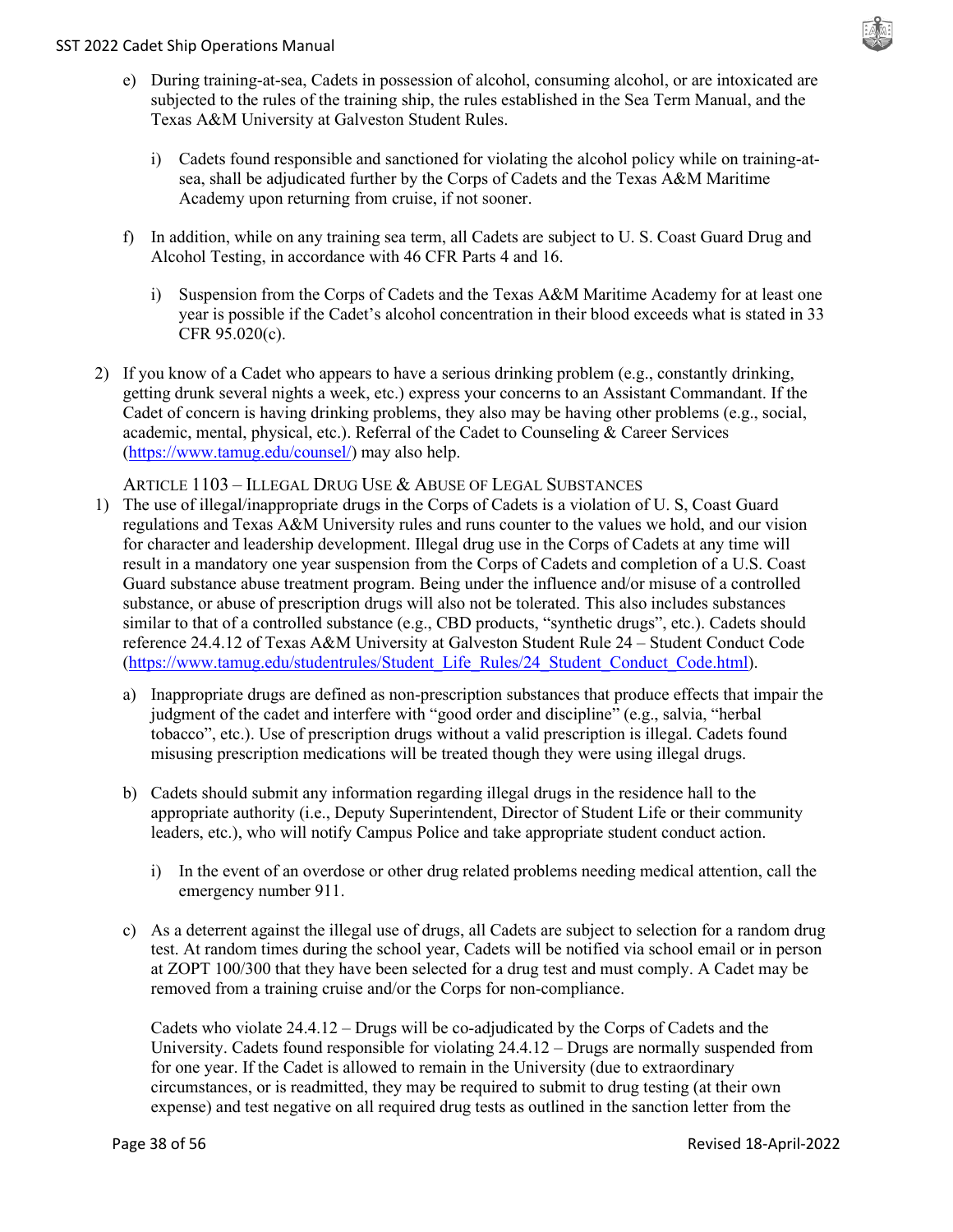

- d) On a training cruise, Cadets in possession of drugs, consuming drugs, or are under the influence of drugs will be subjected to the rules of the training ship and the Texas A&M University at Galveston Student Rules.
- e) Cadets found responsible and sanctioned for violating the drug policy while on training cruise, shall be adjudicated further by the Corps of Cadets and the Texas A&M Maritime Academy upon returning from cruise, if not sooner. The usual sanction for any Cadet testing positive in a drug test is suspension from the Corps of Cadets and the Texas A&M Maritime Academy for at least one year.
- 2) All cadets are required to comply with the University's rule regarding drugs as indicated in Texas A&M University at Galveston Student Rule 24 – Student Conduct Code [\(https://www.tamug.edu/studentrules/Student\\_Life\\_Rules/24\\_Student\\_Conduct\\_Code.html\)](https://www.tamug.edu/studentrules/Student_Life_Rules/24_Student_Conduct_Code.html) as well as the Random Drug Testing Policy and Drug Testing Policy for Documented Employees and Students below.
	- a) Random Drug Testing Policy:
		- i) All cadets are required to comply with Texas A&M Maritime Academy's drug testing policy for documented employees and students as referenced in Article 1403 below.
		- ii) The use of illegal drugs in the Corps of Cadets runs counter to the values we hold, and our vision for character and leadership development. This policy outlines Cadet Expectations for compliance, execution of random drug testing, and actions taken upon the results of a positive test or when Cadets are found to be using or possessing illegal drugs.
		- iii) Illegal drug use will not be tolerated. Being under the influence and/or misuse of a controlled substance, or abuse of prescription drugs will also not be tolerated. This also includes substances similar to that of a controlled substance (e.g., "designer drugs").
		- iv) As a deterrent against the illegal use of drugs, and in accordance with Department of Transportation procedures, all Cadets are subject to selection for a random drug test.
			- (1) At random times during the school year, Cadets will be informed that they have been selected for a drug test. They must comply with procedures of the published program within the time specified or be dismissed from the Corps for non-compliance.
			- (2) Cadets may be informed by school email, or at ZOPT 100/300 that they have been selected for a drug test.
		- v) They must comply with CFRs of the published program within the time specified or be dismissed from a summer cruise and the Corps for non-compliance.
		- vi) In accordance with 46 CFR 16.230, refusal to participate in a drug test, constitutes a "positive" drug test and the appropriate disciplinary actions will follow.
	- b) Drug Testing Policy for Documented Employees and Students:

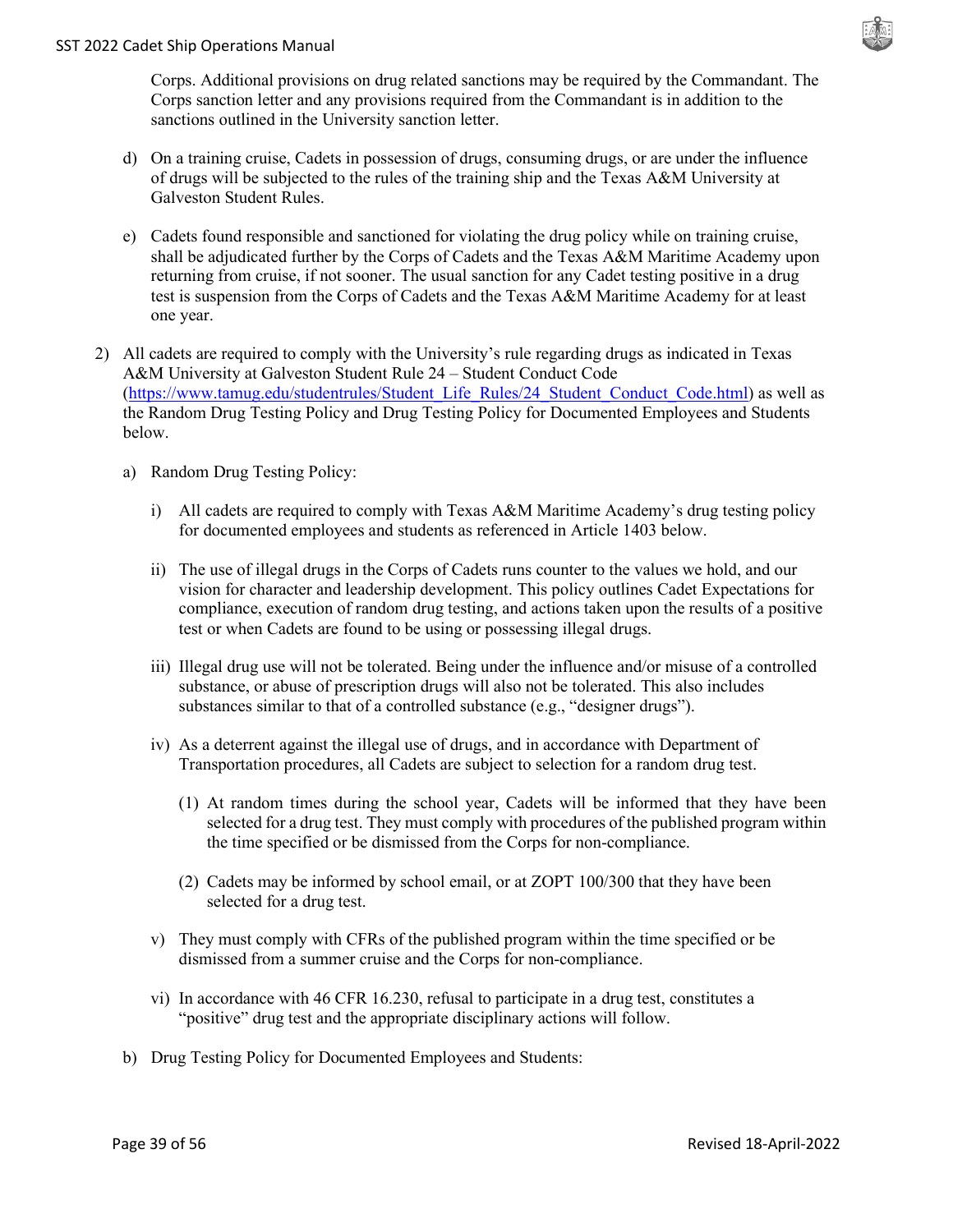

- i) In accordance with procedures for Transportation Workplace Drug Testing programs established by the Office of the Secretary of the Department of Transportation and administered under U.S. Coast Guard Regulations, 46 CFR Parts 4, 5, and 16; Texas A&M University at Galveston shall test for the following drugs: marijuana, cocaine, opiates, phencyclidine (PCP) and amphetamines. All tests shall be performed by the Department of Health and Human Services (DHHS) certified laboratories which meet the requirements of 49 CFR 40.
- ii) University Policy Employees Holding a Merchant Marine Document and Cadets Who Test Positive

A TAMUG employee or cadet who, under any testing procedure required by this Policy, tests positive or refuses to submit to a test shall be removed from duties which directly affect the safety of the vessel's navigation or operations as soon as practicable, and will be subject to job termination and/or suspension from the Corps of Cadets, as applicable and will be reported to the Coast Guard as required under 46 CFR 16.201. An employee or cadet who tests positive during a cruise period, shall be terminated or suspended from the Corps, as applicable, and the employee or cadet shall be responsible for their cost to return home.

A person terminated from employment or suspended from the Corps may reapply for employment or readmission to the Corps in accordance with this Policy. Readmission to the Corps will be on a case-by-case basis, taking into account the person's prior performance and potential.

iii) Pre-Employment Testing

Commencing 21 December 1989 all persons applying for employment with TAMUG who are required to hold a Merchant Marine license or document and license-option cadets prior to their first training cruise shall be required to pass a chemical test for dangerous drugs.

- (1) Exempted from this requirement are individuals who possess satisfactory proof that they have passed a pre-employment test for another employer or a periodic chemical test within the previous six months. Also exempted are persons who have been subject to a random drug testing program meeting the requirements of 46 CFR part 16.230 during the period of the previous twelve months. These persons must present proof that they have not failed or refused to participate in such testing.
- (2) In the event that an employee applicant's drug screen is positive and that person is holding a valid Merchant Marine license or document, the test results will be reported in writing to the nearest Coast Guard Officer in Charge Marine Inspection, (OCMI). Also, in the event of a positive screen of an applicant or refusal to take a test, there will be no consideration of employment.
- (3) The employee applicant who was denied employment because of a positive drug screen may reapply for employment after six months. At that time, the applicant must submit a current drug free certificate from a recognized Medical Review Officer (MRO). Employment will be considered based on the individual meeting the job requirements for the position. In addition, the individual shall agree to be subject to increased, unannounced testing for a period as determined by the MRO of up to 60 months.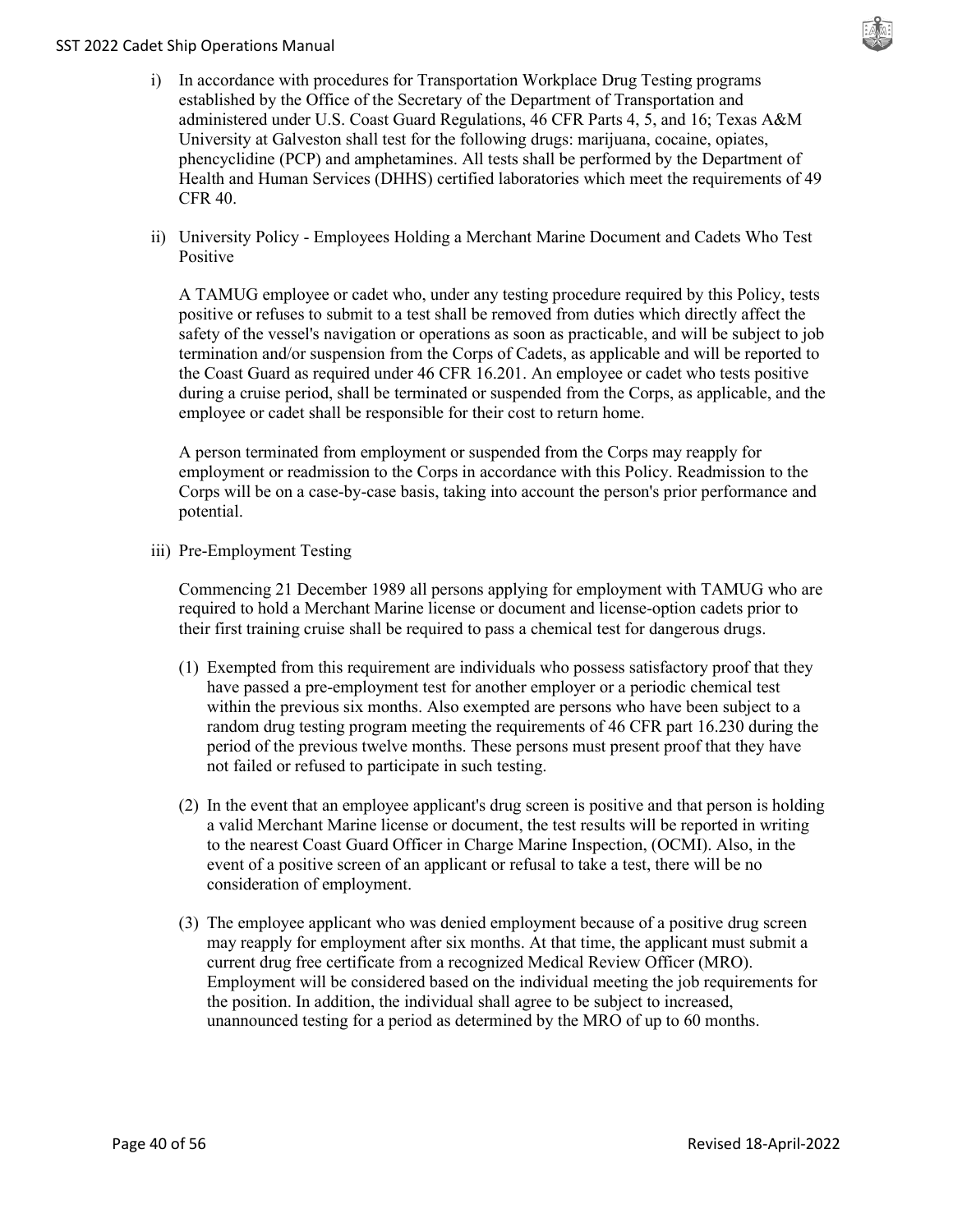

iv) Random Testing

All students and employees working for the University who, by law and assigned responsibilities, are required to hold a Merchant Marine document shall be subject to random drug testing in accordance with regulations promulgated by the Coast Guard.

- (1) Each employee and cadet shall have an equal chance of selection for testing through their period of employment or enrollment as a student. The selection shall be made by drawing up to twenty-five percent of the employee and cadet names at a time. All personnel whose names have been drawn shall be placed back into the pool so that their names could be drawn again.
- (2) Crew members and cadets will be tested on an annual rate of not less than fifty percent.
- (3) The test results of any crew member or cadet testing positive will be reported in writing to the nearest Coast Guard Officer in Charge, Marine Inspection (OCMI).
- v) Periodic Testing

Any employee, working for the University, who is an applicant for an original issuance or a renewal of a license or certificate of registry (COR), a raise in grade of a license, a higher grade of COR, an original issuance of a merchant mariner's document (MMD), the first endorsement as an able seaman, lifeboatman, qualified member of the engine department, or tankerman, or a reissuance of an MMD with a new expiration date shall be required to pass a chemical test for dangerous drugs.

- (1) The applicant shall provide the results of the test to the Coast Guard Regional Examination Center (REC) at the time of submitting an application.
- (2) The test results must be completed and dated not more than 185 days prior to submission of the application.
- (3) An applicant need not submit evidence of passing a drug test as required above if he or she provides satisfactory evidence that:
	- (a) he or she has passed a chemical test for dangerous drugs within the previous six months with no subsequent positive chemical test during the remainder of the 6 month period; or
	- (b) during the previous 185 days been subject to a random testing program required by 46 CFR 16.230 for at least 60 days and did not fail or refuse to participate in a chemical test for dangerous drugs.
- vi) Serious Marine Incident Testing

The University will test an individual whose action or failure to act is determined to be a causative factor in the events leading to a serious marine incident in accordance with 46 CFR 4.06.

(1) A serious marine incident is defined as: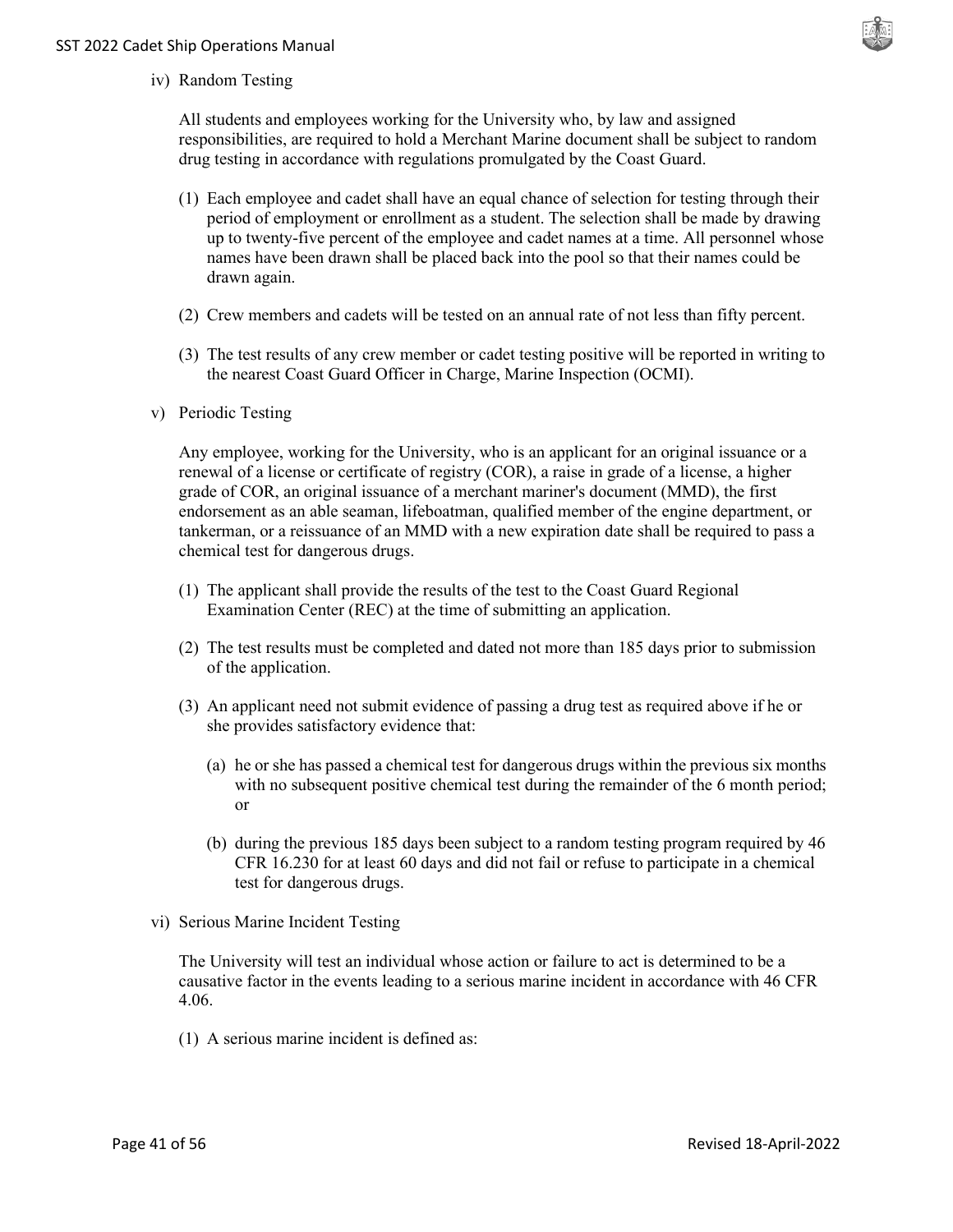

Any marine casualty or accident that occurs upon the navigable waters of the United States, its territories or possessions or any casualty or accident wherever such casualty or accident occurs involving any United States' vessel, including accidental grounding, or any occurrence involving a vessel which results in damage by or to the vessel, its apparel, gear, or cargo, or injury or loss of life of any person; and includes among other things, collisions, stranding, groundings, founderings, heavy weather damage, fires, explosions, failure of gear and equipment and any other damage which might affect or impair the seaworthiness of the vessel which must be reported to the Coast Guard under 46 CFR 4.05-1 and which results in any one of the following:

- (a) One or more deaths;
- (b) An injury to a crew member, passenger, or other person which requires professional medical treatment beyond first aid, or which renders the individual unfit to perform routine vessel duties;
- (c) Damage to property in excess of \$100,000.00;
- (d) Actual or constructive total loss of any vessel subject to inspection;
- (e) Actual or constructive total loss of any self-propelled vessel not subject to inspection under 46 U.S.C. 3301 of 100 gross tons or more;
- (f) Discharge of oil of 10,000 gallons or more, whether or not resulting from a marine casualty; or
- (g) Discharge of a reportable quantity of hazardous substance, whether or not resulting from a marine casualty.
- (2) Any crew member or cadet on the training vessel who is determined to be directly involved in a serious marine incident shall provide, within 24 hours of the incident, urine specimens, and blood or breath specimens, or both for chemical tests as required by 46 CFR 4.06-10 when directed to do so by the University or a law enforcement officer.
- (3) If an individual refuses to provide blood, breath or urine specimens, this refusal shall be noted on Form CG-2692B and in the vessel's official log book.
- (4) No University crew member or cadet may be forcibly compelled to provide specimens for chemical tests required by 46 CFR 4; however, refusal is considered a violation of regulation and could subject the individual to suspension and revocation proceedings under 46 CFR 5 and removal from any duties which directly affect the safety of the vessel's navigation or operations.
- (5) Whenever a crew member or cadet has been identified as being directly involved in a serious marine incident, CG-2692B form shall be completed and submitted to the nearest OCMI. The test results shall be submitted to the same OCMI for each person who was on the original form CG-2692B.

In incidents involving discharges of oil or hazardous substances, a report will be filed with the Coast Guard OCMI having jurisdiction over the location where the discharges occurred or nearest the port of first arrival following the discharge. Any TAMUG crew member or cadet who has been identified as being directly involved shall be tested as per the requirements of 46 CFR 4.06 and results reported to the same OCMI.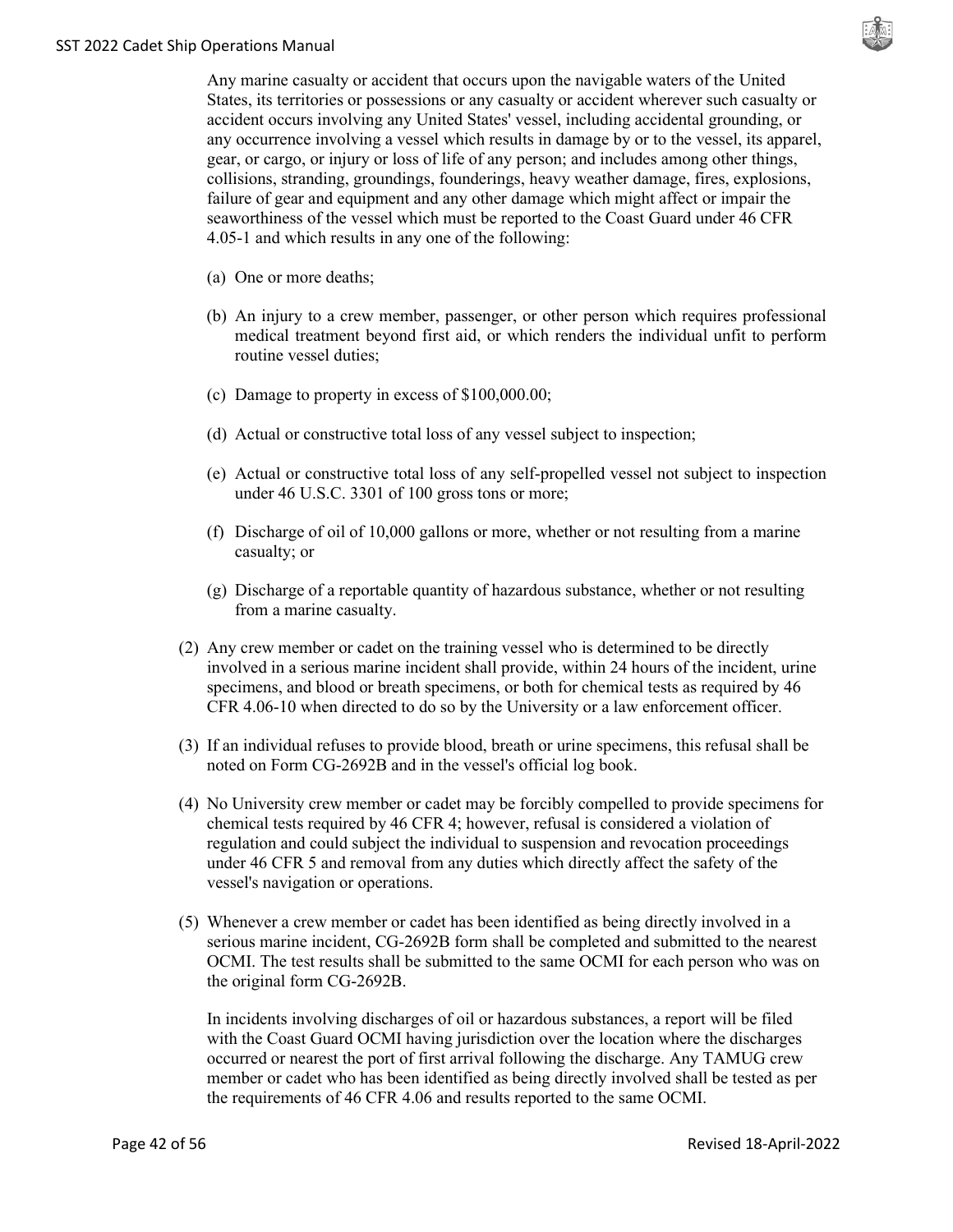

vii) Reasonable Cause Testing

The University shall require any crew member or cadet who is reasonably suspected of using a dangerous drug to be chemically tested for dangerous drugs.

- (1) The University's decision to test shall be based on a reasonable and articulable belief that the individual has used a dangerous drug based on direct observation of specific, contemporaneous physical, behavioral, or performance indicators of probable use. Where practicable, this belief should be based on the observation of the individual by two persons in supervising positions.
- (2) When the University requires testing of an individual under the provisions of this section, the individual shall be informed of that fact and directed to provide a urine specimen as soon as practicable. This fact shall be entered in the vessel's official log book.
- (3) If a crew member or cadet refuses to provide a urine specimen when directed to do so by the University under the provisions of this section, this fact shall be entered into the vessel's official log book.
- (4) The test results of any crew member or cadet testing positive will be reported in writing to the nearest Coast Guard OMCI.
- viii) Test Collection and Handling Procedures

Urine specimens shall be collected by trained personnel using collection and shipping kits meeting the requirements of 40 CFR 49 and CFR 40 and 46 CFR 16.330 (b). The University shall ensure that the collection site is adequate to provide for collection security, temporary storage, and expeditious shipping of specimens to a DHHS-certified laboratory.

- (1) Security procedures shall provide a secure collection site.
- (2) No unauthorized personnel shall be permitted in any part of the collection site when specimens are collected nor shall unauthorized personnel be allowed access to stored specimens. Safeguards to ensure integrity of specimens shall be maintained at all times.
- (3) TAMUG shall establish and maintain a chain of custody for each specimen to be chemically tested. If a specimen is not immediately prepared for shipment, it shall be safeguarded during temporary storage. TAMUG shall make every effort to minimize the number of persons handling specimens.
- (4) The Training ship shall have in possession at all times specimen collection and shipping kits (that meet 49 CFR 40) to be used to collect specimens and ship them to a certified drug testing laboratory.
- (5) TAMUG shall ensure that the specimen and chain of custody documents are promptly shipped by an expeditious means to a certified testing laboratory.
- ix) Medical Review Officer (MRO)

TAMUG shall designate a MRO meeting the qualifications of 49 CFR 40.27 and 49 CFR 40.33(b).

(1) All laboratory reports will be sent to the designated MRO. Whenever a report contains a confirmed positive result, the MRO shall review and interpret the report and submit the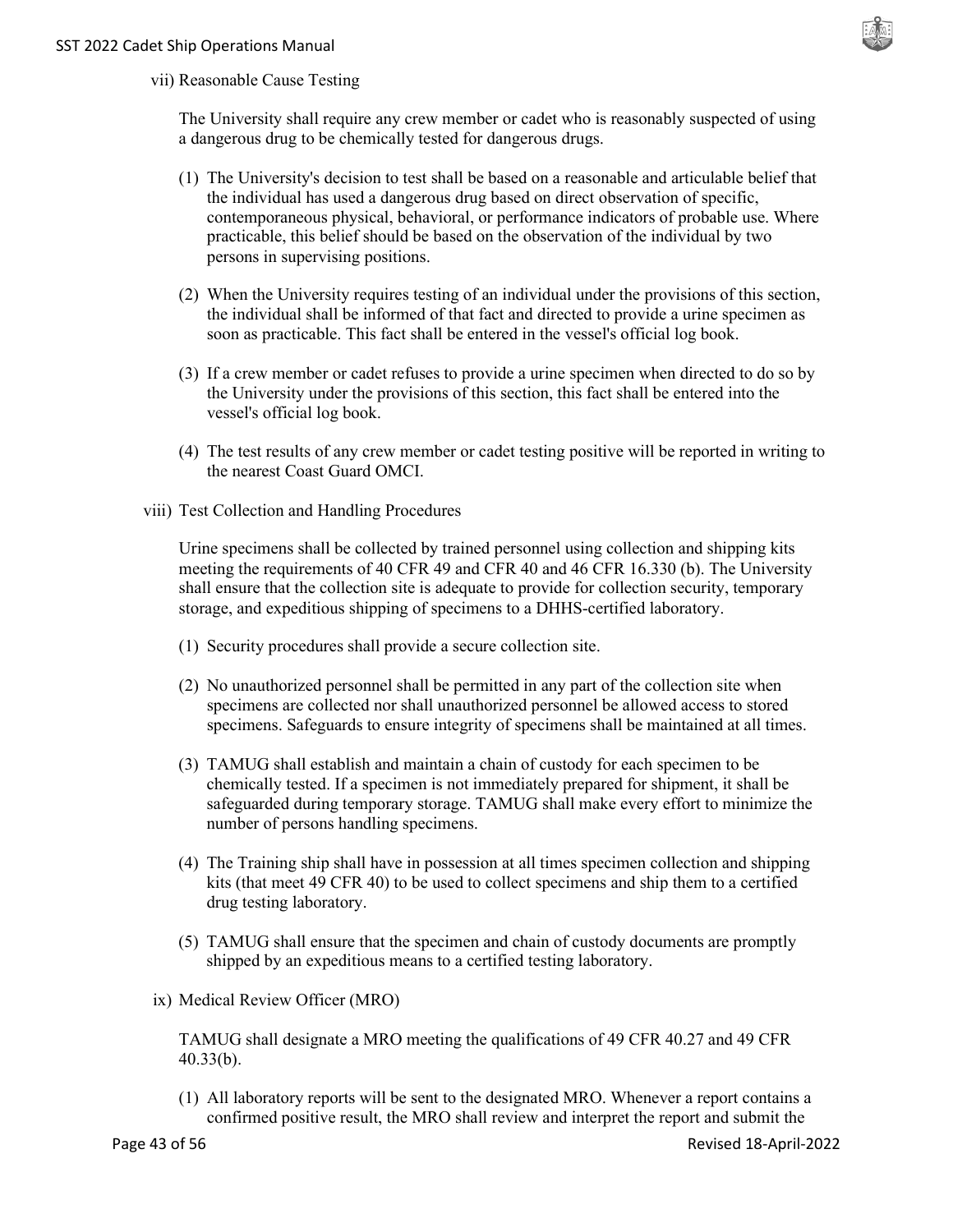

findings to TAMUG.

- (2) In accordance with 46 CFR 16.201 (e) and 46 CFR 16.370 (d), before a crew member who has had a positive report may return to work, the MRO shall determine that the crew member is drug free and the risk of subsequent use is sufficiently low to justify return to work.
- (3) Before a cadet who has had a positive report may report onboard in a working/training capacity, the MRO shall determine that the cadet is drug free and the risk of subsequent use is sufficiently low to justify return onboard in a working/training capacity.
- (4) Any crew member or cadet who has failed a chemical test shall agree to be subject to increased, unannounced testing for a period as determined by the MRO up to sixty months or until no longer employed or discharged from the cadet training program.
- x) Record keeping

The Superintendent's Office will maintain all results of drug screens on students. Employees' results will be filed in the Human Resources Office. All drug screens are considered confidential. Only persons who have a legitimate need to know the test results shall be informed.

- (1) Negative Tests shall be maintained by TAMUG for a period of one year.
- (2) Positive Tests shall be maintained by TAMUG for five years and shall be made available to the Coast Guard upon request.
- (3) TAMUG records shall contain the total number of crew members and cadets tested annually in each category of the testing program, including the annual number of individuals testing positive and the number and types of drugs for which individuals tested positive.
- xi) Release of Information

Except as provided for in 46 CFR 16 and 46 CFR 4.06-60, TAMUG shall not release individual test results or other personal information from anti-drug program records.

- (4) Individual results from a drug test required by 45 CFR 16 may be released if the individual tested signs a specific authorization for the release of the results to an identified person.
- (5) Nothing in this section shall prevent an individual tested under this policy from obtaining the results of that test.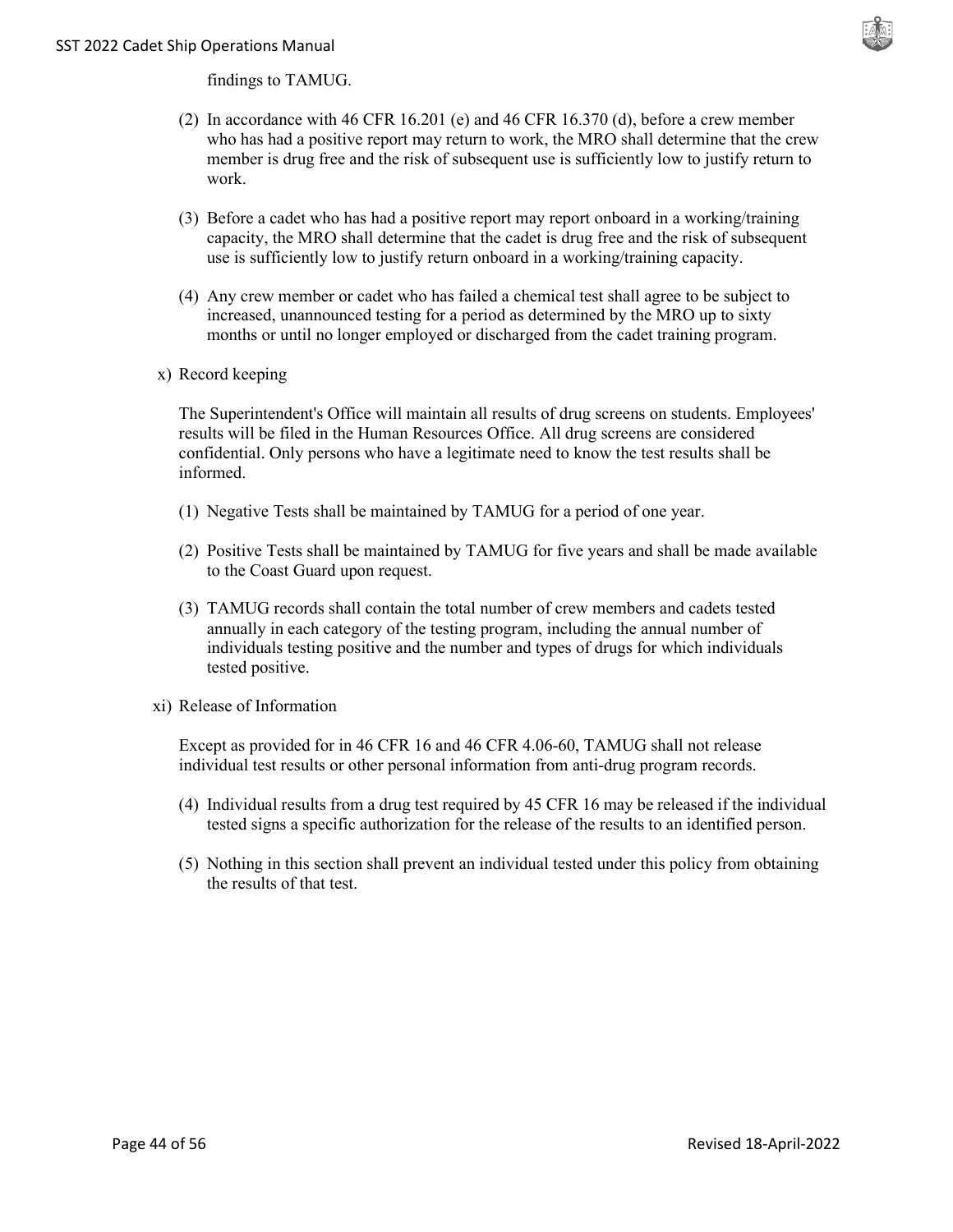

xii) Employee/Cadet Assistance Program

TAMUG shall provide an Employee/Cadet Assistance program (ECAP). TAMUG's ECAP shall include education and training on drug use for crew members, cadets and ship supervisory personnel. The program will include the following elements:

- (1) ECAP Training Program
	- (a) Effects and consequences of drug and alcohol use on personal health, safety and work environment.
	- (b) The manifestations and behavioral clues that may indicate drug and/or alcohol use and abuse.
	- (c) Documentation of training given to supervisory personnel, crew members and cadets. Supervisory personnel shall receive at least sixty minutes of training. All documentation of training records for students shall be available from the Commandant and for employees in the Galveston Human Resources Office.
- (2) ECAP Education Program
	- (a) Display and distribution of informational material.
	- (b) Display and distribution of a community service hot-line telephone number for crew member assistance.
	- (c) Display and distribution of the University's policy regarding drug and alcohol use in the workplace.

ARTICLE 1104 – DISCIPLINE AND DISMISSAL FOR POSITIVE DRUG TEST

- <span id="page-44-0"></span>1) The usual sanction for any Cadet testing positive in a drug test is suspension from the Corps of Cadets and the Texas A&M Maritime Academy for at least one year.
	- a) Pursuant to 46 CFR, 16.230, refusal to participate in a drug test, constitutes a "positive" drug test; therefore, the usual sanction of suspension from the Corps of Cadets and the Texas A&M Maritime Academy for at least one year applies.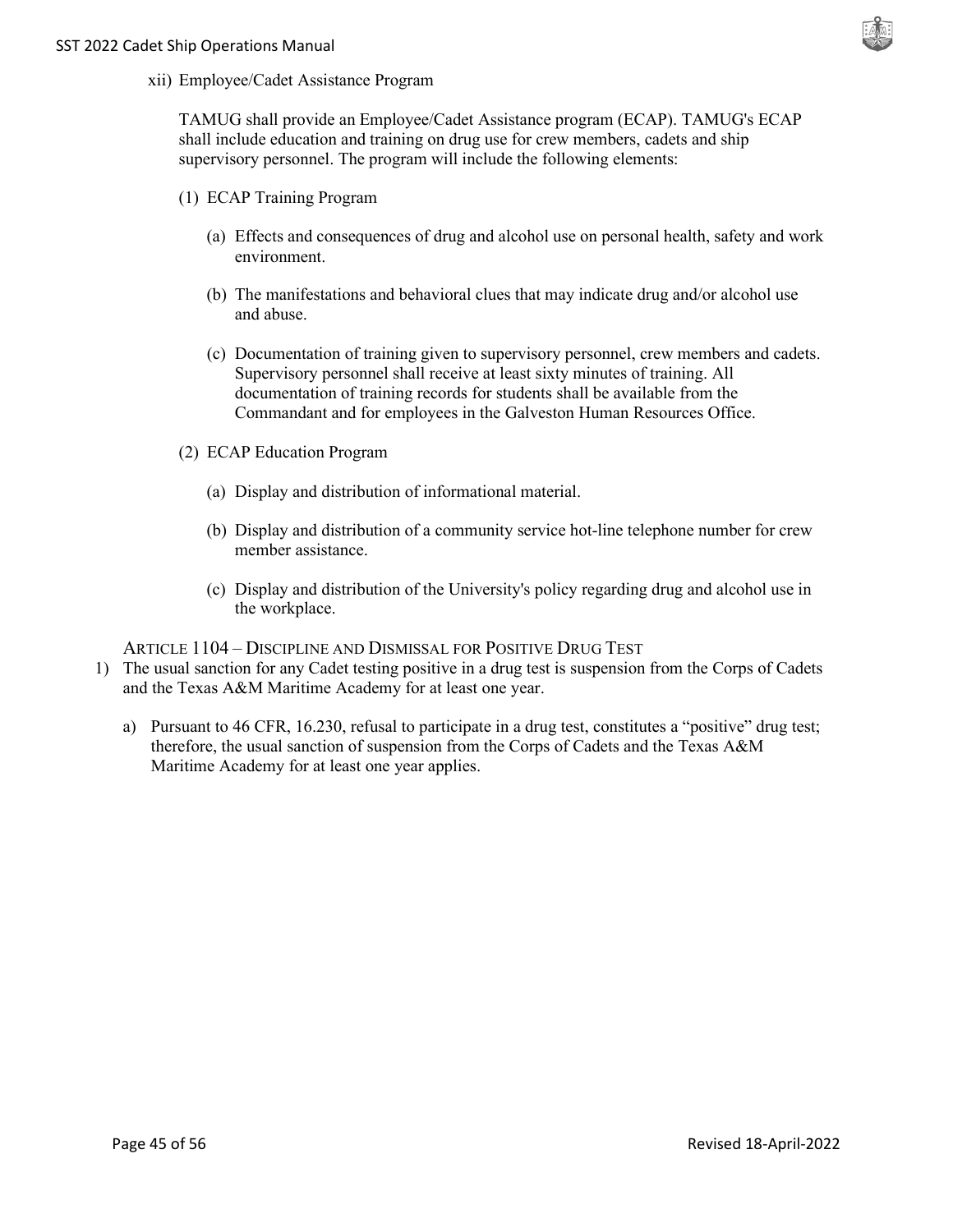

#### <span id="page-45-0"></span>**APPENDIX B – INTERPERSONAL RELATIONSHIPS**

#### <span id="page-45-1"></span>**1. GENERAL**

- 1.1. In any organization personal relationships develop between individuals that aid in the development of the individual and promote the mission of the organization. Under certain circumstances personal relationships can become inappropriate. Inappropriate interpersonal relationships are those interactions that take place between individuals that can be harmful to those involved and adversely affect the performance of the group. Interpersonal relationships are an important factor for any leader to handle and often present the most difficult challenges that he or she will face. In each of the areas to be discussed in the following articles a number of issues are present. They include: the individual rights may come into conflict; perception has enormous impact of the action on the group; the hierarchical nature of our military style organization places enormous power in the hands of Cadets that can be misused; and the role of cultural background on what the individual believes to be an acceptable interaction. They all combine to make the subject of interpersonal relationships extremely complex.
- 1.2. As an institution devoted to learning, professional and personal growth, the Academy's character as a community is measured in part by the human relationships we build and sustain within this small, but complex place. Accordingly, it is vitally important that we resist discrimination in all its forms. The Academy must not, and will not, tolerate discrimination of any kind. Nor will we permit harassment or abuse in any form.

#### <span id="page-45-2"></span>**2. SEXUAL HARRASSMENT**

#### **2.1** Purpose

As TAMMA educates and trains the next generation of leaders, it is committed to ensuring that all members of the U.S Merchant Marine learn and work in environments built upon respect, mutual support, accountability, and fairness and that are free from discrimination, harassment (and related retaliation) based on sex, gender identity, or sexual orientation, including sexual assault, sexual harassment, stalking, dating/domestic violence, sex-based misconduct, and sexual exploitation.

#### **2.2** Core Tenets

The TAMMA Sexual Assault Sexual Harassment Prevention and Response (SASHPR) Procedures reflects the [Federal EMBARC Standards](https://maritime.dot.gov/sites/marad.dot.gov/files/2021-12/EMBARC_Standards.pdf) [a](https://maritime.dot.gov/sites/marad.dot.gov/files/2021-12/EMBARC_Standards.pdf)nd outline procedures that serve to prevent, respond to, and redress allegations of sex-based discrimination, harassment, and related retaliation (hereafter "allegations") and to foster a safe and supportive environment. The TAMMA SASHPR Procedures also reflects, and complies with, applicable state and federal law, TAMUS Policy and Regulation and TAMU/TAMUG Rule and Procedure. The following are the Core Tenets frame the TAMMA SASHPR Procedures:

- 1. Build and maintain a shipboard culture of inclusion and respect.
- 2. Establish policies to prevent, respond to, and redress allegations of sex-based discrimination, harassment, and related retaliation
- 3. Eliminate barriers for complainants, witnesses, and bystanders who wish to report allegations
- 4. Provide support to survivors and witnesses/bystanders who report allegations.

Page 46 of 56 Revised 18-April-2022 5. Promptly address any report of behavior that is inconsistent with TAMMA SASHPR Procedures,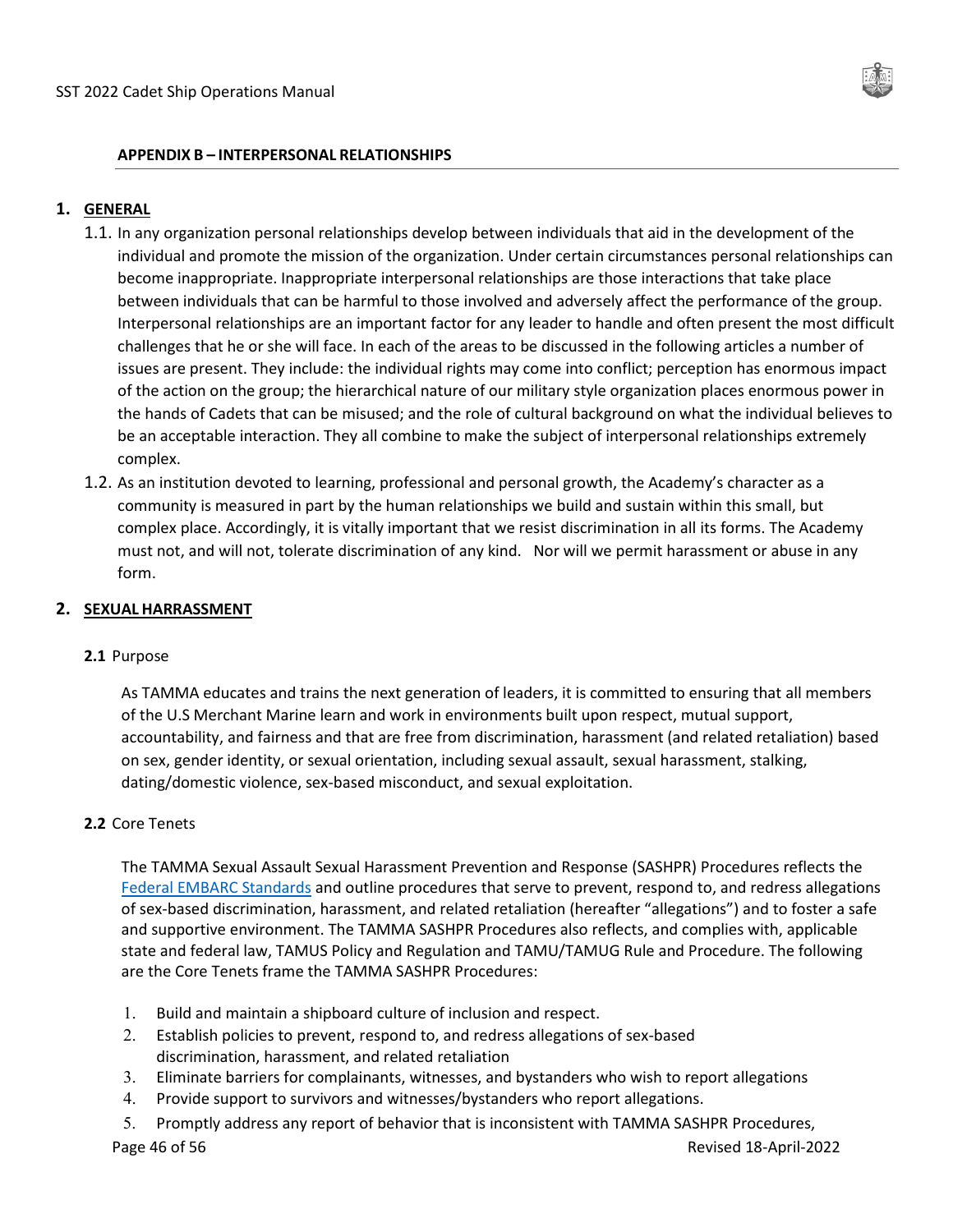

using every available resource.

- 6. Review all vessel policies and procedures to ensure that they fully support a work environment in which assault and harassment in any form—and retaliation against those who report assault or harassment—are not tolerated.
- 7. Implement SASH practices best practices and commit to adopting updates as these are promulgated.
- 8. Incorporate SASH prevention, response, and reporting procedures into the Academy and Vessel Safety Management Systems (SMS).

The TAMMA SASHPR Procedure should be read in conjunction with [Texas A&M System](https://policies.tamus.edu/08-01-01.pdf) Regulation 08.01.01., *[Civil Rights Compliance](https://policies.tamus.edu/08-01-01.pdf)*; [Texas A&M University Rule 08.01.01.M1,](https://rules-saps.tamu.edu/PDFs/08.01.01.M1.pdf) *[Civil](https://rules-saps.tamu.edu/PDFs/08.01.01.M1.pdf) [Rights Compliance](https://rules-saps.tamu.edu/PDFs/08.01.01.M1.pdf)*; and [Texas A&M](https://rules-saps.tamu.edu/PDFs/08.01.01.M1.01.pdf)  [Standard Administrative Procedure, 08.01.01.M1.01](https://rules-saps.tamu.edu/PDFs/08.01.01.M1.01.pdf)*[,](https://rules-saps.tamu.edu/PDFs/08.01.01.M1.01.pdf) [Investigation and Resolution of Allegations of](https://rules-saps.tamu.edu/PDFs/08.01.01.M1.01.pdf)  [Discrimination, Harassment, Retaliation, and/or](https://rules-saps.tamu.edu/PDFs/08.01.01.M1.01.pdf) [Complicity Against Students, Employees, and Third Parties.](https://rules-saps.tamu.edu/PDFs/08.01.01.M1.01.pdf)*

**2.3** Maritime Academy Duties and Responsibilities Title IX Designated Person Ashore (TIX-DPA)

The Title IX Coordinator for the Texas A&M University (or designee) shall serve as the TIX-DPA. TAMMA will confirm that the TIX-DPA:

- Conducts Title IX training for cadets and outline procedures that serve to prevent, respond to, and redress allegations of sex-based discrimination, harassment, and related retaliation (hereafter "allegations") and to foster a safe and supportive environment.
- Confirms that the Crewmembers have received annual training by the Texas A&M University Title IX Coordinator or designee. Such training shall include, but is not limited to, reporting protocols, case management and supportive measures, documentation, suicide prevention, and bystander intervention modules
- Confirms that employees understand their mandatory reporting requirements under TAMU system regulation 08.01.01. TIX-DPAs shall maintain written records of all contacts with cadets.
- Maintain written records of all contacts with cadets as well as attendance rosters and educational materials from training sessions

#### **2.4** Prior to Sailing

- Every cadet that is scheduled for an assignment on the training ship vessel will complete *the Ship Operator Cooperative Program SASH awareness training.*
- Prior to sailing, every cadet must attend SASH in person training with the TIX-DPA.
- The Academy will create posters for display aboard the training ship. These posters will describe processes that will allow a cadet to report or anonymously report allegations.

#### **2.5** Onboard Counselors

TAMMA will provide counselors aboard the training ship for the duration of the sea term. These counselors are not Mandatory Reporters and can assist cadets and crew with issues that may arise. Everything discussed in counseling is kept strictly confidential as mandated by Texas state law. As counselors we are bound by the law as well as our professional code of ethics and do everything to maintain your confidentiality and privacy.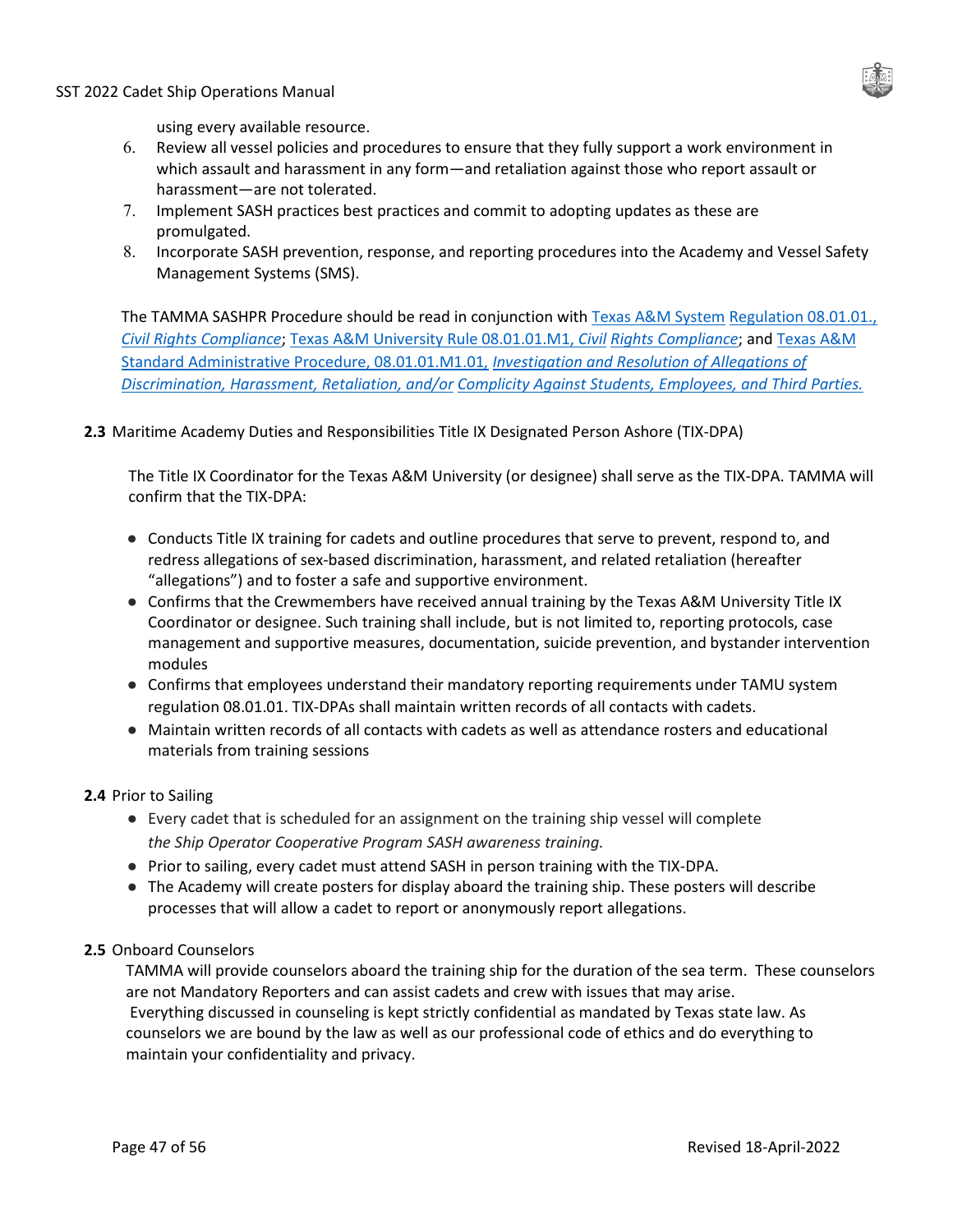

Please note that under Texas law, we are required to violate confidentiality if:

- You are a danger to yourself or others
- A situation involving child or elder abuse
- The unlikely event that our records are subpoenaed

**2.6** Cadet Duties and Responsibilities Prior To sailing

- Cadets will complete the SOCP SASH training and turn in the completion certificate to the TAMMA Admin Office
- Cadets will complete the training provided by the TAMMA TIX-DPA.
- **2.7** While Embarked
	- Cadets will be encouraged to report any incidents to the TIX-DPA and/or DPA or any person they trust immediately
	- Cadets will familiarize themselves with the Safety Management System of the vessel
	- Cadets will agree to remain out of crewmembers' rooms unless they're on official business
	- Cadets will familiarize themselves with the vessel's DPA and contact information.

#### <span id="page-47-0"></span>**3. HAZING**

- 3.1. The University prohibits hazing. Hazing means any action or situation that recklessly or intentionally endangers the mental or physical health or safety of a Cadet for the purpose of initiation or admission into or affiliation with any organization operating under sanction of the university. Hazing is contrary to the goals of retention; leadership development; good order and discipline; and against the Texas A&M Maritime's policy.
- 3.2. Hazing includes, but is not limited to, any brutality of a physical nature, such as whipping, beating, branding, forced calisthenics (outside of that approved for the Orientation Week and Corps Training programs), exposure to elements, forced consumption of food, liquor or drug, or other substance, or any other forced physical activity that could adversely affect the physical health or safety of the Cadet. Hazing also shall include any activity that could subject the Cadet to extreme mental stress, such as sleep deprivation, forced exclusion from social contact, forced conduct that could result in extreme embarrassment, or any other forced activity that adversely affects the mental health or dignity of the Cadet.
- 3.3. The very nature of the Corps of Cadets and the Summer Sea Term places physical and mental demands on a Cadet. Stress is a natural part of being a sea going officer and therefore, a natural part of the Summer Sea Term; its presence is an appropriate part of the training program and is not hazing. However, the application of conditions that result in extreme mental stress is hazing and all involved in these programs should be alert to the impact that an activity has on an individual Cadet. Similarly, physical conditioning and calisthenics are appropriate training tools when used to improve the physical condition and endurance of the Cadet in order to cope with the rigorous demands of the program and to meet the physical standards required of a Merchant Marine Officer. While it is appropriate to place rigorous physical demands on the Cadets, it is hazing to extend any physical conditioning to the point of endangering the Cadet. Examples include: physical conditioning in extreme heat and humidity or cold, continuing an activity knowing that the Cadet has a medical problem that limits his or her ability to perform, or continuing an activity beyond the point where it has any positive value. If it becomes apparent that a Cadet cannot handle the mental stress or

Page 48 of 56 Revised 18-April-2022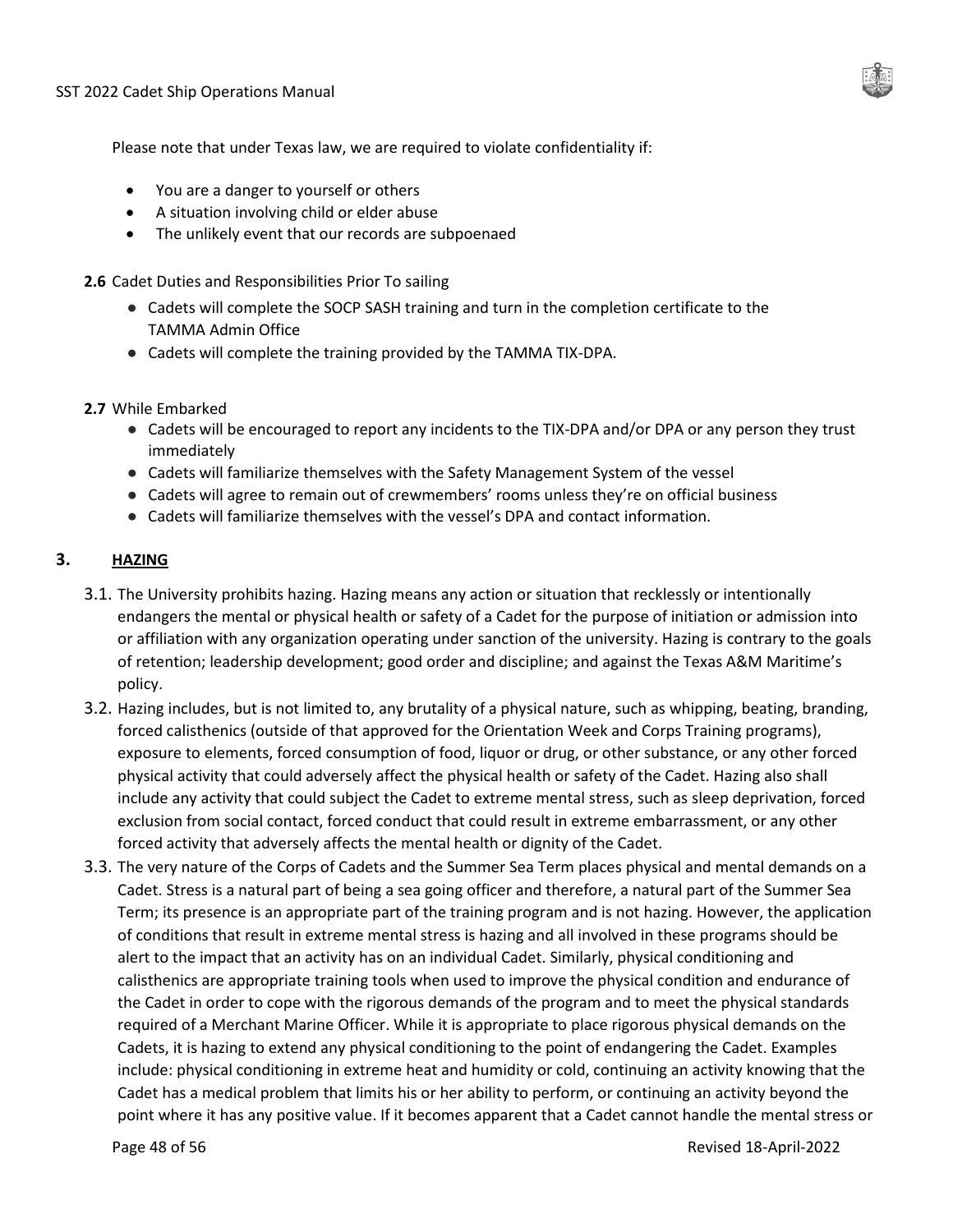physical fitness requirements to participate in the Corps of Cadets, on the Summer Sea Term or as a Merchant Marine Officer, the appropriate action is to refer the Cadet to the Counseling office.

#### **4.** FRATERNIZATION

- 4.1. Fraternization is a difficult and complex issue. It is generally defined as an inappropriate, overly friendly relationship, often of a sexual nature, between a senior member of an organization and a junior member of the organization that results in, or gives the appearance of, preferential treatment. The impact of fraternization varies, but ranges from inequitable treatment toward an individual resulting in reduced performance of the work group, to serious incidences of hazing, discrimination, and sexual harassment. The difficulty of implementing any fraternization policy or regulation lies in determining those actions which constitute fraternization and are outside the appropriate interaction among individuals in the academic or regimental setting. Because it becomes a complex issue, fraternization guidelines have been established which will help to preclude negative effects on the organization which might result from inappropriate relationships.
- 4.2. Fraternizing, by Cadets, with officers and/or crew, both on board the Training Ship and ashore is prohibited. Cadets will not frequent officer or crew living spaces, mess decks or lounges, except when authorized, and will not invite crew members to their living spaces for socialization. Official business should be conducted in offices, classrooms and/or other public spaces.
- 4.3. There are relationships that exist at the University that require close contact between underclass and members of the upper classes that are normal and appropriate. The prohibition of fraternization does not mean that an upper classman cannot talk to underclass. It is important that communications between under and upper-class Cadets take place in order for the under-class Cadets to grow and develop. The following are examples of those relationships that are appropriate.
	- f. Those that result from the duties and responsibilities of the upper-class Cadets.
	- g. Sanctioned extracurricular activities and sports teams (both intercollegiate and intramural) often bring Cadets into close working relationships that are appropriate.
	- h. Casual or chance encounters such as sharing a ride home or being at the same location for entertainment, is not an inappropriate relationship.
	- i. Family relationships do not constitute fraternization.

#### <span id="page-48-0"></span>**5. PERSONAL SERVITUDE**

Personal servitude, in any form, is forbidden at all levels at the University. Only such work or service deemed to be in the line of duty or in connection with instruction or group activities will be required of any Cadet. All phases of upkeep, maintenance, and operation of the training ship and other training vessels is required of all Cadets, as well as all areas of the University grounds and buildings used by, or related to, services to the Corps of Cadets.

#### <span id="page-48-1"></span>**6. DISCRIMINATION**

Harassment and abuse, directed toward individuals or groups, may include at least the following forms: use of threat of physical violence, coercion, intimidation and verbal harassment and abuse. Harassment and abuse may be discriminatory or may be non-discriminatory. Although all forms of harassment and abuse both discriminatory and non-discriminatory - are equally prohibited, the University's commitment to non-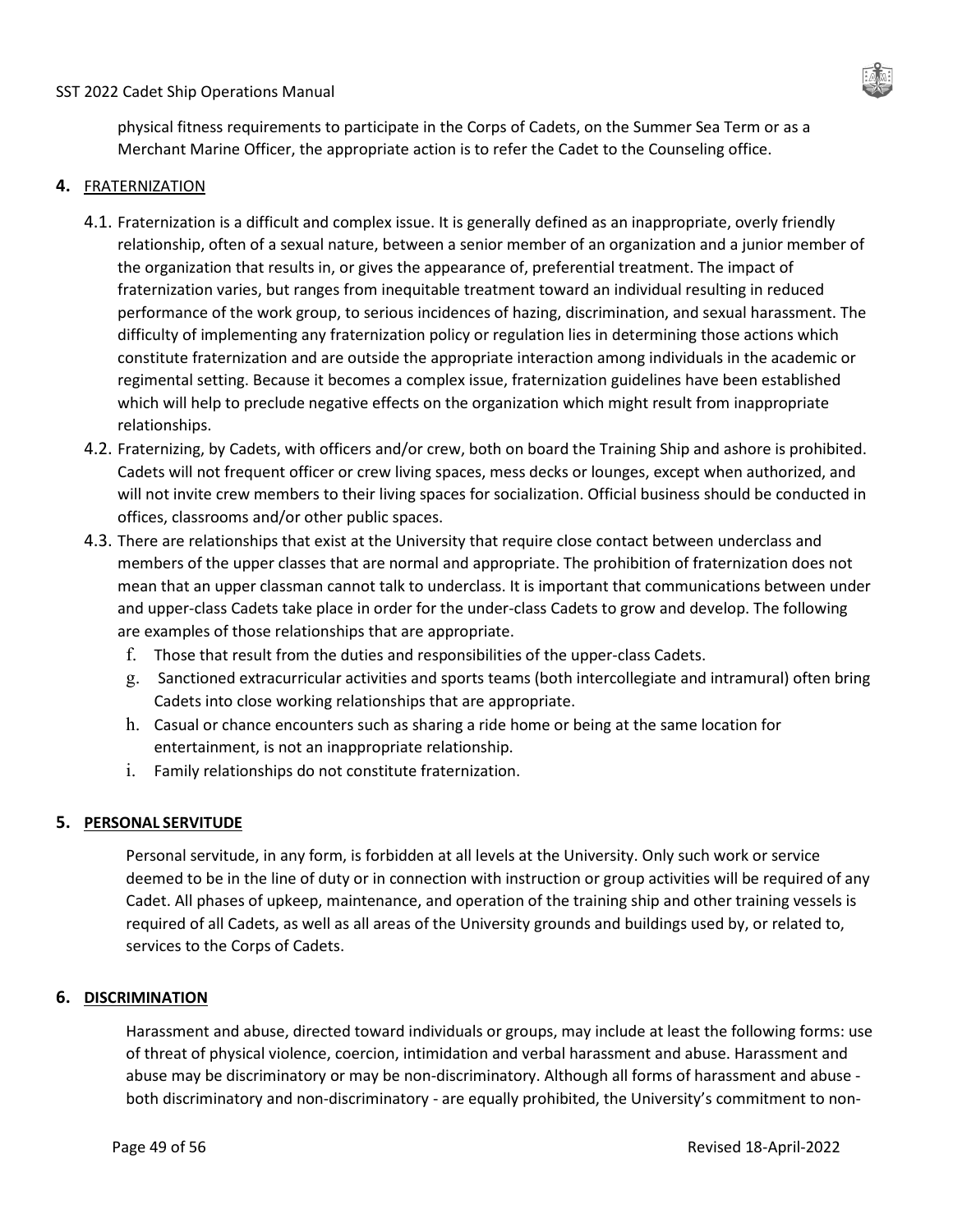



discrimination means that discriminatory harassment may be punished more severely than nondiscriminatory forms of harassment.

Discrimination based on race, religion, ethnicity, age, national origin, disability, gender, and sexual orientation is not only prohibited at the University but may also be a violation of federal, state and local laws.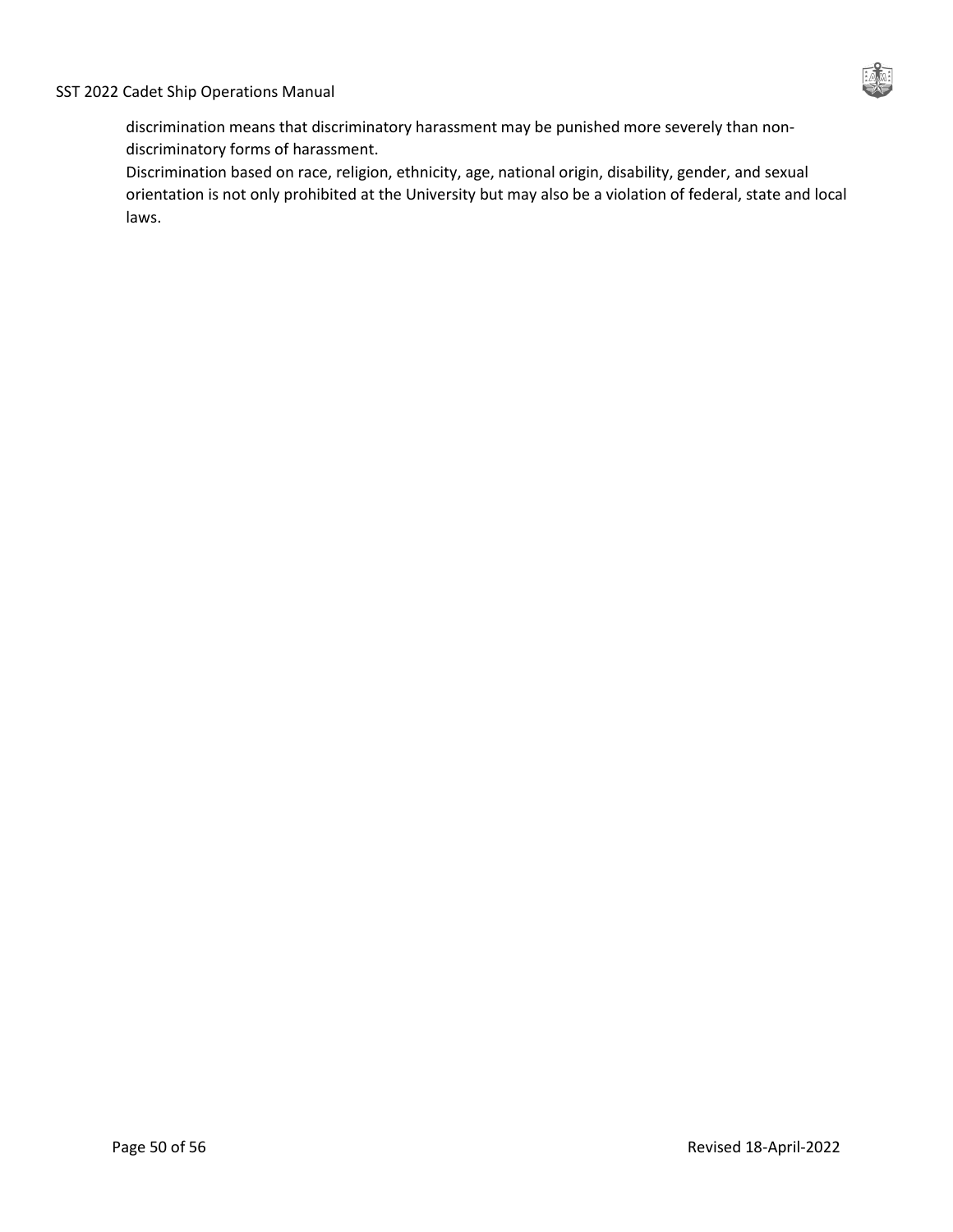

#### <span id="page-50-0"></span>**APPENDIX C – UNIFORM & GROOMING STANDARDS**

#### <span id="page-50-1"></span>**1. REQUIRED UNIFORMS FOR SEA TERM**

- 1.1. Bridge & Classroom Uniform
	- a. The following are guidelines for the bridge and classroom uniform to be worn aboard T.S. KENNEDY. The uniform will also be worn during all meals, unless on maintenance or engine rotation. All items must be worn in good repair as indicated below. Good repair is defined as no paint, stains, rips, or other damage to the uniform item(s).
		- i. Texas A&M Maritime Academy (TAMMA) Polo Shirt.
			- 1. TAMMA will provide cadets with two (2) polo shirts to be worn on SST 22. Polos are delineated by class year as follows:
				- a. MART/MARR 200 Teal Polo
				- b. MART/MARR 300 Royal Blue Polo
				- c. MART/MARR 400 Black Polo
		- ii. Khaki Work Pants
			- 1. The TAMMA polo must be worn with Dickies brand khaki work pants/shorts. It is the cadet's responsibility to obtain these items before summer sea term begins.
			- 2. Dickies khaki work pants must be of "Desert Khaki (DS)" or "Stone" (females only) color. They must be flat front pants (no pleats). Links to several examples of approved pants/shorts are found below:
				- a. Male
					- i. Pants: [https://www.dickies.com/mens-clothing/mens-flat](https://www.dickies.com/mens-clothing/mens-flat-front-pants/tan/)[front-pants/tan/](https://www.dickies.com/mens-clothing/mens-flat-front-pants/tan/)
					- ii. Shorts: [https://www.dickies.com/mens-clothing/mens-flat](https://www.dickies.com/mens-clothing/mens-flat-front-shorts/tan/)[front-shorts/tan/](https://www.dickies.com/mens-clothing/mens-flat-front-shorts/tan/)
				- b. Female
					- i. Pants: [https://www.dickies.com/womens-clothing/womens](https://www.dickies.com/womens-clothing/womens-pants/tan/)[pants/tan/](https://www.dickies.com/womens-clothing/womens-pants/tan/)
					- ii. Shorts: [https://www.dickies.com/womens-clothing/womens](https://www.dickies.com/womens-clothing/womens-shorts/tan/)[shorts/tan/](https://www.dickies.com/womens-clothing/womens-shorts/tan/)
		- iii. Footwear
			- 1. Cadets must wear closed toe shoes in good repair (tennis shoes, Vans) with the TAMMA polo and Dickies work pants/shorts.
				- a. Shoes must be of neutral color (black, brown, khaki, grey, navy blue, etc.). No neon colors or excessive designs will be accepted.
			- 2. Approved closed toe shoes for the bridge and classroom uniform DO NOT include Crocs, close-toed sandals, Xtra-tuf boots, cowboy boots, or safety toe boots in poor condition (e.g. covered in paint, rust, etc.). Safety-toe boots are approved and required for wear with the maintenance uniform. It should also be noted that flip flops are not approved for wear outside shower facilities.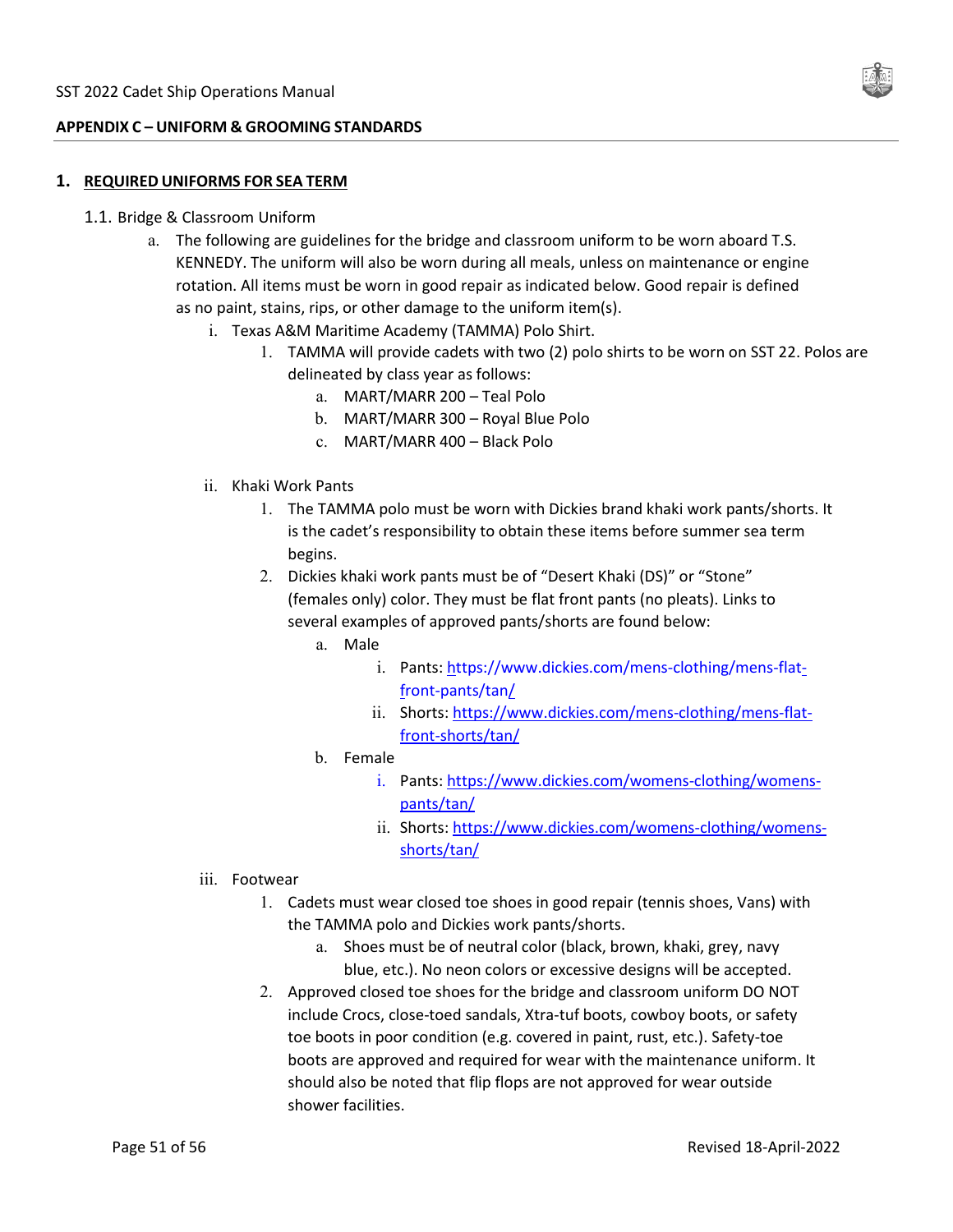

- iv. Belt & Cover
	- 1. A black or brown belt must be worn with the bridge/classroom uniform.
		- a. Any belt worn must be in good repair.
	- 2. Standard belt buckles are required. No oversized buckles will be permitted.
	- 3. Class belts are not required.
- v. Cover
	- 1. Covers are not required for wear with the bridge & classroom uniform. However, academy covers are required to be brought on sea term and will be worn in formation.
- vi. Jacket
	- 1. TAMMA jackets or hoodies are approved for wear with the bridge and classroom uniform.
	- 2. TAMMA uniform jackets (Port Authority & Eisenhower) are also approved for wear with the bridge and classroom uniform.
	- 3. Foul/Cold weather gear is approved for wear with the bridge uniform, especially for those in a lookout role. Foul/Cold weather gear must be of yellow or orange color for safety.
- vii. Accessories
	- 1. All cadets shall carry a flashlight and knife/multi-tool on their person, regardless of the uniform they wear. This is a safety measure.
- viii. Grooming
	- 1. Corps grooming standards apply at all times while aboard T.S. KENNEDY, unless otherwise amended by the Commandant or their delegate.
- b. It should be noted that academy coveralls may be required during some classroom sessions that involve practical application. These sections will be indicated by the instructor of record. If coveralls are required, the bridge/classroom uniform is not authorized for wear.
- 1.2. Deck & Engine Maintenance/Utility Uniform
	- a. Cadets on duty for deck or engine maintenance/utility are required to wear the following items:
		- i. Academy coveralls (in good repair)
		- ii. Black Safety-toe boots (ASTM F 2413-18 rated)
		- iii. Academy Ball Cap
		- iv. Maroon Hard hat/cap
	- b. Proper personal protective equipment (PPE), as directed by the officer in charge of maintenance/utility sections, shall also be on hand. These items will be listed in the sea term manual.
	- c. Coveralls may be worn to breakfast and lunch, but not dinner for those on deck and engineering maintenance/utility. The same applies for cadets on engine watch. Coveralls must be clean and in good repair to be allowed on the messdeck. Cadets in class and/or on bridge watch must wear the sea term uniform outlined in 1.a. – 1.b. above to meals.
	- d. Commercial Sea Term coveralls will not be allowed.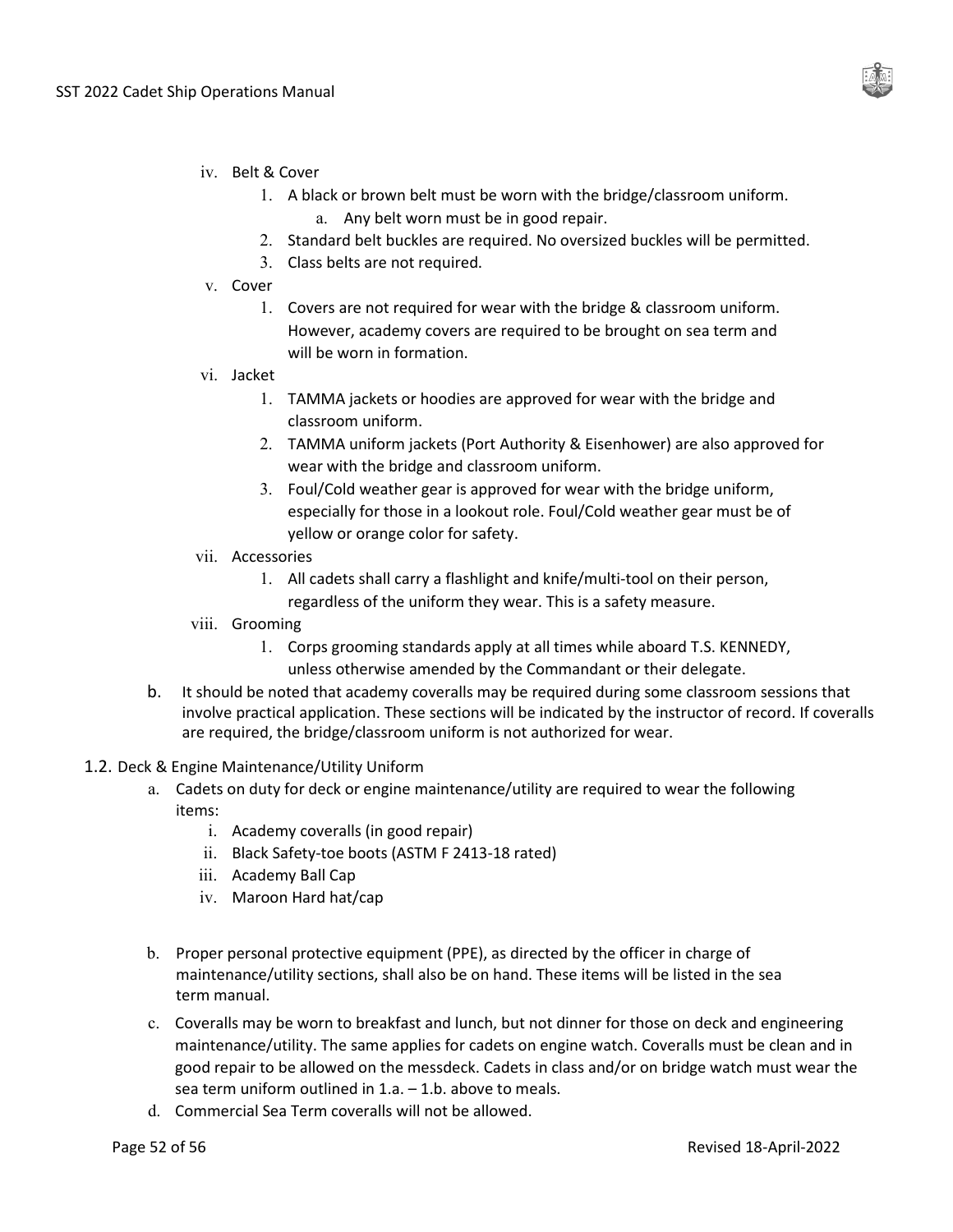

- e. Any coveralls not purchased through the TAMUG bookstore should be long sleeved, navy blue. Suggested brands are Red Kap, Dickies, Scandia ScanRally Reflect or ScanTropic Reflect, or U.S. Navy issue with the Velcro Name Patch adhered. Below are the links for direct ordering.
	- i. Red Kap: [https://www.redkap.com/products/outerwear/coveralls?prefn1=col](https://www.redkap.com/products/outerwear/coveralls?prefn1=color&prefv1=Navy&prefn2=sleeveLength&prefv2=long) [or&prefv1=Navy&prefn2=sleeveLength&prefv2=long](https://www.redkap.com/products/outerwear/coveralls?prefn1=color&prefv1=Navy&prefn2=sleeveLength&prefv2=long)
	- ii. Dickies Men: [https://www.dickies.com/mens-clothing/mens-coveralls/blue/](http://www.dickies.com/mens-clothing/mens-coveralls/blue/)
	- iii. Dickies Women: [https://www.dickies.com/womens-clothing/womens-coveralls/blue/](http://www.dickies.com/womens-clothing/womens-coveralls/blue/)
	- iv. Scandia:<https://www.scandiagear.com/products/workwear/coveralls/>
		- Please pay special attention to the sizing when ordering from Scandia as everything is in European sizes.
	- v. Name Patches will be purchased from Scribbles USA and shall correspond with the cadet's graduating class. They will state the cadet's first initial, last name, major and class year.
- f. Hard hats/caps should be free from cracks and defects and all cadet hard hats/caps will be Maroon in color

#### 1.3 Salt & Peppers

- g. Cadets sailing aboard T.S. KENNEDY must have their Salt & Pepper (S&P) uniform available for port events, departures, arrivals, and any other activities as required by the Superintendent, Master, or Commandant. Required items for the S&P uniform are listed below:
	- i. Combo cover
	- ii. White S&P shirt & white undershirt
	- iii. Black trousers
	- iv. Black socks
	- v. Black dress shoes
	- vi. Shoulder boards, name tag, sophomore pin, and any other required/identifying uniform insignia

#### 1.4 Professional Performance

Failure to wear the sea term uniform properly will result in disciplinary action as described in Article 907.2.A. Cadets will be dismissed from the bridge, classroom, or engine control room for failure to wear the proper uniform. Repeated wear of an improper uniform may result in dismissal from sea term, which results in failure of the academic portion of sea term. There is no flexibility in the rules outlined above. Uniforms must be of the nature described herein.

#### <span id="page-52-0"></span>**2. GUIDANCE FOR LEISURE GEAR / CIVILIAN ATTIRE**

- 2.1 Cadets will ensure that their dress and personal appearance are conservative and commensurate with the high standards traditionally associated with Texas A&M Maritime Academy.
- 2.2 Items designed to be worn as undergarments (and worn exposed) are not authorized for civilian attire. T-shirts with "messages" or advertisements or lettering that could be offensive or controversial are not permitted.
- 2.3 No part of a prescribed uniform, except those items not exclusively military in character, will be worn with civilian clothing.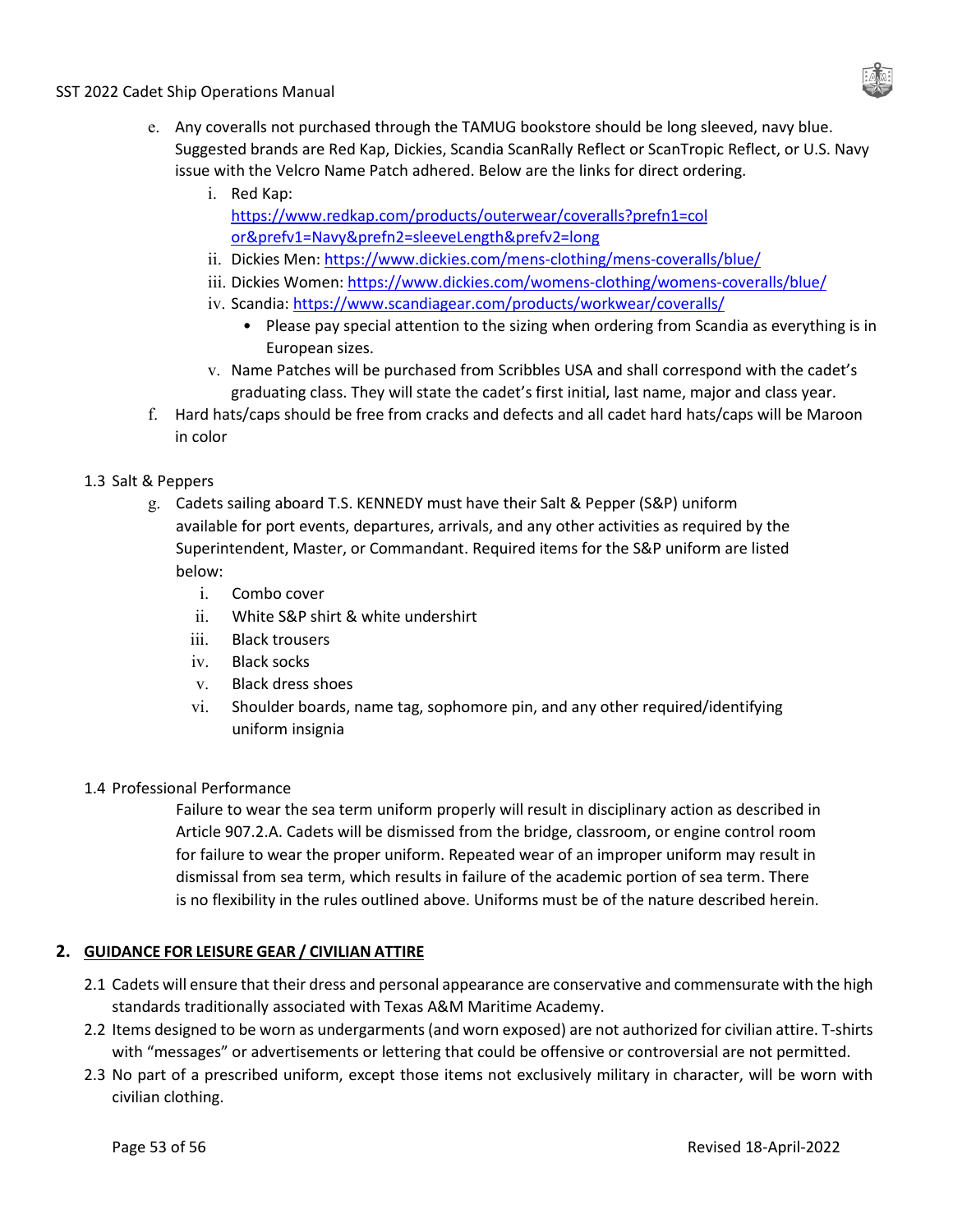

#### <span id="page-53-0"></span>**3. MANNER OF WEAR FOR UNIFORMS**

- 3.1 Under no conditions may uniform shirt sleeves be rolled up (unless otherwise designated). Shirt sleeves will be rolled down during formations, and safety and security drills.
- 3.2 All Cadets will wear white T-shirts under their boiler suits at all times, including engineering Cadets.
- 3.3 Nothing shall be protruding from shirt pockets; all pens and pencils should be stowed completely within.
- 3.4 Pants pockets are for stowing necessary items only; they should never be overstuffed.
- 3.5 The only time a Cadet should put their hands in their pockets is to retrieve an item; if your hands are cold, wear gloves.
- 3.6 Covers shall be worn squarely on the head with absolutely no backward tilt. Sweatshirt hoods are not considered a uniform cover.
- 3.7 Dilapidated gear (cut off sleeves, etc.) is NOT ALLOWED. Cadets are responsible for replacing uniforms that are no longer serviceable at your own expense.
- 3.8 Uniform for the Navigation Deck of the ship is Polo/Khakis. (Boiler suits if on M&R, ED, work detail, cleaning stations, etc.). Uniforms worn on the bridge will be clean and free of dirt or paint at all times.
- 3.9 Brown or tan boots are not authorized with any uniform at any time for any Cadet. Shoe laces on all foot gear will be tied securely at all times.
- 3.10 An approved folding knife and flashlight will be carried at all times. Blade length on the knife will not exceed six inches.

#### <span id="page-53-1"></span>**4. GROOMING STANDARDS**

#### **4.1 Males**

a. Sideburns must not go down past the middle of the ear and must be neatly trimmed. Cadets must have their hair cut to the standard of less than 4 inches in length, 2 inches in bulk, not touching the ears and tapered on the back of the neck.

### Bulk can't exceed 2 in.





- b. Mustaches are authorized at the discretion of the Master of the Training Ship and the Commandant's Office. When authorized, mustaches will be kept neatly and closely trimmed. No portion of the mustache will extend below the lip line of the upper lip. It will not go beyond a horizontal line extending across the corners of the mouth and no more than 1/4 inch beyond a vertical line drawn from the corner of the mouth. The length of an individual mustache hair fully extended will not exceed approximately 1/2 inch. Handlebar mustaches, goatees, beards, beneath the lower lip or chin hair are not permitted. Mustaches may not interfere with the proper wear of safety equipment.
- c. Males are not authorized earrings at any time while in uniform.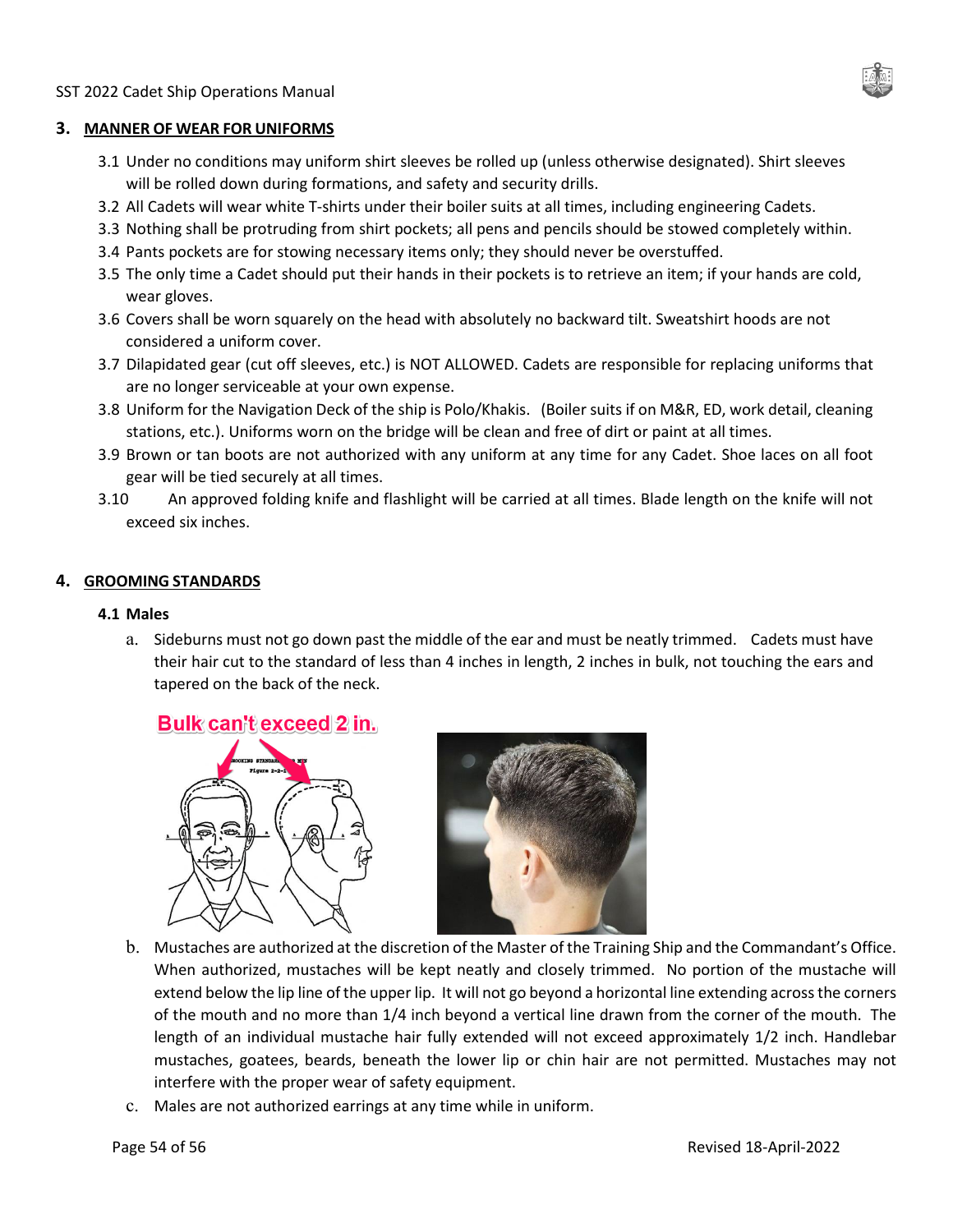

#### **4.2. Females**

- a.When in uniform, the hair may touch, but not fall below the lower edge of the back of the collar. Long hair, including braids, ponytails, pigtails or hanging locks of hair, which falls below the lower edge of the collar, shall be neatly and inconspicuously fastened, pinned or **secured to the head**. On board ship this is very important as a safety issue. A maximum of two small barrettes/combs/clips, or bobby pins and rubber bands, all similar to hair color, may be used in the hair. Fabric elastics and colored rubber bands/pins are not authorized. Likewise, decorative hair ornaments are not permitted.
- b.One earring per ear (centered on the lobe) may be worn while in uniform. They shall be 4-6 mm (1/8 to ¼ inch) plain gold balls (shiny or matte finish), screw- on with posts. Pearl earrings and diamond earrings are not authorized in uniform during Summer Sea Term.
- c. Fingernails shall not exceed ¼ inch measured from the fingertip. Nail polish colors should be conservative and complement the skin tone. Acceptable colors include pale pink, maroon, light pearlized, or clear nail polish. (No red, black, blue, green, orange, purple or bright pink). Colors should not contain glitter and nails should be of a solid color with the exception of French manicures.

#### <span id="page-54-0"></span>**5 GENERAL**

- 5.1 Hairstyles shall not be faddish to include dying your hair, shaving parts of the head, designs cut into the hair/head, or asymmetrical cuts. No decorative items should be woven in to hair.
- 5.2 Watches/Bracelets While in uniform, only one of each may be worn. Watches should be conservative. Ankle bracelets are not authorized in uniform. No braided or plastic bracelets are authorized.
- 5.3 Sunglasses should be polarized and conservative. Bands, such as 'CROAKIES', to prevent them falling off, should be conservative.
- 5.4 Necklaces While in uniform, only one may be worn and it shall not be visible.
	- 5.5 Body piercings Exposed, pierced body parts (other than one earring per ear for females) is prohibited while in uniform. Failure to adhere to this policy will be considered out of uniform.